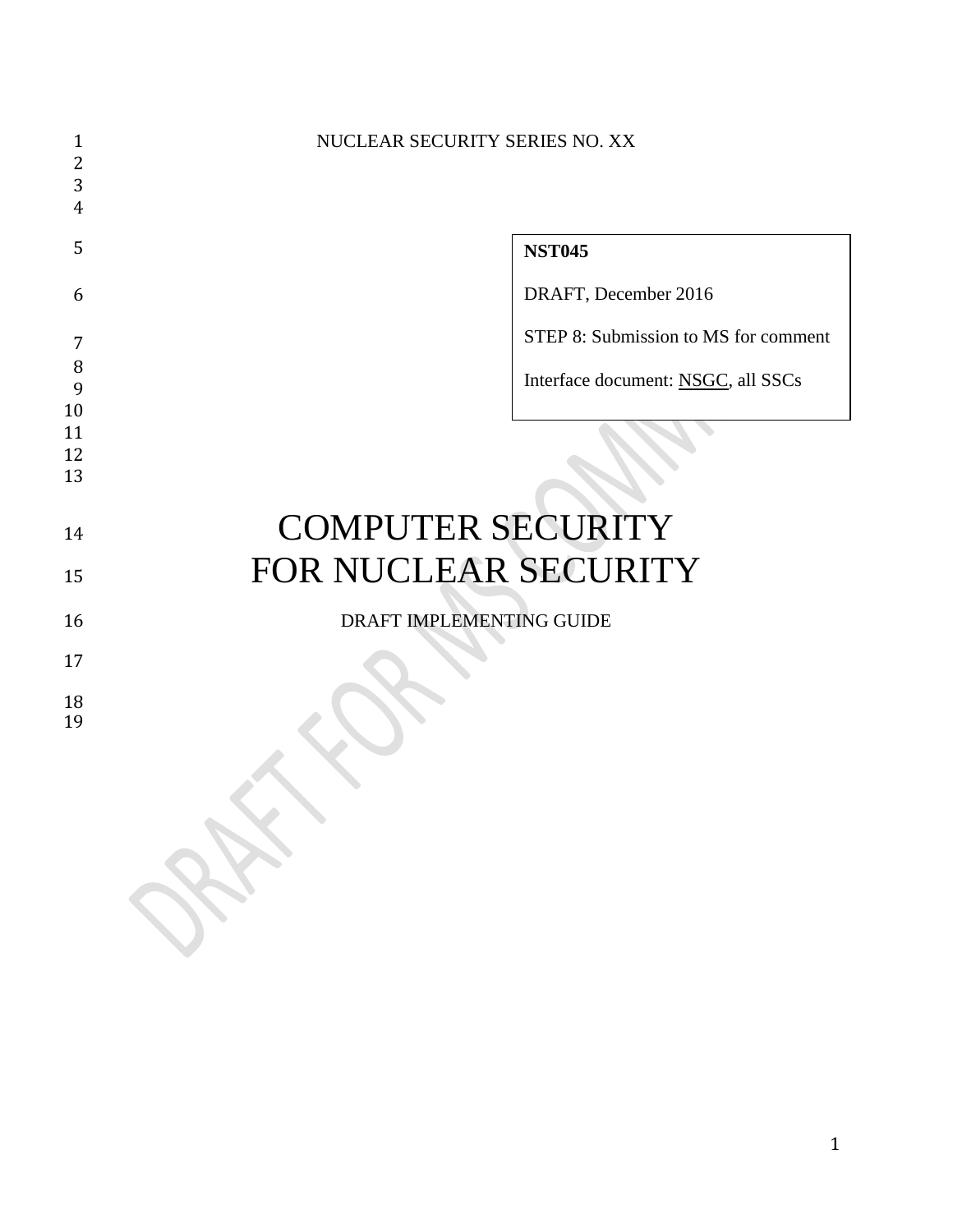| 1                | <b>FOREWORD</b>                      |
|------------------|--------------------------------------|
| 2                | (Standard NSS Foreword to be added.) |
| 3                |                                      |
| $\boldsymbol{A}$ |                                      |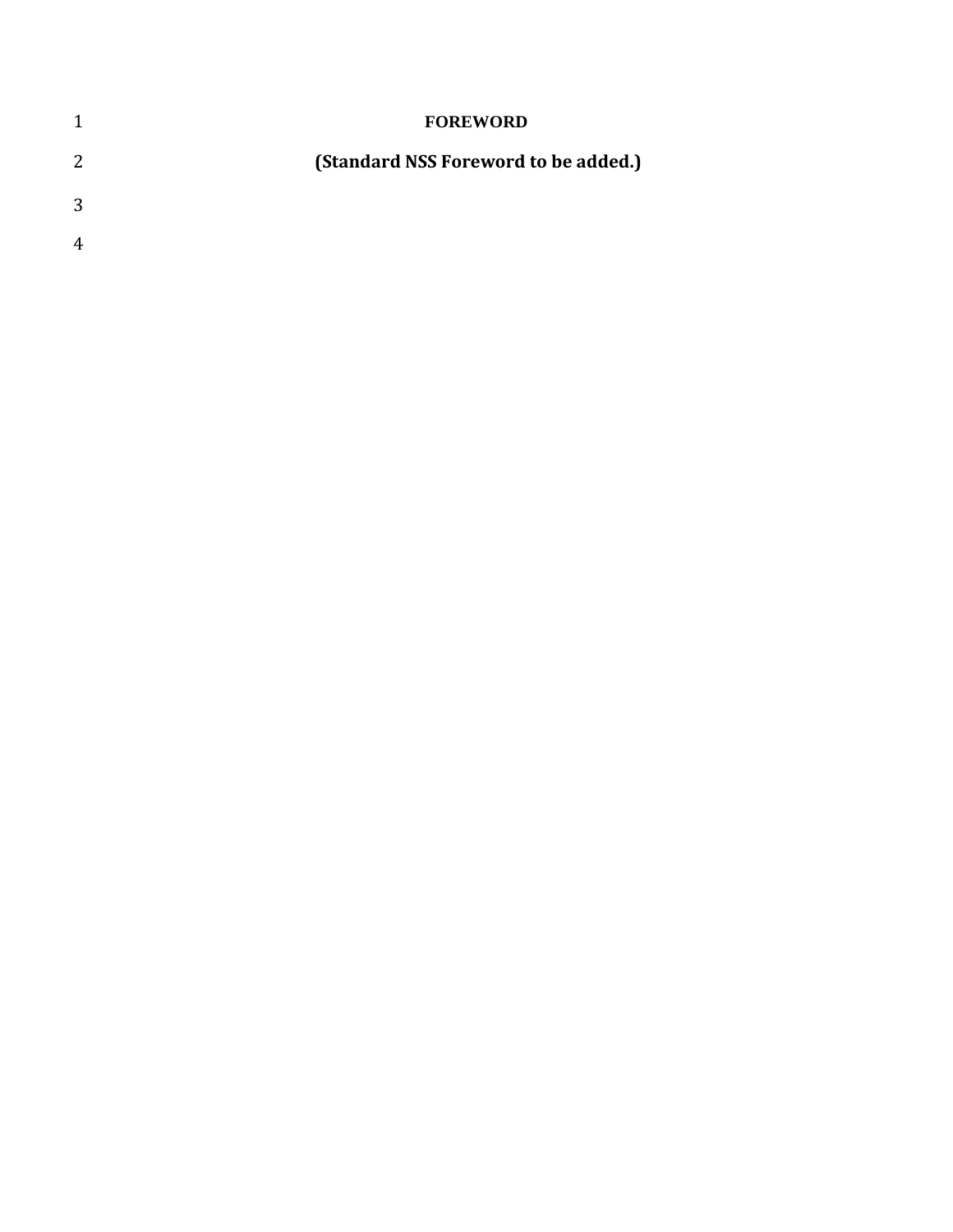| 1        |                | <b>CONTENTS</b>                                                              |    |
|----------|----------------|------------------------------------------------------------------------------|----|
| 2        | 1 <sub>1</sub> |                                                                              |    |
| 3        |                |                                                                              |    |
| 4        |                |                                                                              |    |
| 5        |                |                                                                              |    |
| 6        |                |                                                                              |    |
| 7        |                | 2.                                                                           |    |
| 8        |                |                                                                              |    |
| 9        |                |                                                                              |    |
| 10       |                |                                                                              |    |
| 11       |                |                                                                              |    |
| 12       |                |                                                                              |    |
| 13       |                |                                                                              |    |
| 14<br>15 |                |                                                                              |    |
|          |                |                                                                              |    |
| 16       |                |                                                                              |    |
| 17<br>18 |                |                                                                              |    |
| 19       |                |                                                                              |    |
| 20       |                | Computer security responsibilities within a nuclear security regime 16       |    |
| 21       | 3.             |                                                                              |    |
| 22       |                | Competent authority for computer security in the nuclear security regime17   |    |
| 23       |                |                                                                              |    |
| 24       |                | Legislative and regulatory considerations                                    | 18 |
| 25       |                |                                                                              |    |
| 26       |                |                                                                              |    |
| 27       |                |                                                                              |    |
| 28<br>29 |                |                                                                              |    |
| 30       |                |                                                                              |    |
| 31       |                | International assistance and cooperation (including information exchange) 22 |    |
| 32       | 4.             |                                                                              |    |
| 33       |                |                                                                              |    |
| 34       |                |                                                                              |    |
| 35       |                |                                                                              |    |
| 36       |                |                                                                              |    |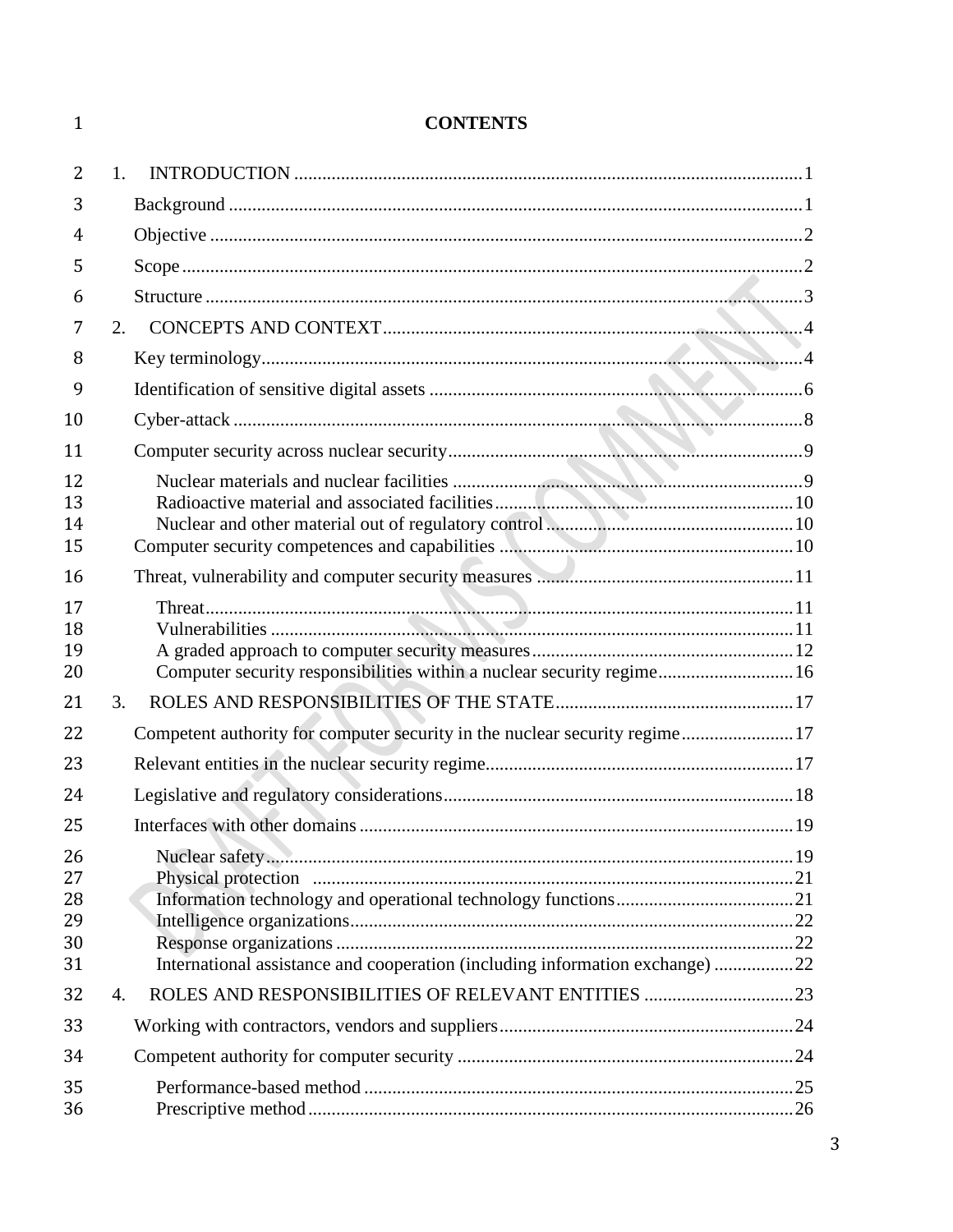| $\mathbf{1}$<br>2 |    |                                                                                   |  |
|-------------------|----|-----------------------------------------------------------------------------------|--|
| 3                 | 5. |                                                                                   |  |
| 4                 |    |                                                                                   |  |
| 5                 |    |                                                                                   |  |
| 6                 |    |                                                                                   |  |
| 7                 |    | Assessment of the impact arising from improper operation of SDAs 31               |  |
| 8                 |    | Risk assessment method to determine computer security requirements for each SDA33 |  |
| 9                 | 6. | IMPLEMENTING THE COMPUTER SECURITY STRATEGY 35                                    |  |
| 10                |    |                                                                                   |  |
| 11                |    |                                                                                   |  |
| 12                |    |                                                                                   |  |
| 13                |    |                                                                                   |  |
| 14                |    |                                                                                   |  |
| 15                |    |                                                                                   |  |
| 16<br>17          |    |                                                                                   |  |
| 18                | 7. |                                                                                   |  |
| 19                |    |                                                                                   |  |
| 20                |    |                                                                                   |  |
| 21                |    |                                                                                   |  |
| 22                |    |                                                                                   |  |
| 23                |    |                                                                                   |  |
| 24                |    |                                                                                   |  |
| 25                |    |                                                                                   |  |
| 26                | 8. |                                                                                   |  |
| 27                |    |                                                                                   |  |
| 28                |    |                                                                                   |  |
| 29                |    |                                                                                   |  |
| 30                |    |                                                                                   |  |
| 31                |    | APPENDIX I: CONSIDERATIONS FOR INTERFACES WITH THE SAFETY DOMAIN                  |  |
| 32                |    | <b>REFERENCES</b>                                                                 |  |

ANNEX I. CYBER THREAT PROFILES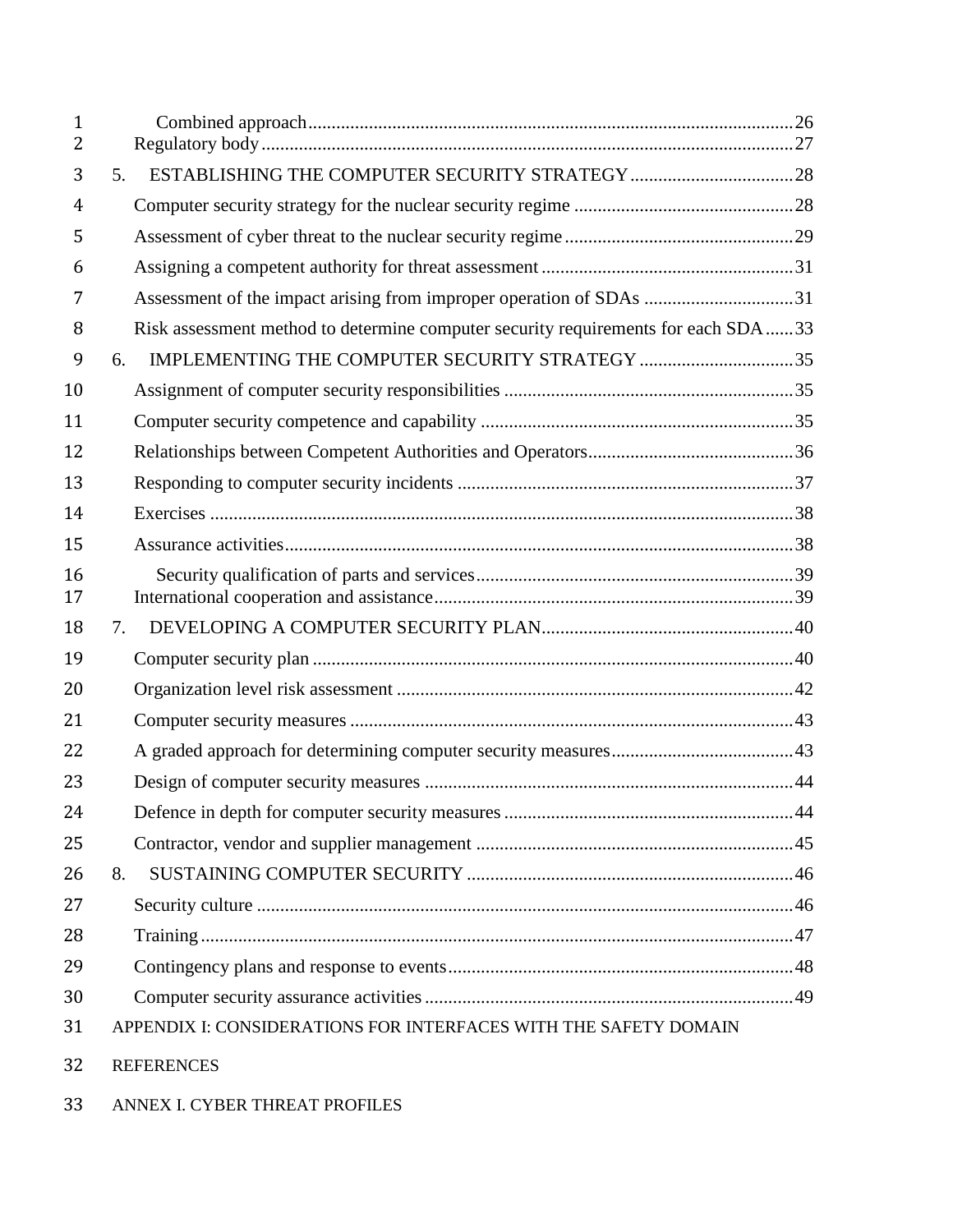- ANNEX II. ASSIGNMENT OF RESPONSIBILITIES TO RELEVANT ENTITIES
- ANNEX III. ILLUSTRATION OF A FRAMEWORK OF COMPETENCES AND LEVELS OF
- CAPABILITY
- GLOSSARY
-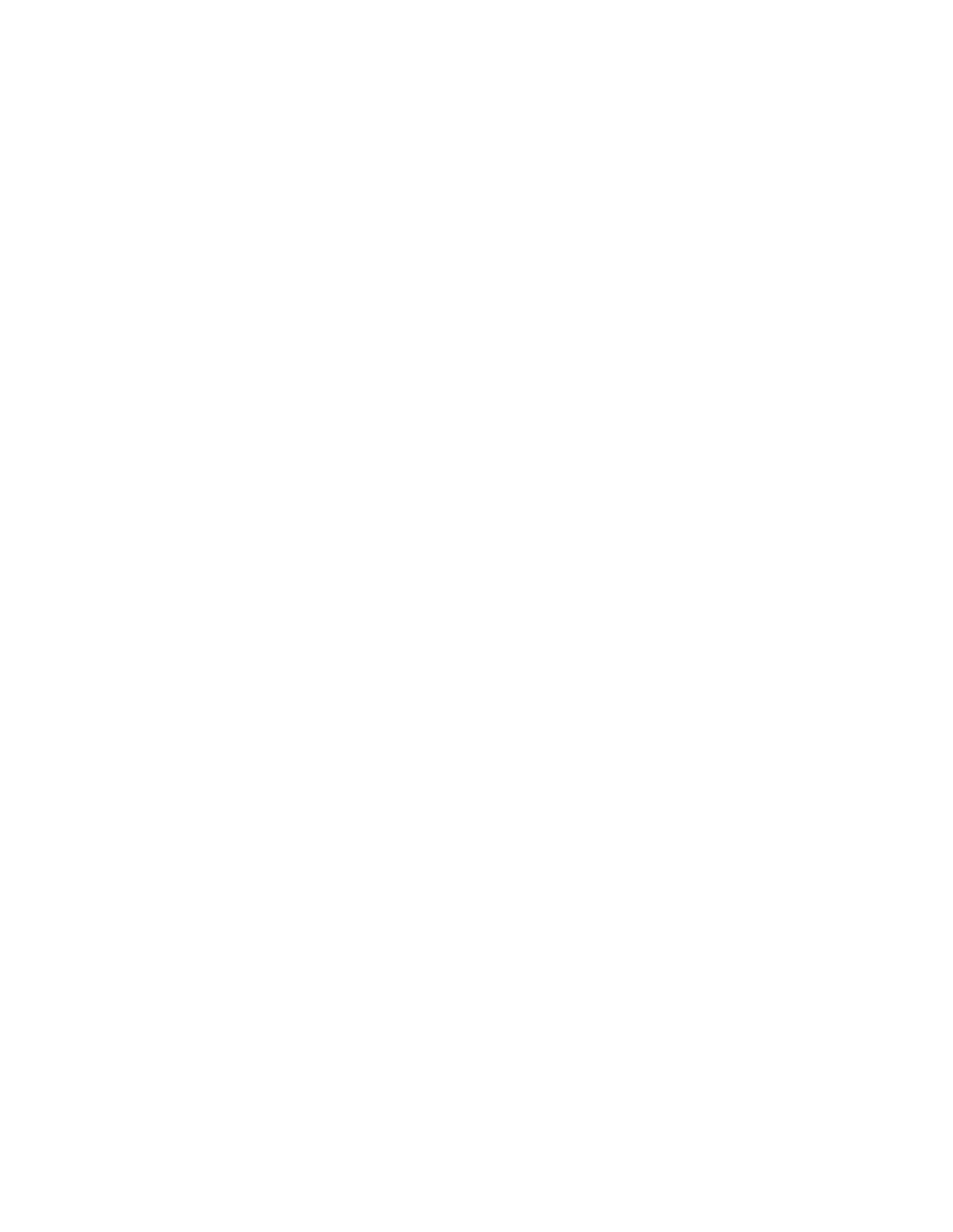<span id="page-6-0"></span>

#### **1. INTRODUCTION**

# <span id="page-6-1"></span>BACKGROUND

 1.1. Computers play an essential role in all aspects of the management and safe and secure operation of facilities and activities using, storing and transporting nuclear material and other radioactive material, including maintaining physical protection, as well as in measures for detection of and response to material out of regulatory control. All such computer systems therefore need to be secured against malicious acts. As technology advances, the use of computers and computing systems in all aspects of operations, including nuclear safety and nuclear security, is expected to increase.

 1.2. The Nuclear Security Fundamentals [1] stress the importance of computer security within a nuclear security regime, and the need for computer security assurance activities to identify and address issues and factors that might affect the capacity to provide adequate nuclear security.

 1.3. The Nuclear Security Recommendations on Physical Protection of Nuclear Material and Nuclear Facilities (INFCIRC/225/Revision 5) [2] state that:

 "Computer based systems used for physical protection, nuclear safety, and nuclear material accountancy and control should be protected against compromise (e.g. cyber-attack, manipulation or falsification) consistent with the threat assessment or design basis threat."

(Ref. [2], paras 4.10)

 1.4. The security of sensitive information is a component of Essential Element 3 for a national nuclear security regime: Ref. [1] states that: "the legislative and regulatory framework should provide for the establishment of regulations and requirements for protecting the confidentiality of sensitive information and for protecting sensitive information assets". The security of sensitive information and sensitive information assets implies protecting the confidentiality, integrity and availability of such information and assets. The Amendment to the Convention on the Physical Protection of Nuclear Materials [3] also identifies the protection of the confidentiality of information as its Fundamental Principle L.

27 1.5. The Nuclear Security Recommendations for other radioactive material and associated facilities [4] and for nuclear and other radioactive material out of regulatory control [5] also stress the need to protect sensitive information from compromise or malicious access.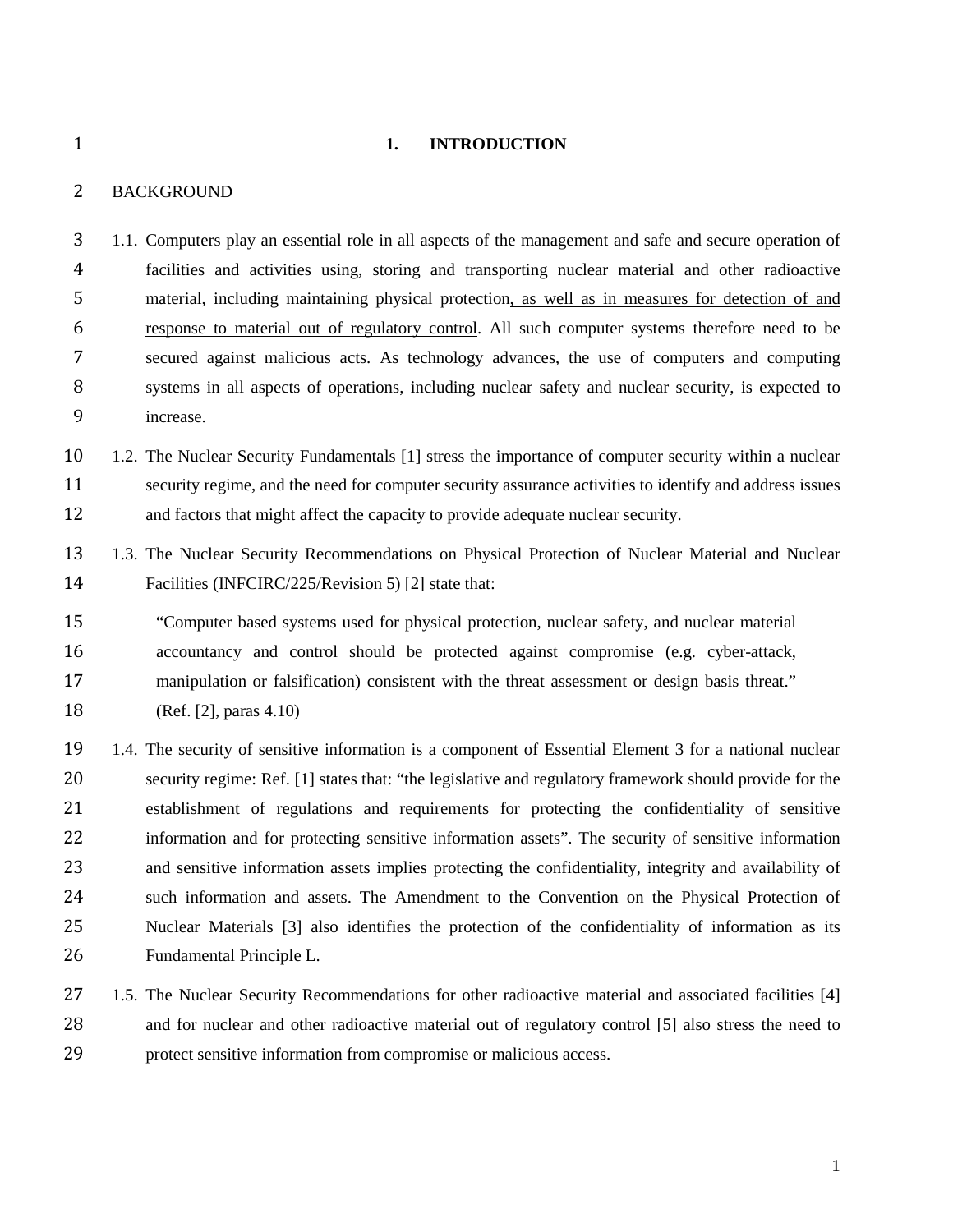- 1.6. When computer-based systems are used to process, transmit and store such a information, adequate protection of its confidentiality, integrity and availability cannot be achieved without the implementation of computer security measures throughout the life cycle of such digital assets. Computer security includes the measures necessary for the prevention and detection of, response to and recovery of computer-based systems from cyber-attacks.
- 1.7. Threats have identified cyber-attacks as a means to target computer-based systems, whether directly or in combination with more conventional means such as physical access and insiders, to carry out or facilitate malicious acts, which could have unacceptable radiological consequences.
- 1.8. A nuclear security regime cannot address the range of potential nuclear security threats without consideration of those who have or can acquire skills in using computer-based systems for cyber- attacks. Furthermore, nuclear security threats that do not themselves have such skills can induce individuals who do have them (for example, by payment or by duress) to assist.
- 1.9. Maintaining effective computer security at facilities handling nuclear material and other radioactive material, as well as in associated activities such as transport, is a significant challenge, due to the substantial and rapidly evolving threat. Many of the essential elements of a State's nuclear security regime depend upon, or are supported by, computer-based systems and therefore require effective computer security.

#### <span id="page-7-0"></span>OBJECTIVE

- 1.10. The objective of this publication is to provide guidance on developing, implementing and integrating computer security as a key component of nuclear security.
- 1.11. This Implementing Guide is intended for policy makers, competent authorities, operators (including, for example, facility management, staff with security responsibilities, technical staff, vendors and contractors), nuclear security professionals and nuclear safety professionals.

# <span id="page-7-1"></span>SCOPE

[1](#page-7-2).12. The guidance in this publication applies to the computer security aspects of nuclear security<sup>1</sup> and 26 its interfaces with nuclear safety and with other elements of a State's nuclear security regime, such as physical protection, detection of and response to nuclear security events and information security.

<span id="page-7-2"></span> $<sup>1</sup>$  In Ref. [2], the term "physical protection" has been used to describe what is now known as the nuclear security of nuclear</sup> material and nuclear facilities.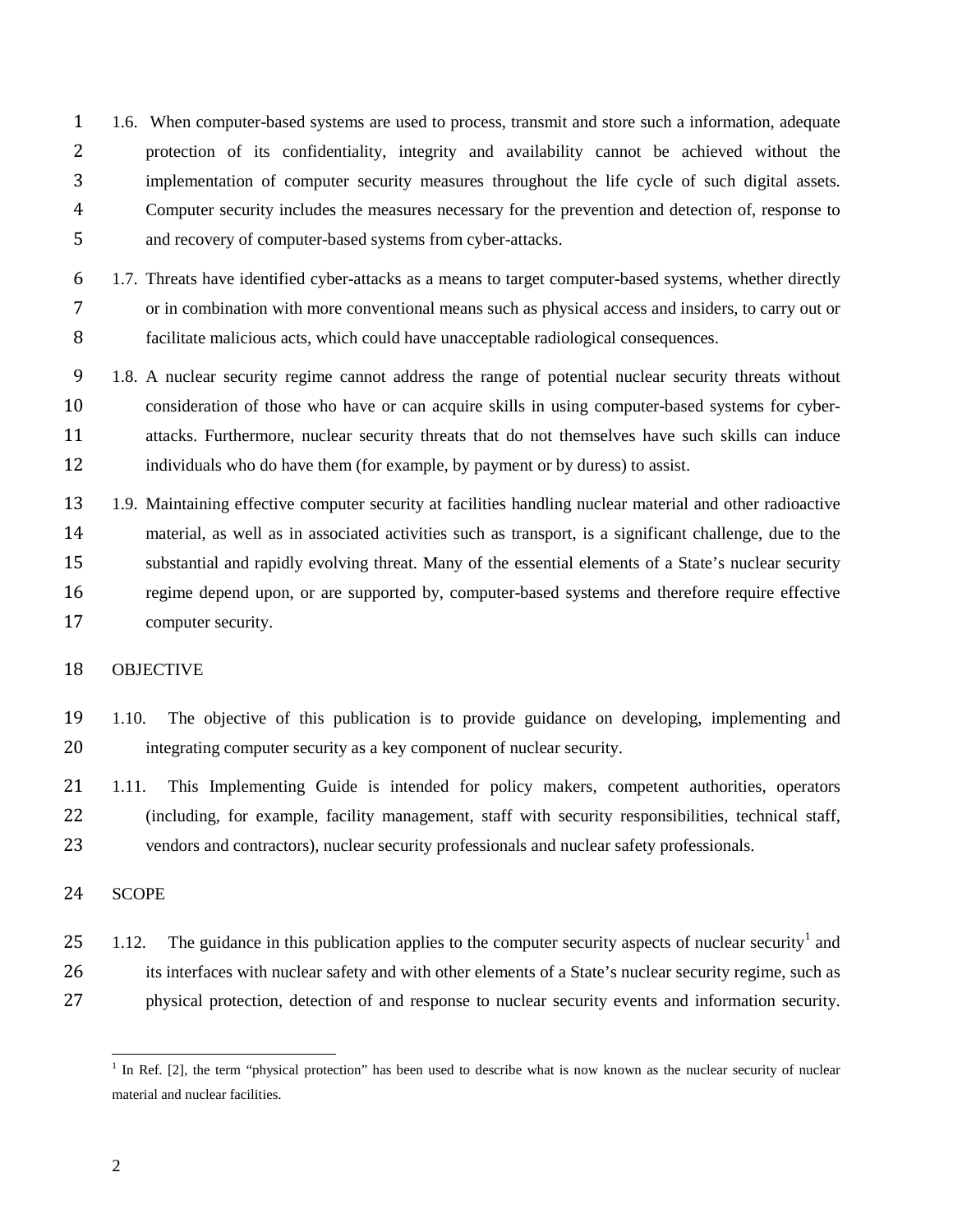The scope of this publication includes those computer-based systems that, if compromised, could adversely affect nuclear security.

 1.13. This publication addresses general aspects of computer security applicable to all areas of nuclear security, including the security of nuclear material and nuclear facilities, of radioactive material and associated facilities, and of nuclear and other radioactive material out of regulatory control. More detailed guidance on computer security specific to the security of nuclear facilities, including focused examples of technical implementation of computer security measures can be found in IAEA Nuclear Security Series technical guidance and other supporting documents.

 1.14. This publication refers to guidance on information security in the Nuclear Security Fundamentals [1] and Recommendations [2, 4 and 5], but does not provide detailed guidance on this general topic. A separate Implementing Guide [6] provides guidance on information security and the identification and protection of sensitive information and sensitive information assets.

# <span id="page-8-0"></span>STRUCTURE

 1.15. Following this introduction, Section 2 introduces key terminology and concepts. Section 3 sets out the State's roles and responsibilities in relation to computer security in the nuclear security regime, and Section 4 sets out other roles and responsibilities. Section 5 describes the activities of the State in developing a computer security strategy for nuclear security, and Section 6 describes activities for implementing the strategy. Section 7 describes the recommended elements and measures for the computer security plan. Section 8 describes activities to sustain the strategy.

 1.16. Annex I provides an overview of the cyber threat. Annex II discusses the assignment of computer security responsibilities in the nuclear security regime. Annex III provides and enhanced discussion 22 of the nuclear safety-security interface with respect to computer security. Finally, Annex IV provides an illustration of a framework for computer security competence development.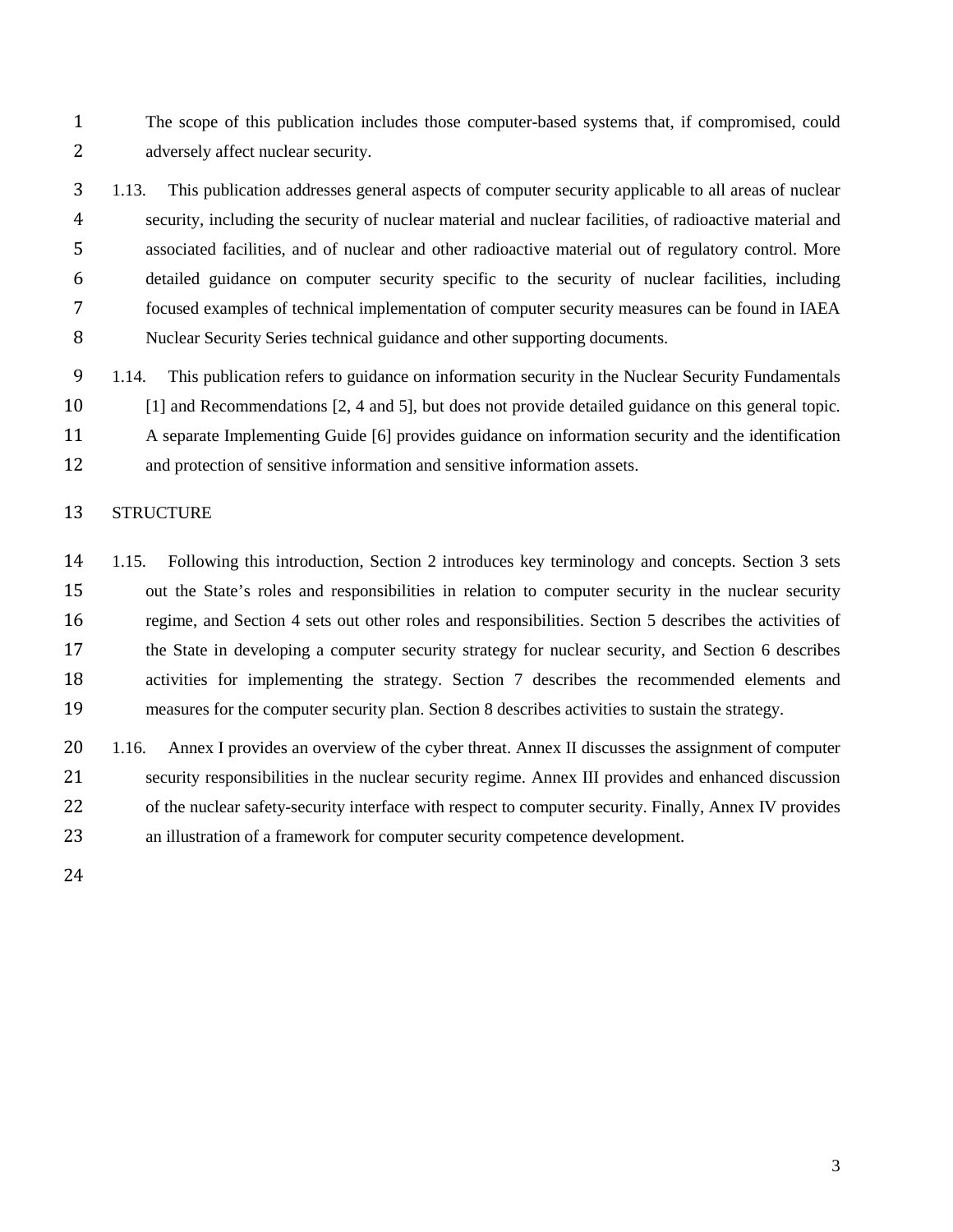#### <span id="page-9-0"></span>**2. CONCEPTS AND CONTEXT**

#### <span id="page-9-1"></span>KEY TERMINOLOGY

 2.1. A State creates, processes, handles and stores many types of information. It may deem some of this information sufficiently important to require specific protection. The State may establish national information security laws defining and classifying such information and define specific protection requirements, including those for data in electronic form and for associated computer-based systems.



*FIG. 1. Illustration of information and information assets.*

 2.2. Information within the State's nuclear security regime may be subject to these same requirements, but additional protection may be required for certain types of information that, if compromised could assist an adversary in carrying out a malicious act against a facility or activity, i.e. sensitive information. [1] Figure 1 illustrates this concept and indicates what is meant in this publication by sensitive information assets, computer-based systems and sensitive digital assets, as described below.

 2.3. Sensitive information assets are defined [1] as any equipment or components that are used to store, process, control or transmit sensitive information. This applies whether the information is in electronic or any other format.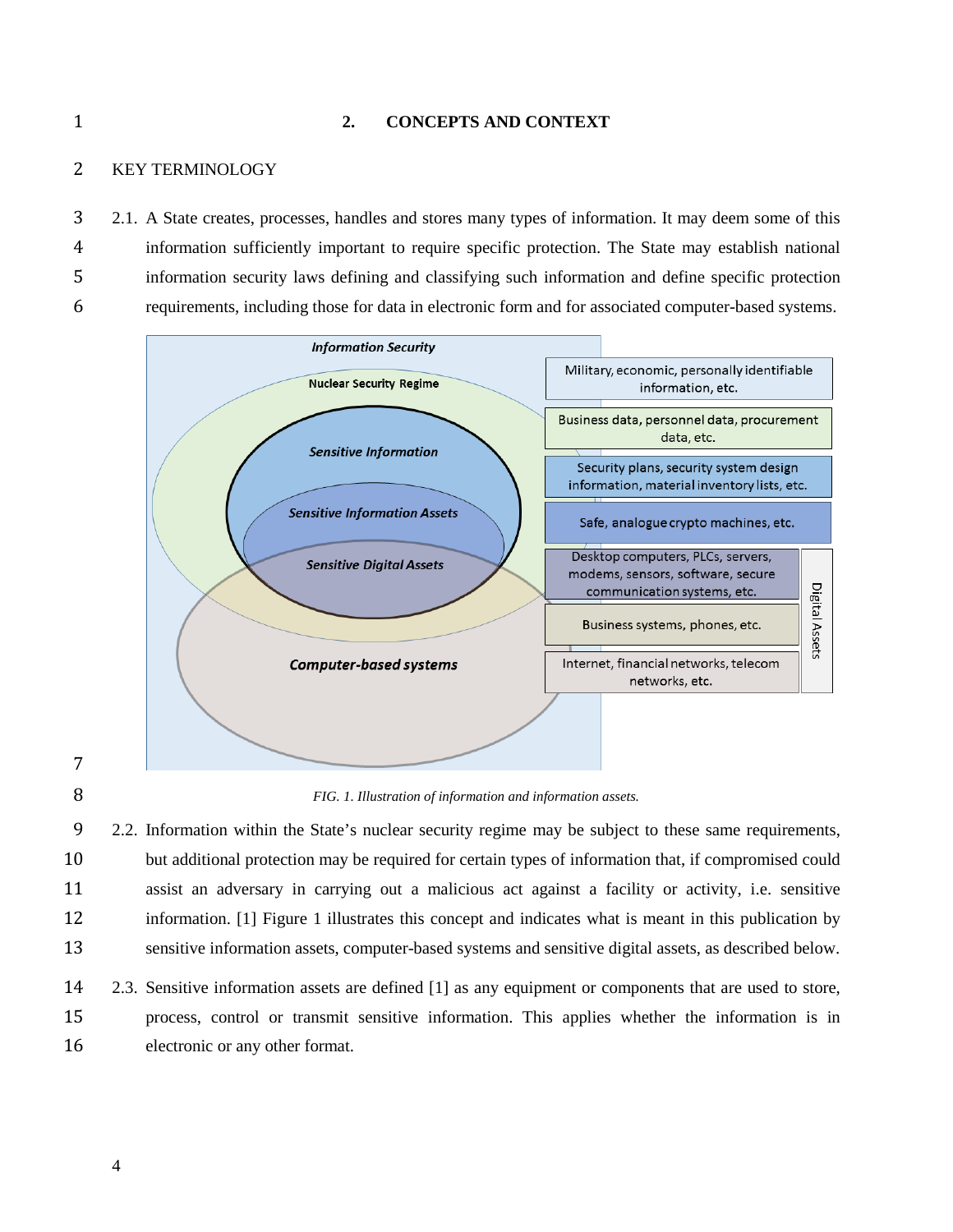2.4. Computer-based systems are technologies that create, provide access to, process, compute, communicate, store, or control services involving digital information. Such systems include, but are not limited to, desktops and laptop computers, tablets and other personal computers, smart phones, mainframe computers, servers, virtual computers, digital instrumentation and control devices, programmable logic controllers, printers, network devices, and embedded components and devices. Such systems may also include virtual services, such as cloud computing or virtual machines. These systems may exist as a single component or as a collection of digital assets.

- 8 2.5. Sensitive information assets need protection to prevent the compromise of the sensitive information that they store, process, control and or transmit. Protection approaches will vary depending upon the types of asset and the form of the information. Ref. [6] primarily addresses protection of written information on paper and other information in 'hard copy' form. The term sensitive digital assets (SDAs) is used in this publication to identify those sensitive information assets that are computer-based and need computer security measures for their protection.
- 2.6. SDAs support systems that perform nuclear safety, nuclear security or nuclear material accountancy and control functions, or that store and process sensitive information related to such functions. SDAs might be vulnerable to cyber-attack and might be specifically targeted by adversaries. Such an attack and the compromise of the SDA could lead to adverse impacts on nuclear security and nuclear 18 safety. . Compromise of SDAs could potentially contribute to or result in, for example:
- Unacceptable radiological consequences;
- 20 Unauthorized removal of nuclear or other radioactive material;
- Degraded capabilities to prevent, detect and respond to nuclear security events; or
- Loss of sensitive information.

2.7. Depending on the situation, software may need to be treated as information or as an integral part of computer-based systems or both. For example, in its initial design phase, software may be a high- level expression of a processing algorithm and best treated as information. In its operational form, software will form an intrinsic part of its associated computer-based system without which the system does not function, and most cyber-attacks will aim to exploit vulnerabilities in that software.

 2.8. The application of computer security is essential for SDAs. In view of the interconnectivity of computer networks and information flow, however, computer security measures are needed to protect SDAs against threats exploiting other digital assets and other computer-based systems. A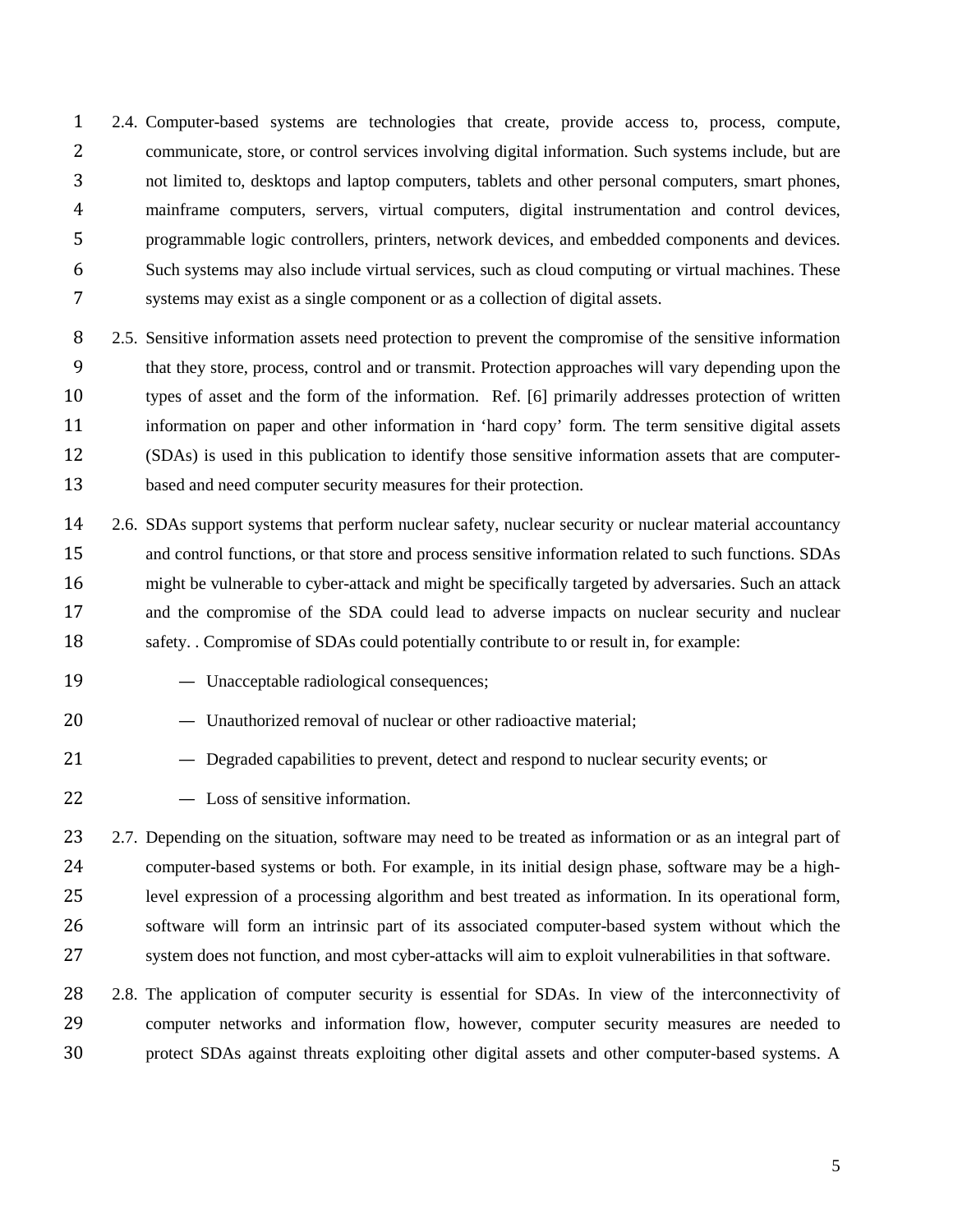layered approach of graded security measures across all digital assets provides defence in depth against cyber-attacks.

# <span id="page-11-0"></span>IDENTIFICATION OF SENSITIVE DIGITAL ASSETS

 2.9. Designers of facilities and systems should identify all SDAs and their potential impact on nuclear security by a systematic process that identifies and evaluates digital assets in terms of their potential impact on system function if compromised. Computer security maintains the attributes of confidentiality, integrity and availability of sensitive information within SDAs, and of the SDAs 8 themselves. Depending on the sensitive information and system function performed by the SDAs, consideration should be given for the preservation of each of these attributes.

- 2.10. The process should first identify the overall allocation of computer-based systems that directly support nuclear security (i.e. physical protection systems, nuclear material accountancy and control systems, and sensitive information systems) and nuclear safety objectives and respective functions.
- 2.11. The process should then conduct an initial consequence analysis of the digital assets within such systems to determine which assets that if compromised in a cyber-attack, could impact the required system functions thereby adversely impacting nuclear security, i.e. the SDAs. This concept is illustrated in Figure 2. This initial analysis should be conducted without accounting for existing computer security measures to determine what the "worst case" impact would be if the SDA were to be compromised.



supports

supports

supports

supports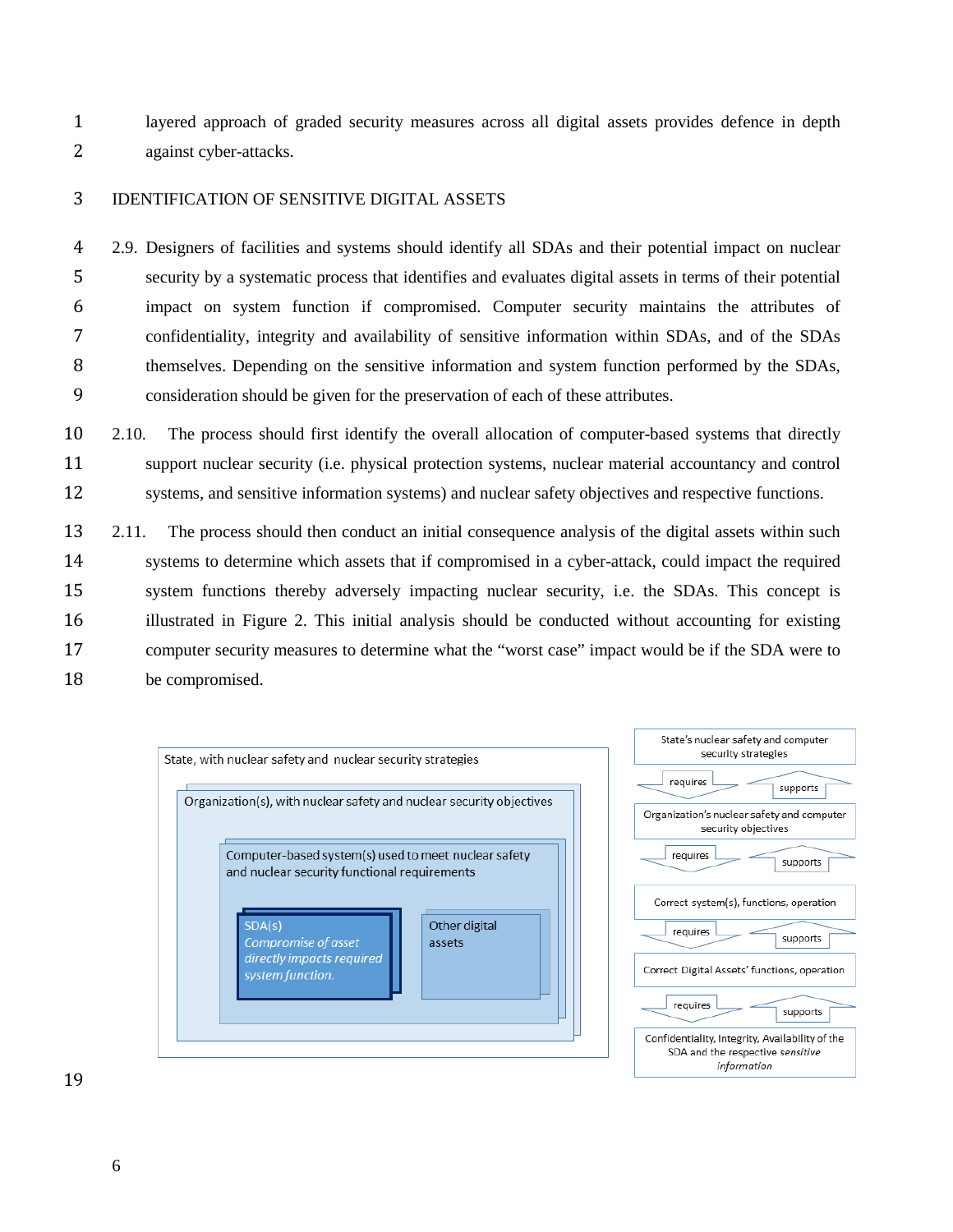2.12. The process should also evaluate support systems or equipment not directly associated with nuclear security and nuclear safety functions, for dependency relationships to determine whether cyber-attack on those systems or equipment could either directly or indirectly impact nuclear security and nuclear safety functions. Digital assets which have the potential capability to temporary connect to an SDA should also be evaluated for possible classification as an SDA. Examples of such systems may include maintenance computers and test equipment.

 2.13. Organizations may choose different strategies to manage SDAs. This may include the grouping and collective management of SDAs within a particular system, of those that are similar in nature. For example, a computer-based system that performs an important function may be treated as one 12 SDA or as a set of SDAs.

 2.14. The requirements for confidentiality, integrity and availability of each SDA should be determined by the contribution of that SDA to nuclear safety and nuclear security and the potential consequences of improper operation of that SDA following a cyber-attack. This determination may call for domain expert judgement, guided by principles and assessment.

 2.15. Until a computer-based system has been evaluated to determine whether or not it is an SDA should be treated as 'unassigned'. The computer security measures for unassigned computer-based system should usually be very stringent, as a cautious approach, because the potential effects of cyber-attack are unknown. Consideration should be given to whether to prohibit such assets within the nuclear security regime. For example, personal telephones may be prohibited within nuclear facilities; and third party computers may be prohibited from connection to any system at a nuclear facility until fully assessed.

 2.16. The appropriate definition of what constitutes an SDA, of its extent, boundaries and interfaces, and of acceptable degrees of dependence upon other digital assets, are key aspects of creating a secure design, calling for expert judgement guided by computer security and systems engineering principles. For example, by amending the overall system design to transfer functionality between SDAs and other digital assets, it may be possible to simplify the definition of SDAs and simplify associated computer security measures.

 2.17. Particular care should be taken if using virtual and contracted services, such as cloud computing, as SDAs, as such services include elements that are not under the data owners' direct control. For example, an SDA that is a cloud-based application or service will rely upon software and associated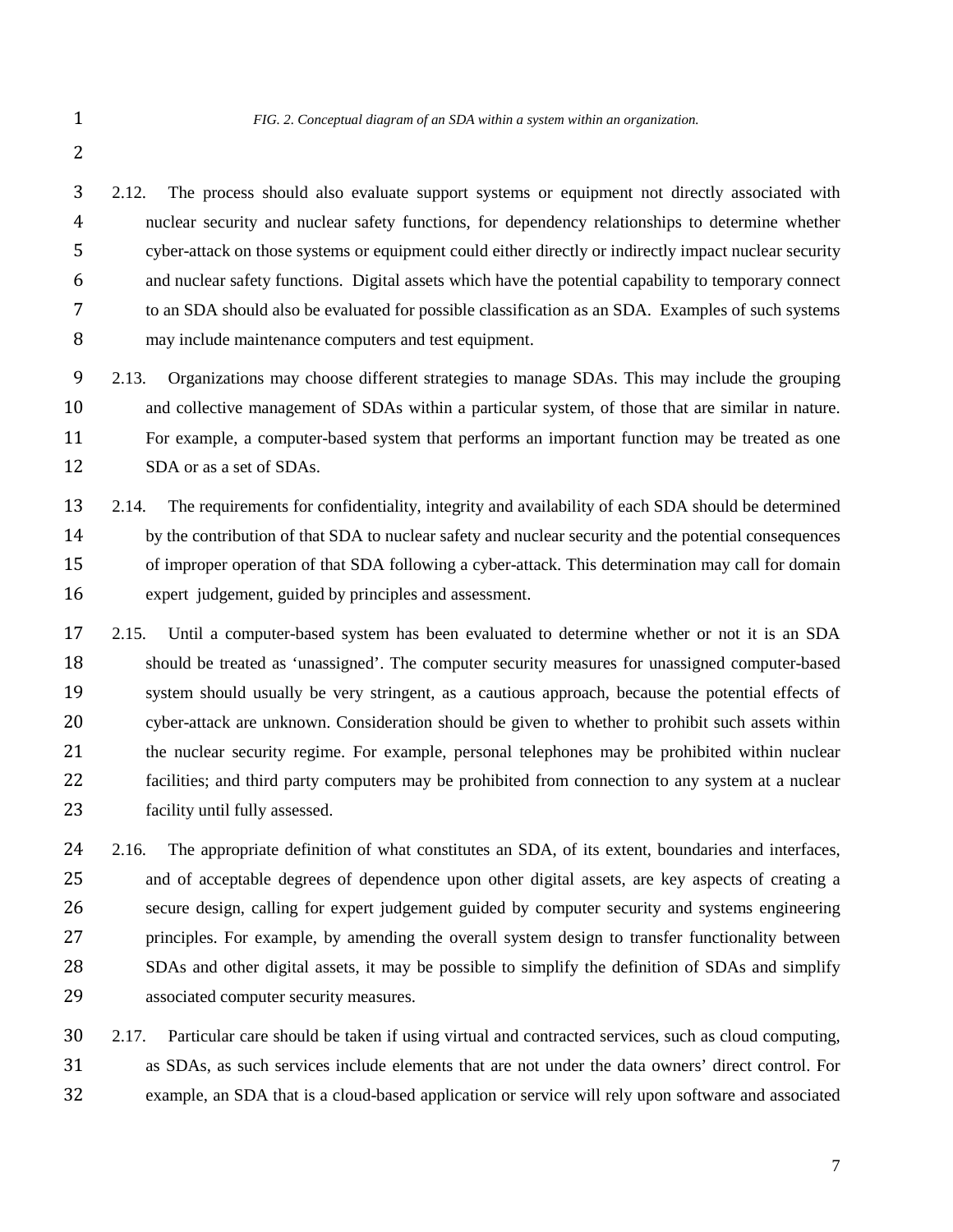hardware that are under the control of the cloud operator, e.g. cloud-based storage, There should be stringent (contractual) requirements, such as for access control, segregation of data, data destruction, etc., on the communication interface, software, hardware, and administrative processes in order to protect the application unauthorized access and manipulation.

 2.18. SDAs may be industrial control systems, information technology (IT) systems, or a combination of the two. Computer security should use measures that are appropriate to the different types of system. However, these measures often cannot be treated completely separately, due to the existence of common interfaces, and therefore the set of computer security measures applied should be coherent with the approaches adopted for both types of system.

 2.19. As in other specialized domains such as aerospace, the nuclear security community has applied processes, commonly referred to as 'life cycle models', to provide assurance that SDAs fulfil their specialized requirements. Life cycle models describe the activities for the development, operation, 13 maintenance and removal of SDAs, and the relationships between these activities. Computer security needs to be considered at all phases in the SDA's life cycle. Facilities, systems, components, SDAs and other digital assets may each have their own life cycles, with interactions between them. The notional system development life cycle, set out for instrumentation and control systems, can be used as the basis for the life cycle for computer-based assets including SDAs and should be considered in 18 the context of the life cycle for a facility

#### <span id="page-13-0"></span>CYBER-ATTACK

 2.20. The term 'cyber-attack' is used in this publication to describe a criminal or intentional unauthorized act directed at or affecting computer-based systems with the intention of achieving or facilitating the theft, alteration, prevention of access to or destruction of sensitive information or 23 sensitive information assets. Cyber-attacks jeopardize the confidentiality, integrity, availability<sup>[1](#page-13-1)</sup> or a combination of these properties, of the sensitive information within an SDA, or of the SDA itself.

25 2.21. A cyber-attack may be carried out through direct physical access to the information or assets, or 26 through electronic access, or a combination of the two, and may be carried out directly by an 27 adversary or by (or with the assistance of) an insider knowingly or unknowingly influenced by an 28 adversary. Cyber-attacks, once detected, are treated as computer security incidents.

<span id="page-13-1"></span> $<sup>1</sup>$  Other properties such as authentication and non-repudiation are considered to be included in protecting confidentiality, integrity</sup> and availability.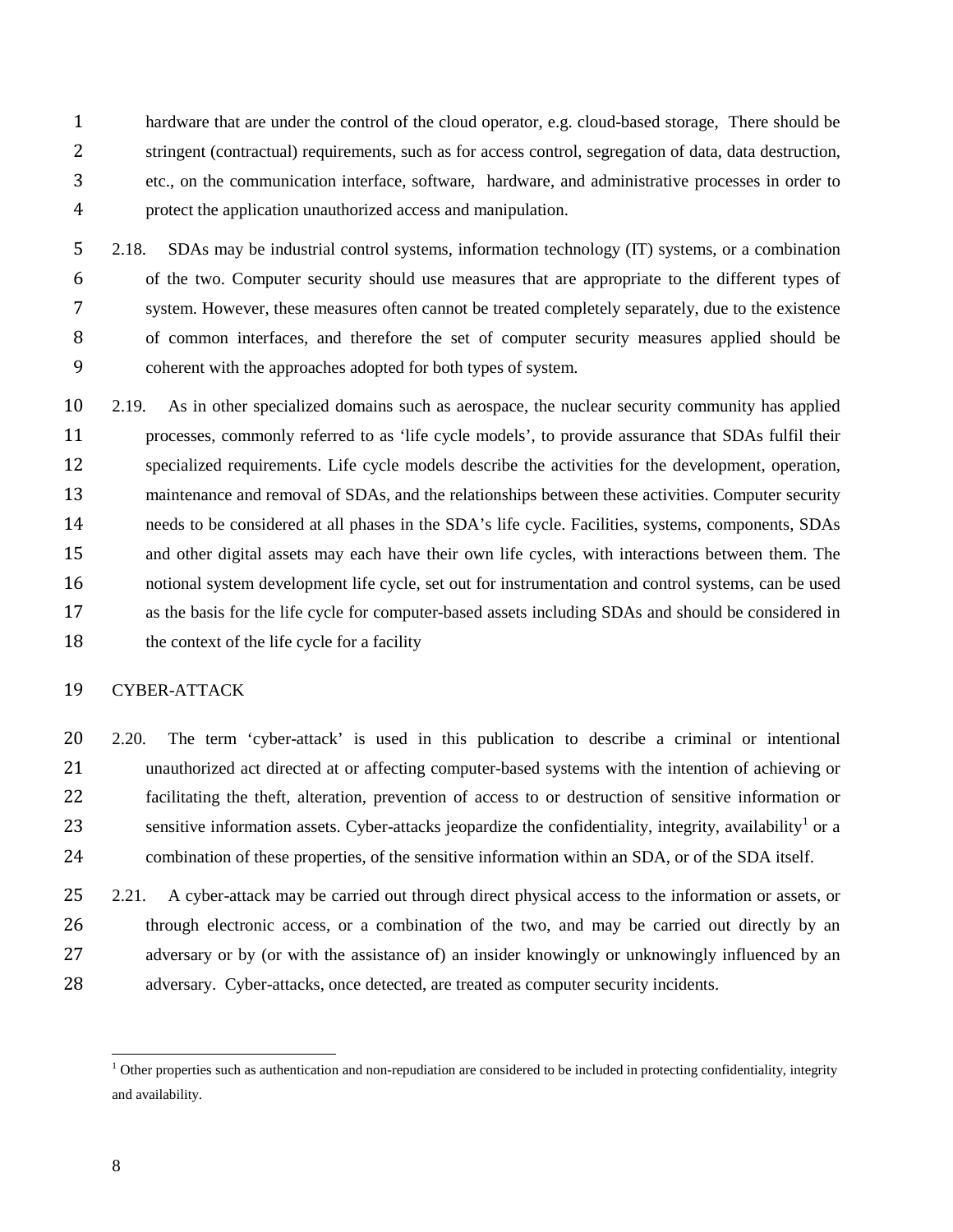- 2.22. Computer security incidents resulting from cyber-attacks may lead to further computer security incidents and ultimately to nuclear security events, either directly or as part of a sequence of malicious activities, which may include other cyber-attacks, or unauthorized physical access or exploitation of insiders, or a combination in a blended attack.
- 2.23. In this publication the term 'computer security' is used to cover the security against cyber-attack of computer-based systems as described above, and of all interconnected systems and networks of which such systems are elements. The terms IT security and cyber security are, for the purpose of 8 this publication, considered synonymous with computer security and are not used. Computer security is a subset of information security, as discussed in Ref. [NSG23]. Information security and computer security often share objectives, methodology and terminology.
- 2.24. Computer security aims to maintain the confidentiality, integrity and availability of sensitive information within SDAs, and of the SDAs themselves. The SDAs and their sensitive information support the correct operation of the computer-based systems that support the nuclear security regime.

# <span id="page-14-0"></span>COMPUTER SECURITY ACROSS NUCLEAR SECURITY

 2.25. The nuclear security regime addresses the three domains covered in Refs [2], [4] and [5], and computer security supports the nuclear security objectives in each of these domains. The role of computer security in each of these domains is briefly described in the following sections.

#### <span id="page-14-1"></span>**Nuclear materials and nuclear facilities**

- 2.26. The physical protection of nuclear material and nuclear facilities depends upon security measures to:
- Protect against unauthorized removal;
- Locate and recover missing nuclear material;
- Protect against sabotage; and
- Mitigate or minimize effects of sabotage.
- 25 2.27. Computer-based systems in nuclear facilities provide nuclear safety, nuclear security and nuclear material accountancy and control (NMAC) functions. The performance of each of these functions uses SDAs that could be targeted to support a stand-alone assault or a used in combination with a physical assault, e.g. a blended attack. Computer security is needed to protect these computer-based systems from cyber-attacks.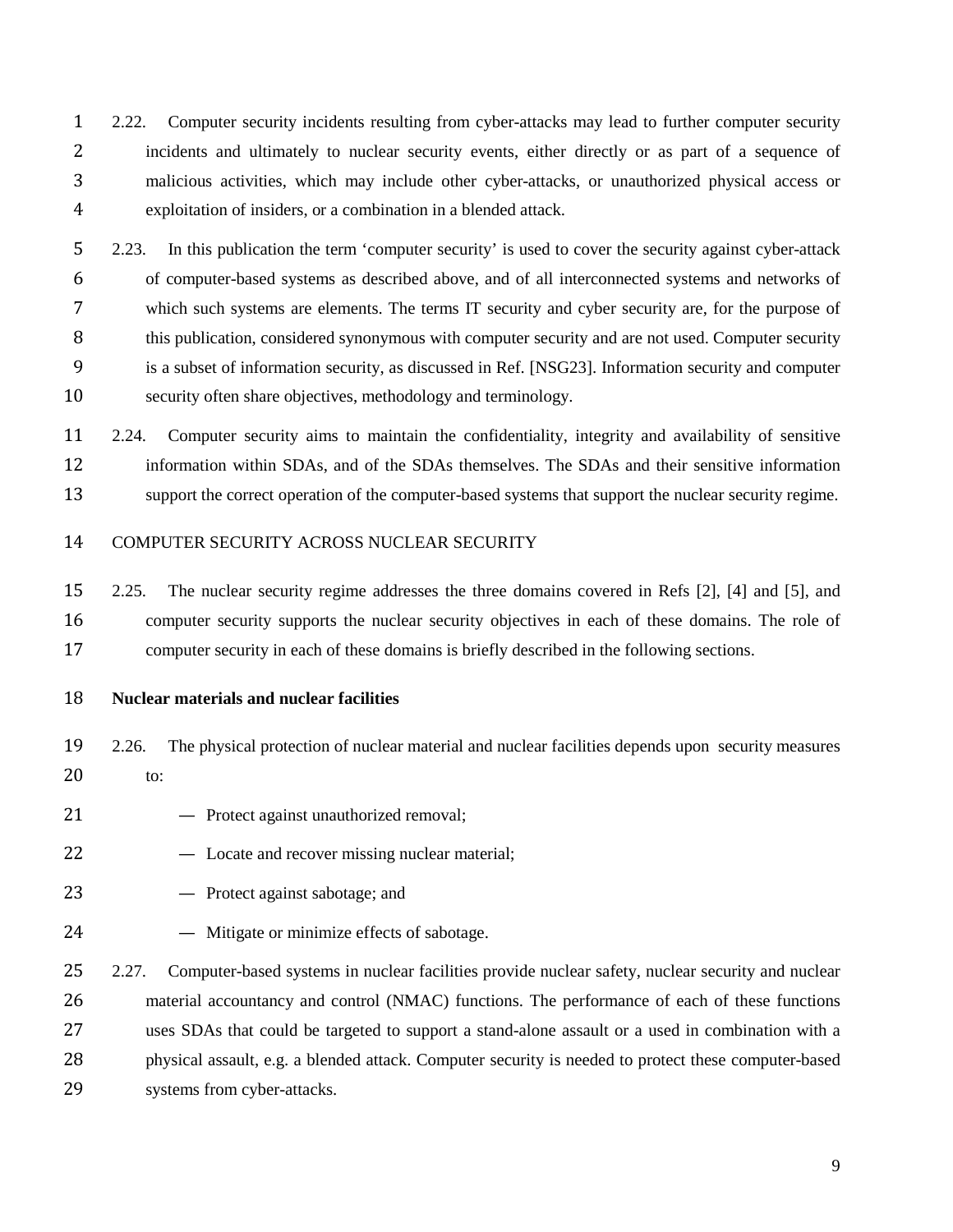#### <span id="page-15-0"></span>**Radioactive material and associated facilities**

 2.28. Radioactive material is used worldwide for a wide variety of purposes, including many in which nuclear material is not involved. Computer-based systems are increasingly used in these industries for safety, security and operations. Security measures, including computer security measures, are needed to prevent the unauthorized access to or acquisition of such material for a malicious act.

 2.29. The legislative and regulatory framework should reflect the fact that the national register of radioactive sources or radioactive material will usually contain sensitive information that needs to be secured. Computer security is needed within this domain to protect the confidentiality, integrity and availability of the sensitive information and sensitive information assets, including SDAs; for example, to support the confidentiality and integrity of registers of sources and the availability of data needed for incident response.

#### <span id="page-15-1"></span>**Nuclear and other material out of regulatory control**

 2.30. Material out of regulatory control (MORC) is nuclear or other radioactive material that should be under regulatory control, but is not under control, either because controls have failed or because they never existed. The security of nuclear and other radioactive material out of regulatory control is achieved by coordinated action of competent authorities to carry out their assigned functions, of preventing, detecting and responding to nuclear security events. SDAs make up or support many of the systems used to perform these functions.

 2.31. Computer security is needed within this domain, for example, to protect the confidentiality of sensitive information, the integrity of detection systems, the confidentiality, integrity and availability of data transmission systems, and the availability of measures supporting response, such as communications and nuclear forensics processes.

# <span id="page-15-2"></span>COMPUTER SECURITY COMPETENCES AND CAPABILITIES

 2.32. Effective and robust computer security is implemented, maintained and sustained by competent and trustworthy staff with effective management and active, well-informed leadership. Each organization within the nuclear security regime should, according to its particular roles and responsibilities, develop and sustain specific computer security competences and capabilities.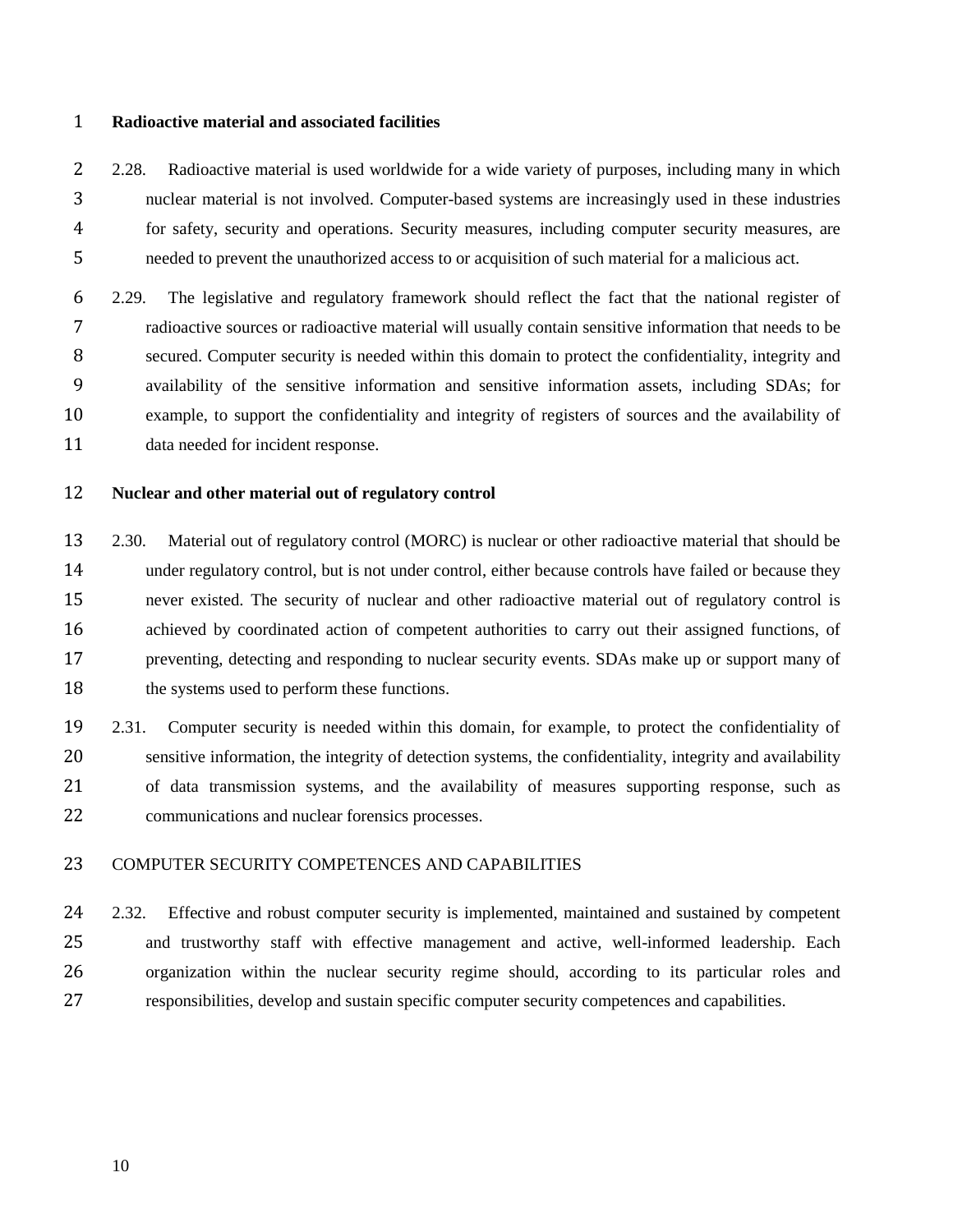#### <span id="page-16-0"></span>THREAT, VULNERABILITY AND COMPUTER SECURITY MEASURES

#### <span id="page-16-1"></span>**Threat**

 2.33. A nuclear security threat is a person or group of persons with motivation, intention and capability to commit criminal or intentional unauthorized acts involving or directed at nuclear material, other radioactive material, associated facilities or associated activities or other acts determined by the State 6 to have an adverse impact on nuclear security.<sup>[1](#page-16-3)</sup> A person or group of persons actually attempting such an act is an adversary.

8 2.34. An understanding of the cyber threats is essential to developing effective computer security in the context of nuclear security. This includes understanding the motivation, intentions, capabilities and tactics that a nuclear security threat may have in planning and conducting a cyber-attack. Annex 1 provides some examples of general characterizations of the threats of cyber-attack.

#### <span id="page-16-2"></span>**Vulnerabilities**

- 2.35. Vulnerabilities are weaknesses in security. Such weakness may be administrative, physical or technical in nature. Through exploitation of vulnerabilities, an adversary may gain unauthorized access to or control of an SDA. The consequences associated with the exploitation of a vulnerability in an SDA can range from negligible to severe, depending upon its potential to adversely affect the operation of the SDA and the respective system function.
- 2.36. The complexity of both hardware and software in computer-based systems is continuously increasing, as is the number of computer-based systems and their interconnectivity. This complexity often leads to a lack of understanding of system, and thus of the expertise necessary for security 21 management. The number of vulnerabilities in a system can be related to its complexity.
- 22 2.37. The exploitation of newly discovered vulnerabilities forms the basis for many successful cyber- attacks. Zero-day attacks are situations in which the adversary exploits a vulnerability before the defender is aware of its existence. Furthermore, the rapid evolution of new computer technologies provides opportunities for the nature of vulnerabilities to change, with entire new classes of vulnerabilities only emerging after these new technologies have become operational and been adopted.

<span id="page-16-3"></span> The term "nuclear security threat" is equivalent to "threat actor", which is often used in computer security standards and guidance.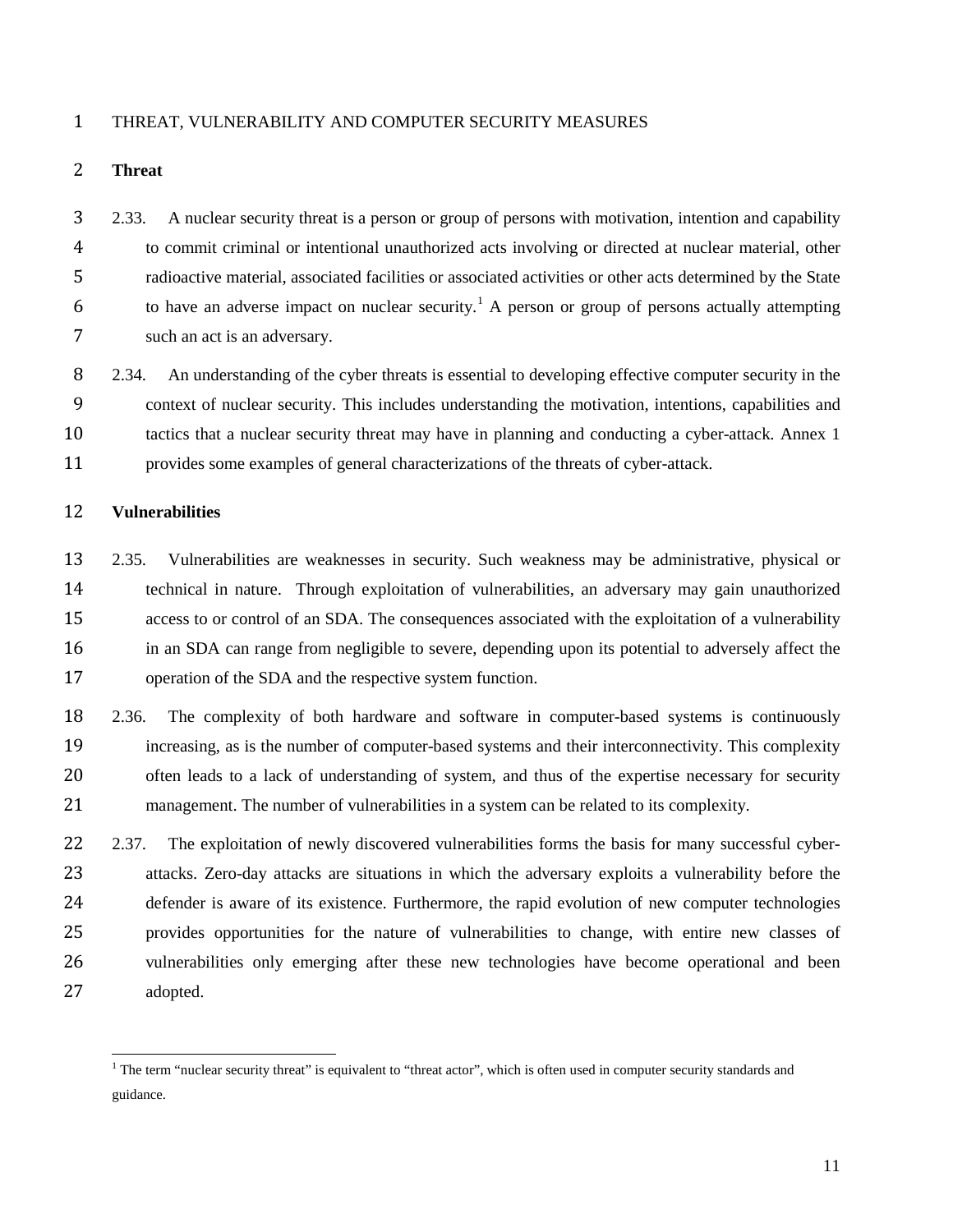2.38. Due to the complexity of, and the possibility of hidden vulnerabilities in some computer-based systems, it may not be possible to make them sufficiently secure to achieve the desired level of risk for use in specific nuclear security and nuclear safety applications.

#### <span id="page-17-0"></span>**A graded approach to computer security measures**

 2.39. Computer security measures may be technical, physical or administrative, or a combination of these. A combination of measures should be chosen using a risk-informed approach based on a graded approach and defence in depth to achieve adequate computer security. The specific computer security measures implemented may be a combination of some that are prescribed by higher level guidance or State requirements and others determined by an operator through its own risk-informed process.

 2.40. Security levels are a way to indicate the extent and rigour of security protection considered necessary for different SDAs. Each level in a graded approach will need different sets of protective measures to satisfy the security requirements for that level. More stringent measures are applied to 14 the most critical SDAs. Figure 3 illustrates this concept.

 2.41. Organizations may adopt different strategies to manage SDAs. They may group SDAs, for example those that belong to the same system or those that are similar in nature, and manage each group collectively. A computer-based system that performs an important function may therefore be treated as one SDA, or as a set of SDA components. Such grouping should help to ensure that those SDAs for which the potential consequences of being compromised are similar are provided with similar levels of protection. Once identified and categorized according to their potential consequences if compromised, a graded approach, using defence in depth, can be applied.

22 2.42. One practical way to implement a graded approach is to group computer-based systems and the associated SDAs into zones, where graded protective measures are applied for each zone based on the level of security considered necessary for the zone. If the security levels approach is used, the security level applied to a zone is the level of the SDA(s) within the zone considered to need the highest level of protection.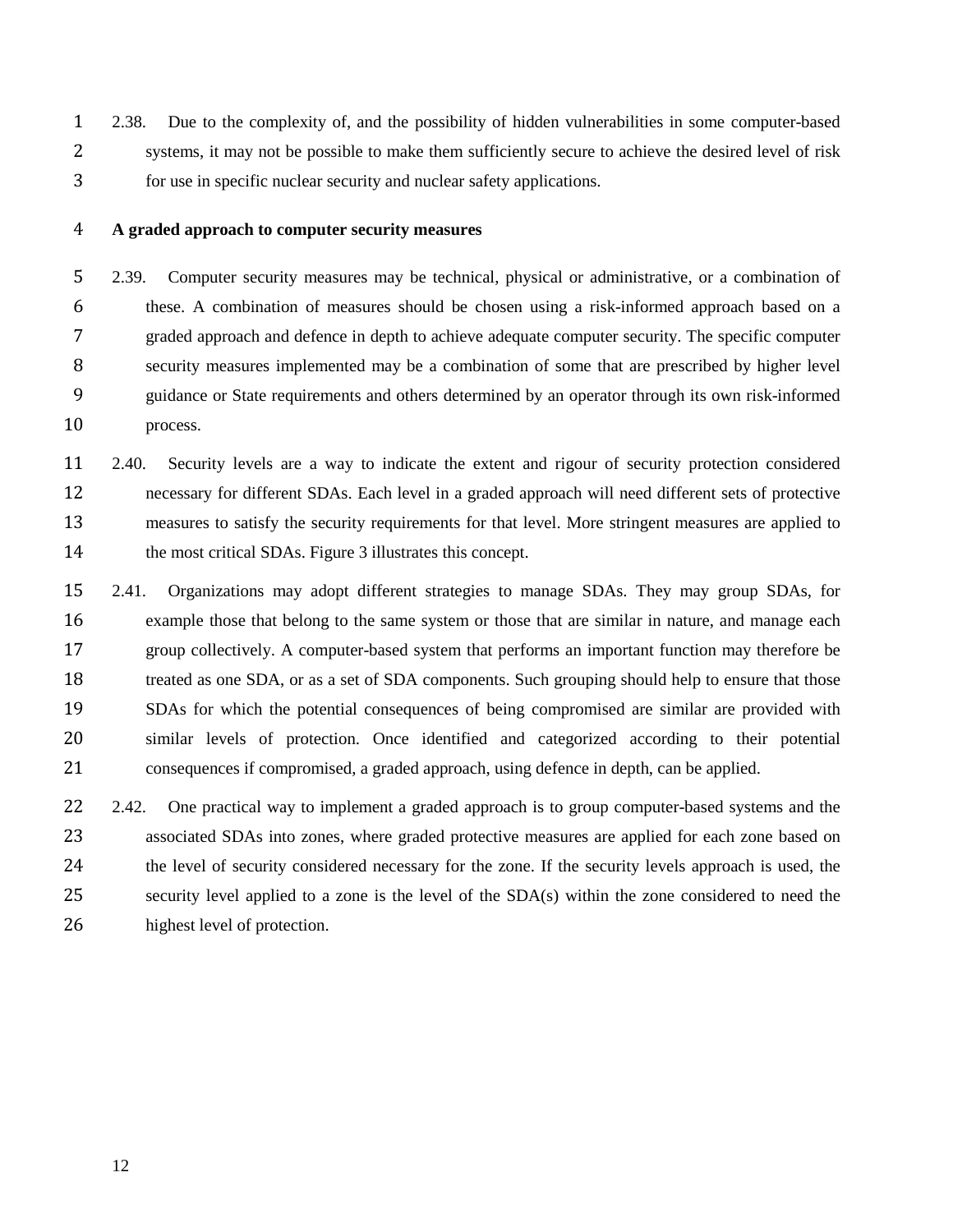

 2.43. The use of levels and zones is a graded approach to identify computer security measures that are proportionate to the potential consequences of the failure of those measures. In the illustration in Figure 3:

- Level 1 measures would be applied for those SDAs that, if compromised, operation could lead to the most severe consequences, including the most significant nuclear security events.
- Lower level measures, for example levels 4 and 5, might be applied for computer-based systems that have nuclear security related functions but that are not considered SDAs.
- Generic measures would be applied to all computer-based systems with nuclear security related functions, and may include measures that are common to computer-based systems in other areas.

 2.44. Computer security measures are also necessary for computer-based systems that are not considered SDAs. Given the interconnectivity of computer networks and information flow, a layered approach of graded security measures across all computer systems provides defence in depth against cyber-attacks. In the above example, computer-based systems in zones with Level 5 measures might not be categorized as SDAs, but some protective measures are applied to provide layers of defence against intrusion and compromise of zones of higher levels.

 2.45. Defence in depth for computer security involves providing multiple defensive layers of computer security measures that would need to fail or be bypassed for a cyber-attack to progress and affect an SDA. The appropriate combination of complementary and overlapping computer security measures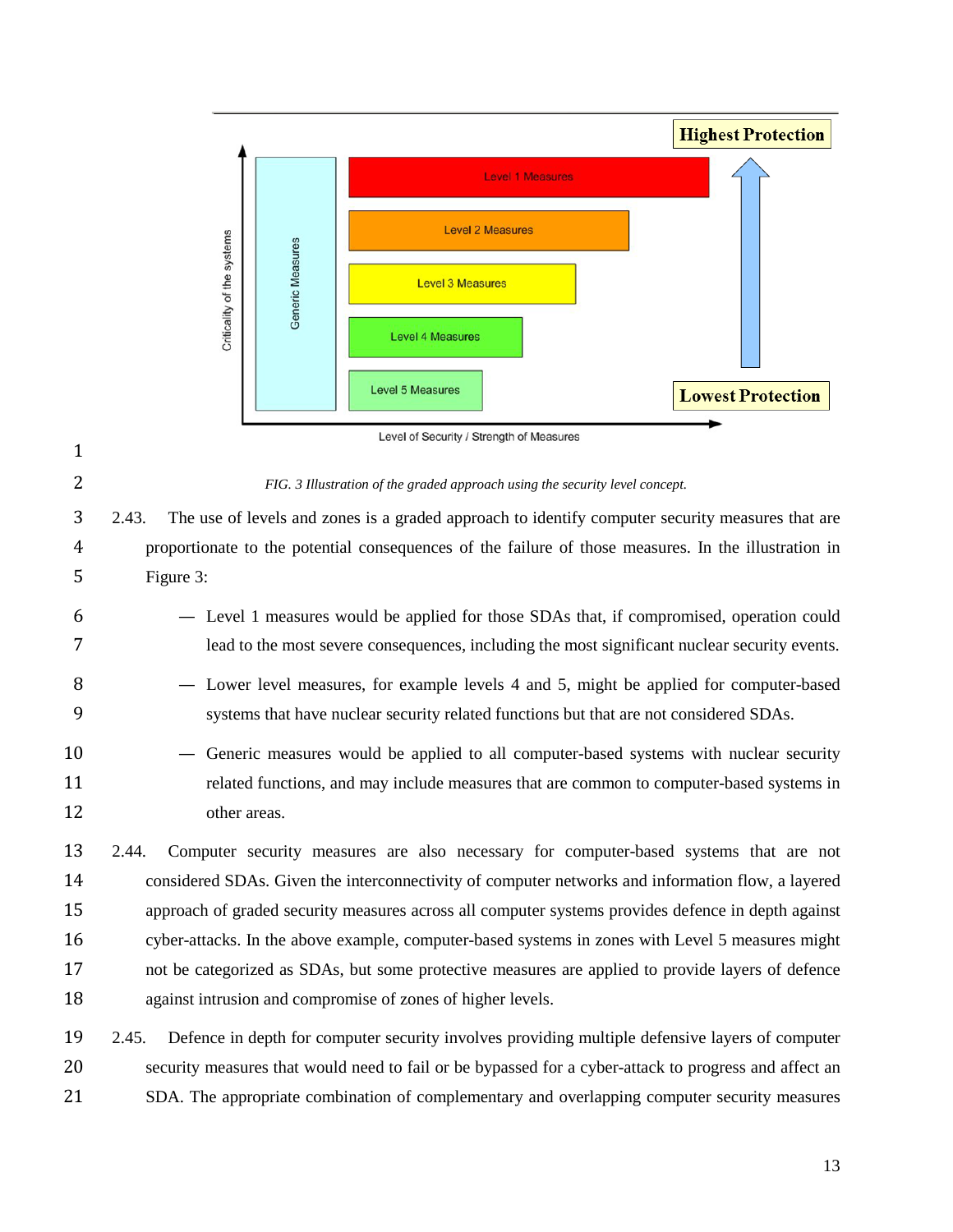provides defence in depth. Further, defence in depth is achieved not only by implementing multiple security boundaries, but also by implementing computer security measures that assess, prevent, detect, protect, respond, mitigate and recover from an attack on an SDA. For example, if a failure in prevention were to occur (e.g., a violation of mobile media usage policy) or if protection mechanisms were to be bypassed (e.g., by a new virus that is not yet identified as a cyber-attack), mechanisms would still be in place to detect and respond to an unauthorized alteration in an affected SDA.

- 8 2.46. Effective defence in depth also requires that, by design, no single failure should render more than one layer invalid or ineffective. For example, exploitation of a critical vulnerability within a commonly deployed protection device could have the potential to bypass multiple layers of defence unless defence in depth demands diversity of devices, configurations or other measures.
- 2.47. Defence in depth may depend on a system design comprising zones of different computer security 13 strengths, often visualized as concentric rings. A general principle is that direct connections should only exist between adjacent computer security zones.
- 2.48. A contribution to defence in depth may also be achieved by ensuring organizations have complementary roles and responsibilities in computer security.
- 2.49. Identifying threats, vulnerabilities and evaluating risk provides the risk-informed basis for determining proportionate security measures. Risk is the potential that a given threat will exploit vulnerabilities and that such threat activities could lead to adverse impacts on SDAs and nuclear safety and nuclear security. Risk is a function of the likelihood of an event and the severity of its consequences. The relationship between these terms can be explained as follows in the context of computer security, as illustrated in Figure 4:
- Computer-based system owners in nuclear security regimes (i.e. Asset owners) seek to avoid nuclear security events and thus seek to minimize risks of computer security incidents that could contribute to nuclear security events.
- Threats may wish to cause nuclear security events. Threats may target SDAs for compromise and/or sabotage.
- Consequently, threats initiate threat activity that exploits vulnerabilities that lead to computer security risks to SDAs; those risks of computer security incidents can lead to nuclear security events.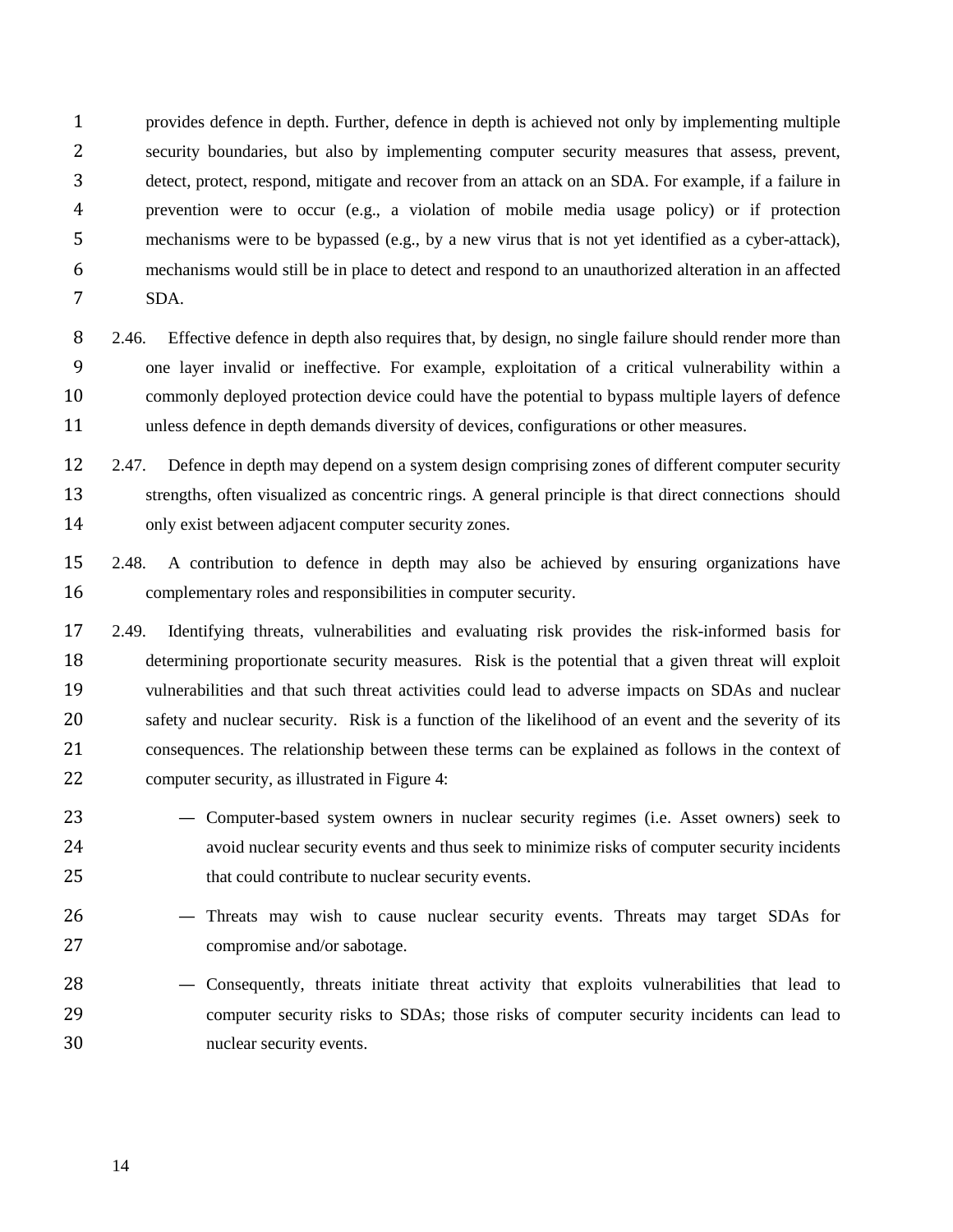- Asset owners impose computer security measures to reduce computer security risks to SDAs.
- A risk-informed approach may consider the likelihood of particular computer security incidents when determining proportionate computer security measures. Risks may be reduced by eliminating the threat, imposing computer security measures that decrease the likelihood the exploit resulting in a computer security incident or by limiting or mitigating the severity of the impact of the computer security incident.
- 8 Risk identification and the associated risk management should be continual processes responsive to changes in risk factors.
- 2.50. In most cases, a certain level of residual risk will remain. The acceptance of such residual risks should be an informed decision.



*FIG. 4: Risk-informed approach to computer security measures (adapted from ISO 13335–1 2004)[9]*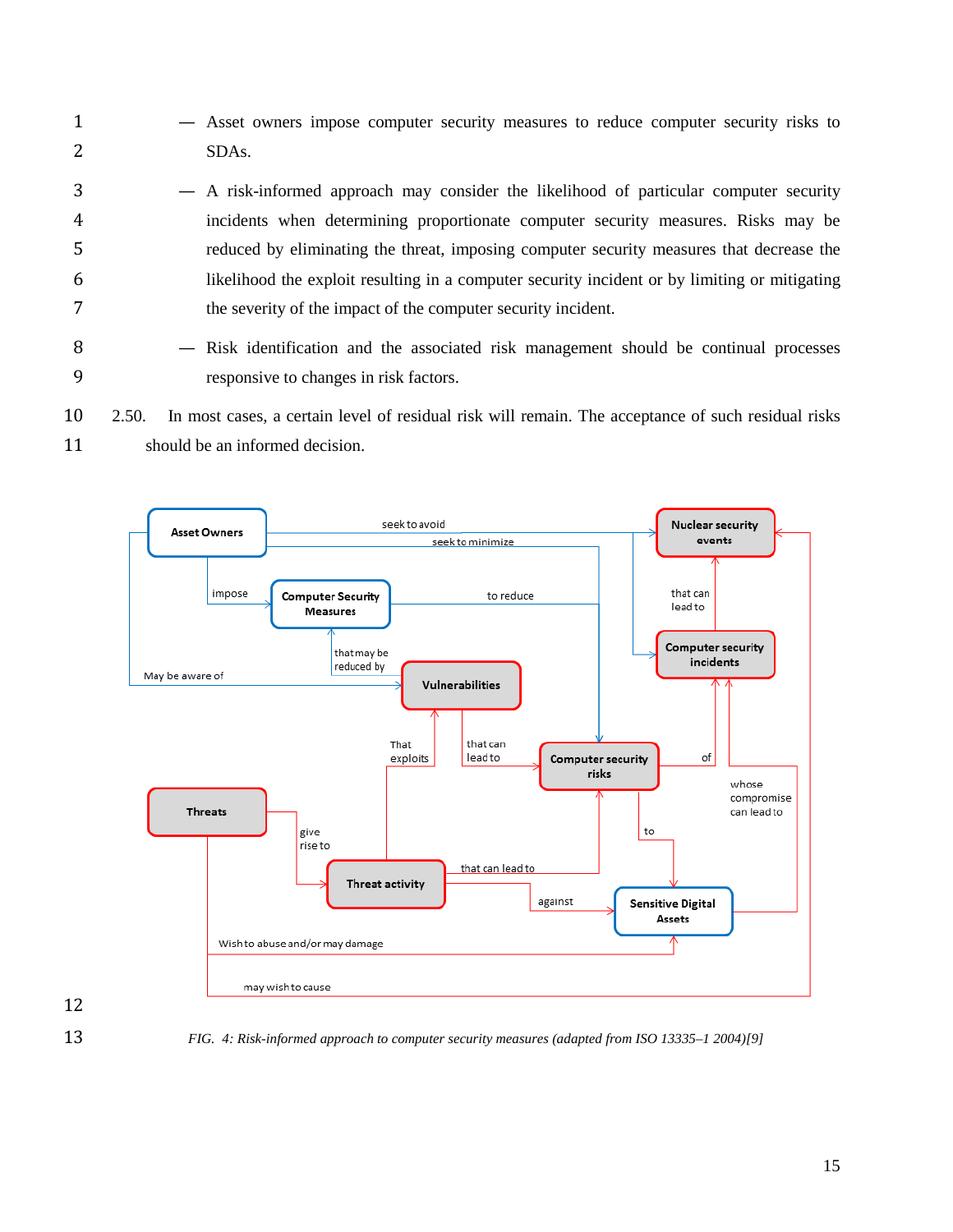#### <span id="page-21-0"></span>**Computer security responsibilities within a nuclear security regime**

2 2.51. Many organizations within a nuclear security regime use computer-based systems for functions that include, but are not limited to, information processing, nuclear security, nuclear safety and nuclear material accountancy and control functions.

 2.52. Each of these organizations has the responsibility for the protection of sensitive information held within such systems and the associated SDAs.

 2.53. Figure 5 provides a visualization of the organizations in a nuclear security regime that may have 8 computer security responsibilities. The entities include competent authorities and operators<sup>[1](#page-21-1)</sup>, which have responsibilities for computer security in the nuclear security regime that are assigned through national law and regulation. Contractors, vendors and suppliers include organizations which provide goods and services to competent authorities and operators, but whose computer security responsibilities (e.g. to protect sensitive information and associated SDAs) may not be derived from national legal and regulatory requirements, but may arise from conditions specified in their contracts with competent authorities and operators.

[2](#page-21-2).54. The expectation for computer security of the State, competent authorities<sup>2</sup>, operators, contractors, vendors and suppliers is further discussed.



<span id="page-21-1"></span>

*FIG. 5 Organizations with computer security responsibilities in a nuclear security regime.*

 Operators in this publication refer to the range or licensed entities in a nuclear security regime including operators, shippers, and carriers.

<span id="page-21-2"></span> Competent authorities also include police, rescue, border guard, defence forces which have a role in securing facilities and activities and in detection and response to MORC.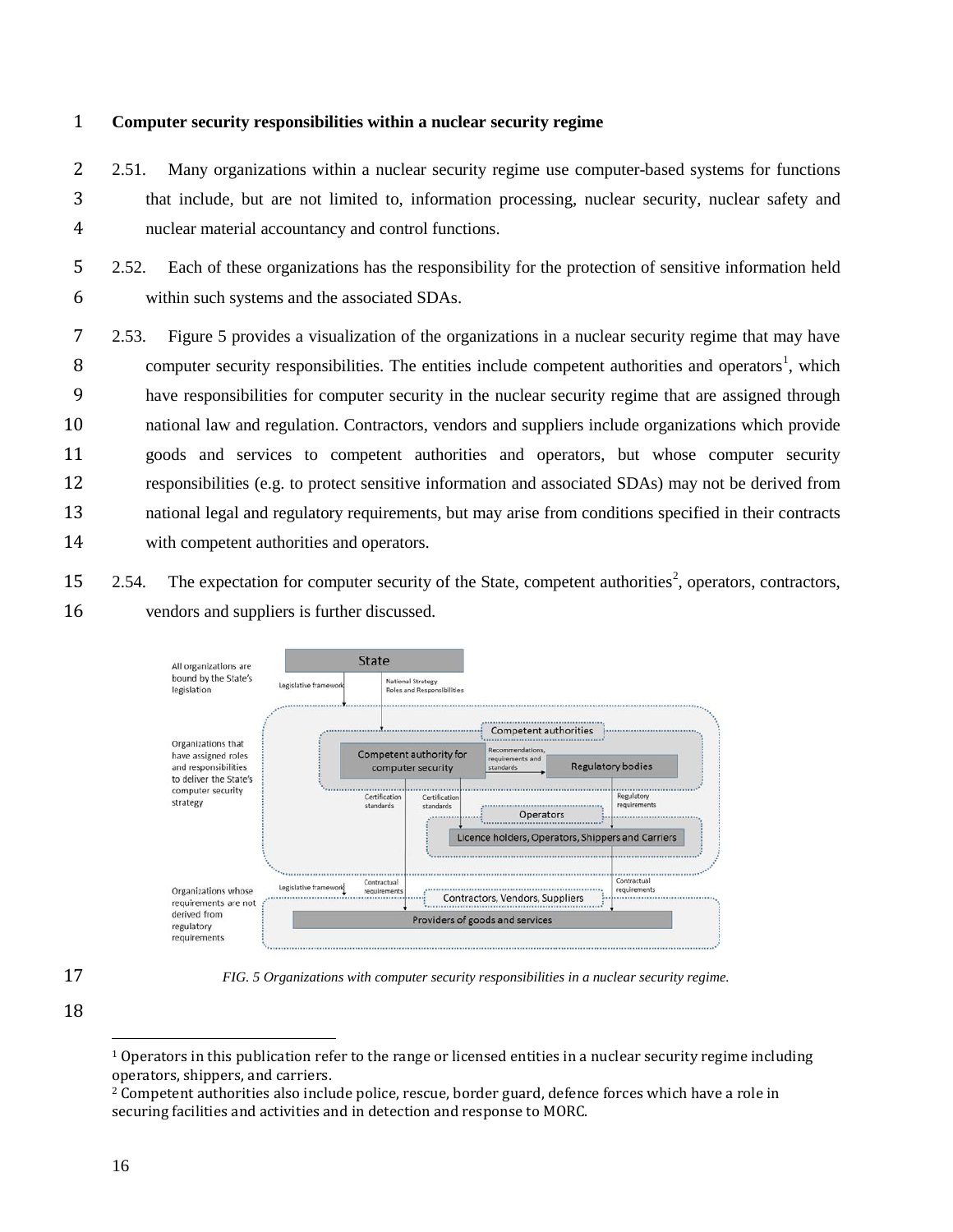<span id="page-22-0"></span>

#### **3. ROLES AND RESPONSIBILITIES OF THE STATE**

 3.1. The State should develop and maintain a national computer security strategy as part of its nuclear security regime (referred to in the remainder of this document as "the strategy"). The State should designate a competent authority as having lead responsibility in the development of the strategy.

# <span id="page-22-1"></span>COMPETENT AUTHORITY FOR COMPUTER SECURITY IN THE NUCLEAR SECURITY

- REGIME
- 3.2. The State should designate a competent authority as having lead responsibility in the development and implementation of the legislative and regulatory framework for computer security based upon this strategy.
- 3.3. The State should designate a competent authority with responsibility for computer security in the nuclear security regime from among its competent authorities. The State may establish multiple competent authorities for computer security in its nuclear security regime to represent the multitude and diversity of activities. As an example, the competent authority for computer security for nuclear 14 power facilities will likely be different from the competent authority for computer security for border monitoring operations.
- 3.4. When there is more than one competent authority for computer security in the nuclear security domain, or it is different from the competent authority responsible for nuclear security, the State should ensure the close cooperation between the respective organizations. This coordinating body or mechanism should be chosen to ensure clarity over responsibility and accountability for every aspect of computer security across all competent authorities.

# <span id="page-22-2"></span>RELEVANT ENTITIES IN THE NUCLEAR SECURITY REGIME

- 22 3.5. The State should identify all the competent authorities and operators with roles and responsibilities relating to computer security in the nuclear security regime and ensure each entity falls under the appropriate competent authority for computer security in the nuclear security domain
- 3.6. The State should consider including all levels of competent authorities<sup>[1](#page-22-3)</sup> and operators. Annex II offers a typical list of nuclear security responsibilities from which computer security assignments may be inferred, according to the nature of the State's nuclear regimes and their SDAs.

<span id="page-22-3"></span> Consideration should be given to any coordinating body or mechanism, law enforcement, customs and border control, intelligence and security agencies, health and environment agencies.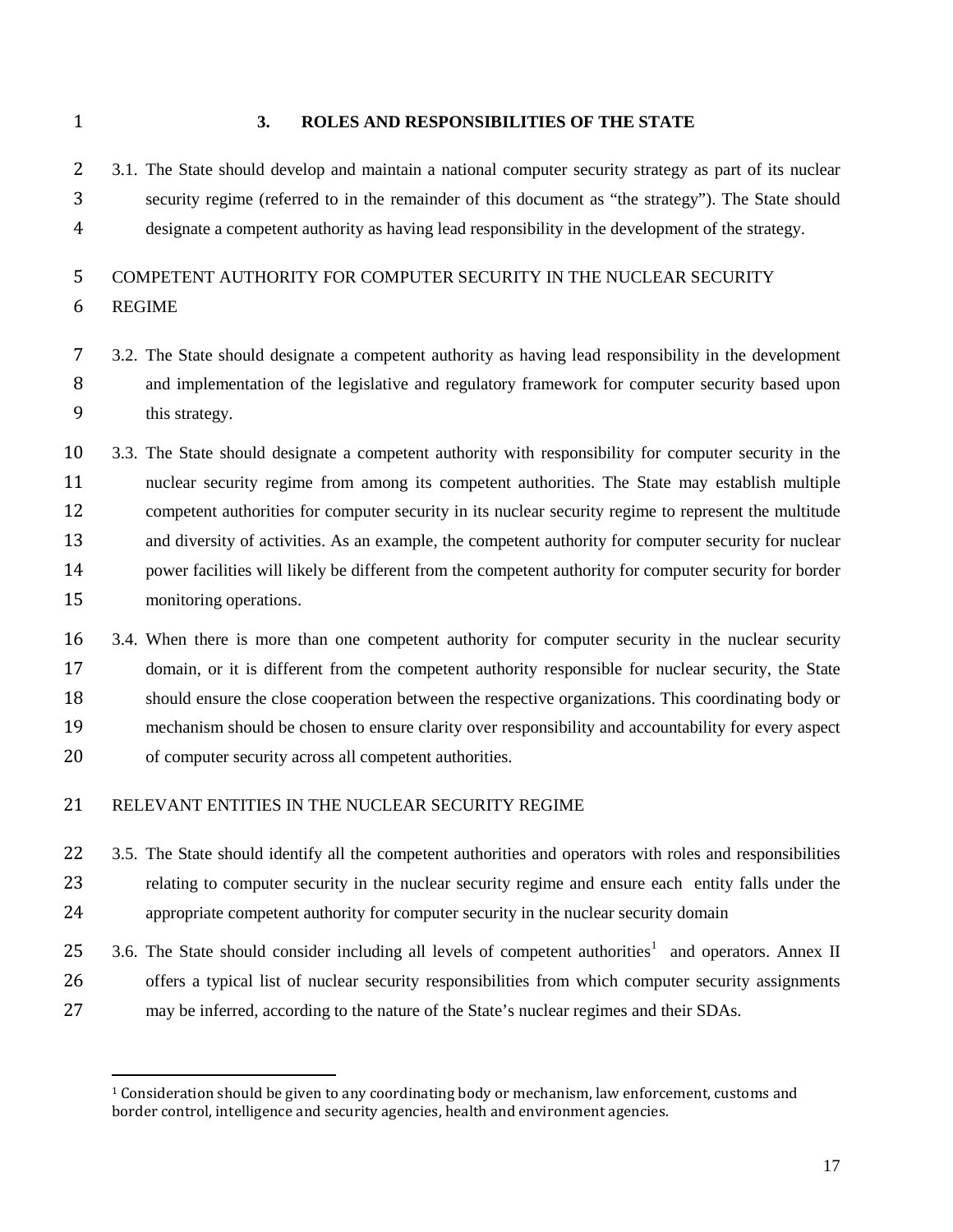3.7. The State should require the identified competent authorities and operators to develop and implement computer security plans (CSP) in accordance with the strategy.

3.8. The State should define and assign computer security responsibilities to all such entities.

 3.9. Some supporting organizations may not be within the authority of the State's regulatory bodies, but have a critical role in supporting and achieving nuclear security objectives with respect to computer security. The responsibilities and computer security requirements for such organizations may be defined via contractual agreements such as are used with contractors, vendors and suppliers.

#### <span id="page-23-0"></span>LEGISLATIVE AND REGULATORY CONSIDERATIONS

 3.10. The State should ensure that computer security is appropriate addressed in a legislative and regulatory framework that is applicable to and consistent with the nuclear security regime. The State should incorporate within its national law appropriate requirements for computer security measures 12 that will ensure the proper implementation of computer security within nuclear security.

- 3.11. The State should ensure that its current legislation criminalizes cyber-attacks on nuclear security regimes. Computer security may need special legislative provisions to take into account the unique crimes and modes of operation associated with cyber-attacks.
- 3.12. The State should ensure that sanctions for intentional unauthorized acts against SDAs are part of its legislative or regulatory framework.

 3.13. The State should consider other laws, international legal instruments and conventions to inform/define computer security and its implementation. These may include:

- Laws concerning computer offenses;
- 21 Laws on terrorism;
- Laws on the protection of critical national infrastructure;
- Laws mandating disclosure of information;
- Laws on privacy and handling of personal information;
- International instruments such as conventions on cybercrime.
- 3.14. The State should continuously review and update its legislation and regulatory framework to include provisions for new and emerging cyber threats and vulnerabilities.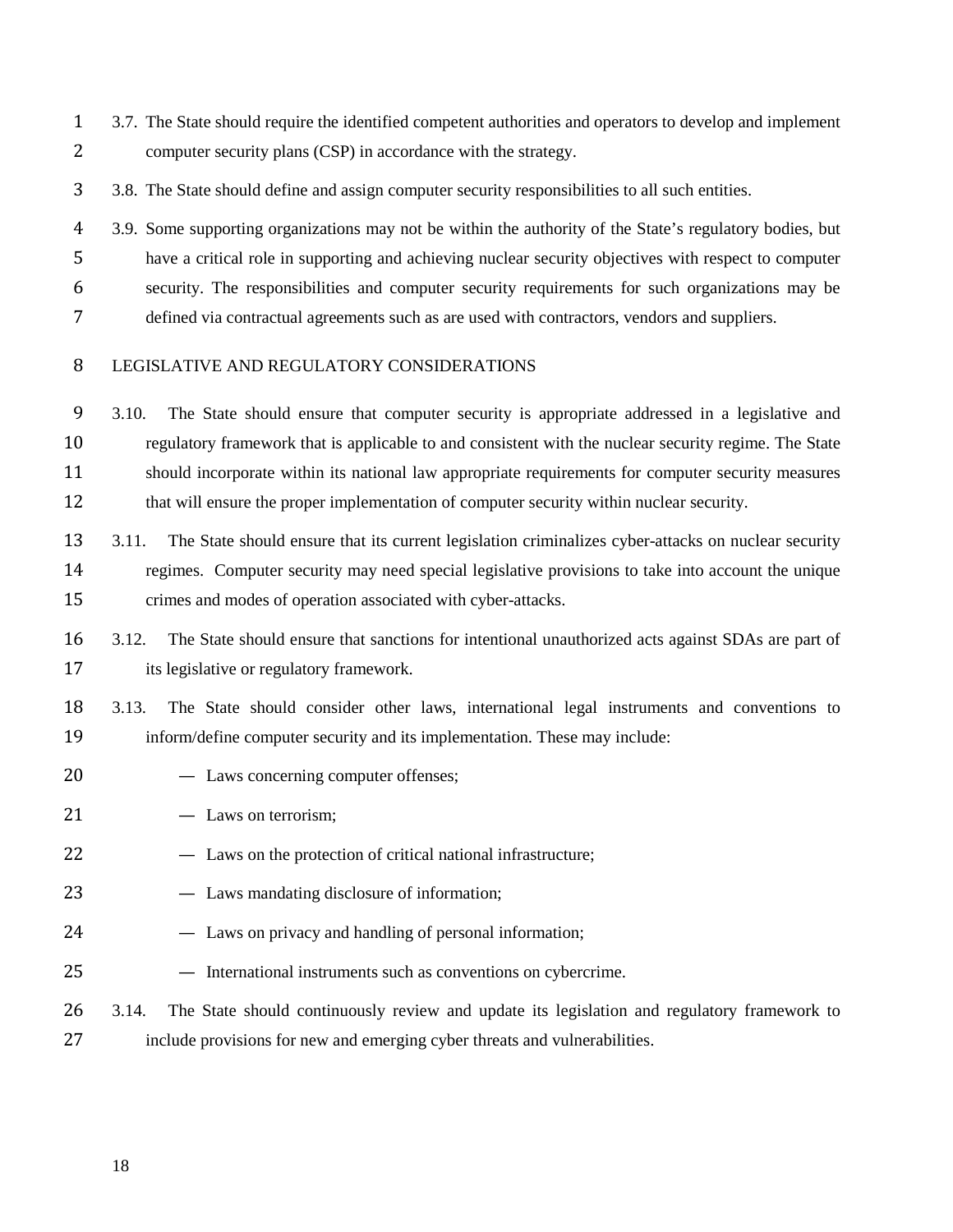3.15. The State should designate the lead competent authority<sup>1</sup> for computer security with responsibility for oversight and enforcement of computer security laws and regulations as applied to the nuclear security regime (hereafter referred to as the "competent authority for computer security"). Such laws and regulations may extend beyond the nuclear security regime.

 3.16. The State may choose to implement a computer security legislative and regulatory framework that is not limited to the nuclear security regime. In such cases, the lead competent authority for computer security should ensure that the framework is sufficient for nuclear security and if not to supplement this framework with any necessary requirements in a manner coherent with the nuclear security regime.

 3.17. The State should ensure sufficient financial, human and technical resources are available to competent authorities for them to fulfil their responsibilities for correctly interpreting and implementing computer security legal obligations in the State's nuclear security regime.

# <span id="page-24-0"></span>INTERFACES WITH OTHER DOMAINS

- 3.18. The State should ensure that interfaces between computer security and other domains operate effectively. This may require action by the State that is outside the scope of computer security, e.g. placing requirements on the other domains.
- 17 3.19. The State should ensure that the strategy defines the interfaces between computer security and all other relevant domains in order that respective competent authorities and operators understand their roles and responsibilities for those interfaces.
- 20 3.20. For each respective competent authorities and operators, some of the following interfaces will be internal – within the relevant entity's organization – and some will be external. This distinction is a 22 key determinant in defining the nature of the interface.

# <span id="page-24-1"></span>**Nuclear safety**

 3.21. Nuclear security and nuclear safety have in common the aim of protecting persons, property, society and the environment. Security measures and safety measures have to be designed and implemented in an integrated manner to develop synergy between these two areas and also in a way

<span id="page-24-2"></span> $<sup>1</sup>$  A State may assign this responsibility to different competent authorities in different contexts; for example, a different competent</sup> authority may be responsible for computer security in nuclear facilities from that responsible for computer security in medical practices or in border monitoring. In this publication, the singular term "competent authority" is used to refer to whichever such authority has responsibility in a particular context.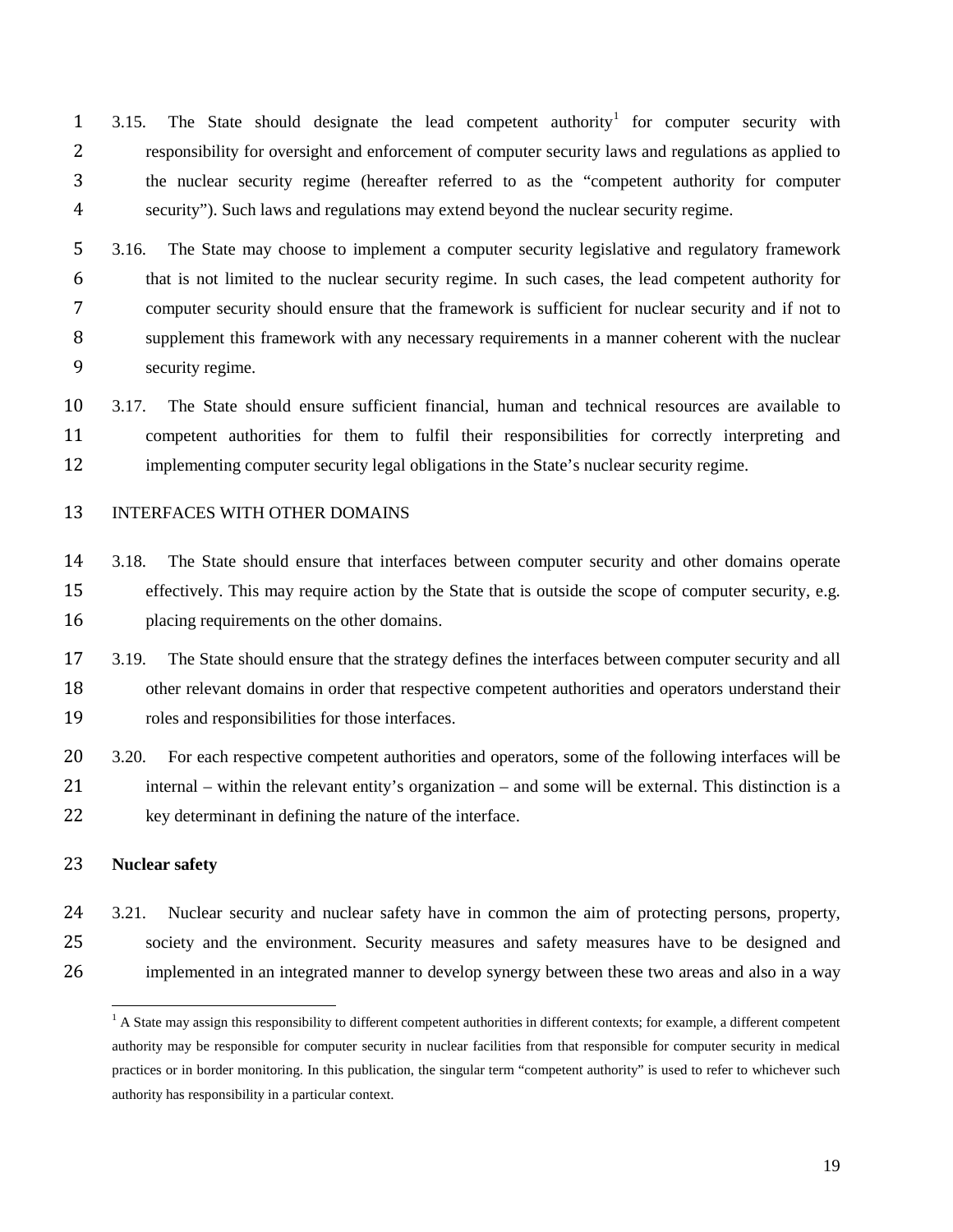- that security measures do not compromise safety and safety measures do not compromise security [1].
- 3.22. Computer security represents one of the greatest interfaces across nuclear security and nuclear safety especially when considering the shift to computer-based systems within all operational aspects of nuclear facilities.
- 3.23. The State should consider the regulations for nuclear security and nuclear safety when preparing the regulations on computer security and ensure that these frameworks are implemented in a cohesive manner.
- 3.24. Any nuclear safety function that uses a computer-based system will in general rely for its proper operation upon the principles of availability, integrity, and to a lesser degree confidentiality. Maintaining these principles are at the core of computer security measures. Therefore, computer security should be implemented as an integral part of the life cycle processes of computer-based 13 systems used for nuclear safety, to ensure that computer security and safety requirements are considered together.
- 3.25. There should be a causal relationship between safety levels and computer security levels for digital assets, to ensure that a digital asset assigned to a particular safety level has the appropriate computer security protection. There is not necessarily a simple equivalence between safety levels and computer security levels. The determination of appropriate computer security levels will depend on the particular digital asset within the context of the system and the organization. This determination will require the appropriate competences and capabilities, using judgement informed 21 by principles.
- 22 3.26. Implementation of computer security measures should not adversely affect the performance, effectiveness, reliability or operation of nuclear safety functions.
- 3.27. Maintenance, operations and engineering staffs should be aware of both the safety and security significance of instrumentation and control features.
- 3.28. Appendix I describes further considerations for the State when designing the interface with the safety domain.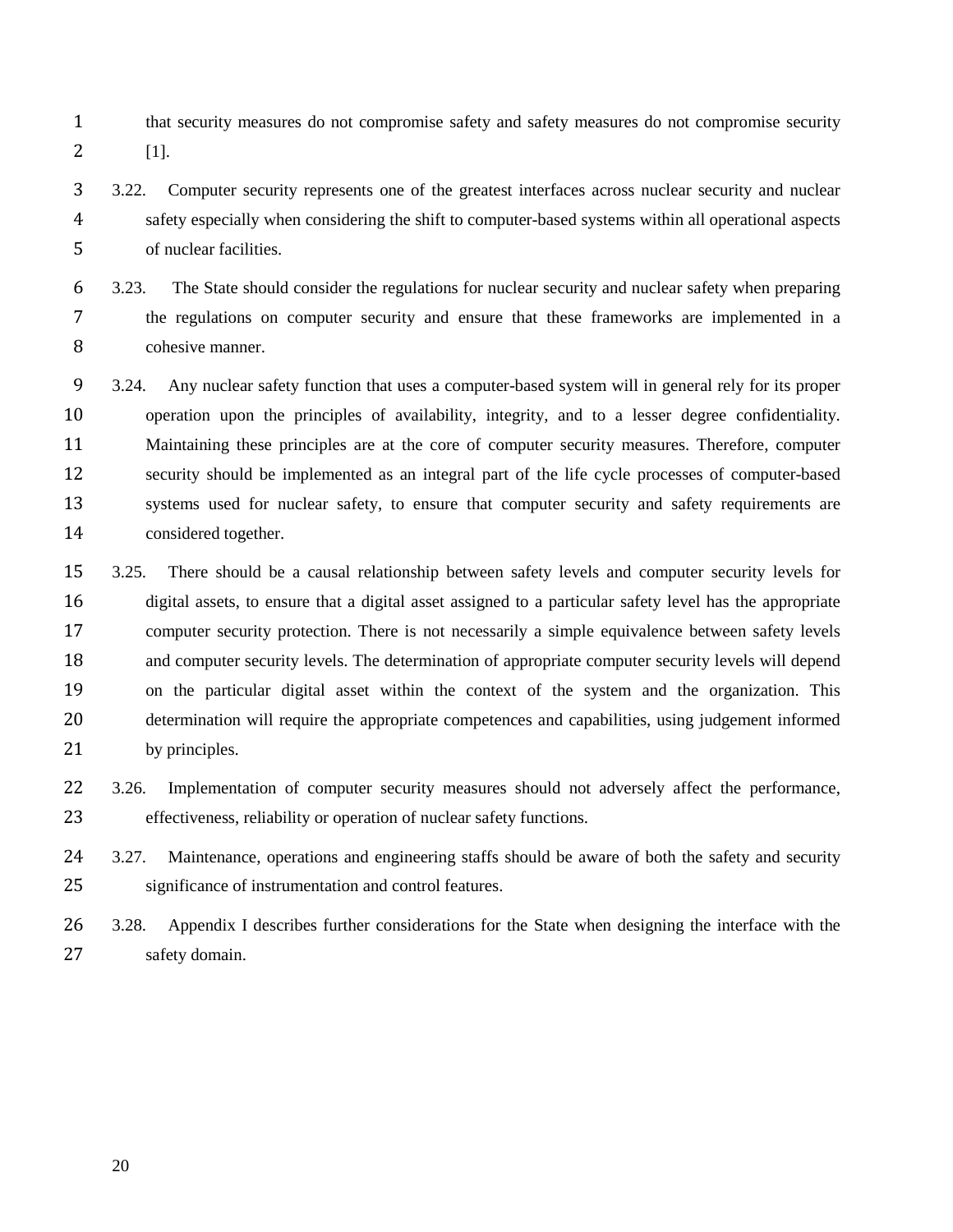# <span id="page-26-0"></span>**Physical protection[1](#page-26-2)**

 3.29. Physical protection systems, for example those systems performing physical access control, security monitoring and detection, alarm and response functions often rely on computer-based systems. Malicious compromise of the computers associated with these systems (i.e. compromise of the confidentiality, integrity and/or availability) could result in reduction of the physical protections system function and could support physical actions aimed at material theft or system sabotage. Computer security should be implemented as an integral part of the life cycle processes of computer-based systems used for physical protection measures.

 3.30. Physical protection measures such as physical access control are a valuable component of computer security implementation and should be considered for protection of computer-based systems.

 3.31. Some States may treat computer security as part of physical protection, as defined in Ref. [2]. This publication treats computer security as a separate topic, distinct from physical security, to clarify and emphasize the differences. The nature of the interface to the physical protection domain will depend upon the circumstances in each State.

 3.32. Implementation of computer security measures should not adversely affect the performance, effectiveness, reliability or operation of physical protection system functions.

 3.33. Maintenance, operations and engineering staffs for physical protection systems should be aware of both the cyber-threat and potential impact on physical protection system functions.

# <span id="page-26-1"></span>**Information technology and operational technology functions**

 3.34. The responsibility for the management and security of IT systems and operational technologies (including industrial control and instrumentation and control systems) are often different departments within an organization. An effective interface and collaboration between these groups is essential for comprehensive security of the associated SDAs used within each system. Past cyber-attacks have shown the use of IT systems as both a resource for reconnaissance and a vector for attack against operational technologies.

# 3.35. There may be differences of procedures, vocabulary and risk assessment between those responsible for IT systems and those responsible for operational technologies. Misunderstandings

<span id="page-26-2"></span> Physical protection for the purposes of this publication refers to personnel, procedures, and equipment that prevent physical access, theft, and damage to nuclear materials and associated systems.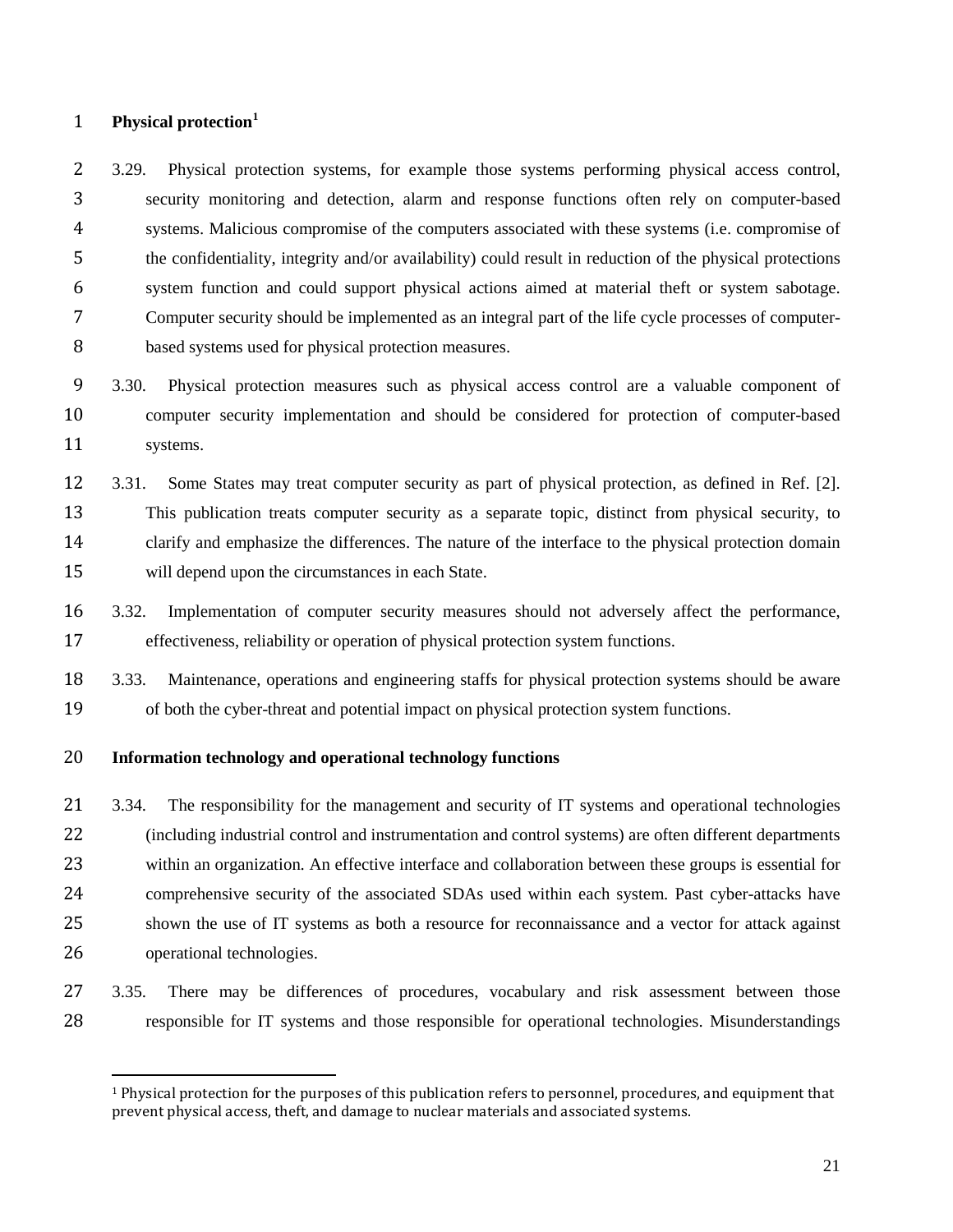- and inconsistent application of computer security measures between them represent a significant source of risk to the nuclear security regime.
- 3.36. This interface is very likely to be a mixture of internal and external (e.g. contractor, vendor, and supplier) relationships.

# <span id="page-27-0"></span>**Intelligence organizations**

- 3.37. The State should ensure that intelligence organizations provide appropriate support to contribute to or maintain an accurate and up-to-date national threat assessment including the threat of cyber- attack against the nuclear security regime. Protocols and processes should be in place to support the transfer of cyber threat information to relevant parties within the nuclear security regime as appropriate to ensure adequate computer security against changing threat situations.
- 3.38. The State should ensure that intelligence organizations have knowledge of the nuclear security regime including the types of SDA that may exist.

# <span id="page-27-1"></span>**Response organizations**

- 3.39. The State should ensure that nuclear security systems and measures are in place at all competent authorities and operators in order to detect and assess computer security incidents that have actual or potential implications for nuclear security and notify the relevant competent authorities so that appropriate response action can be initiated.
- 3.40. Contingency plans should include provisions for responding to cyber-attacks and/or blended attacks.

#### <span id="page-27-2"></span>**International assistance and cooperation (including information exchange)**

 3.41. States are encouraged to cooperate between each other or with identified international organizations, when appropriate, to secure SDAs and associated sensitive information and in order to 23 identify threats of cyber-attack. Confidence-building and improved computer security can be achieved through sharing information, and its analysis, regarding vulnerabilities, threats, and computer security incidents in a timely manner. This information should be appropriately protected.

 3.42. The State is encouraged to engage periodic advisory or assessment services to evaluate its strategy, consequent computer security plans, and their implementation in the State's nuclear security regime.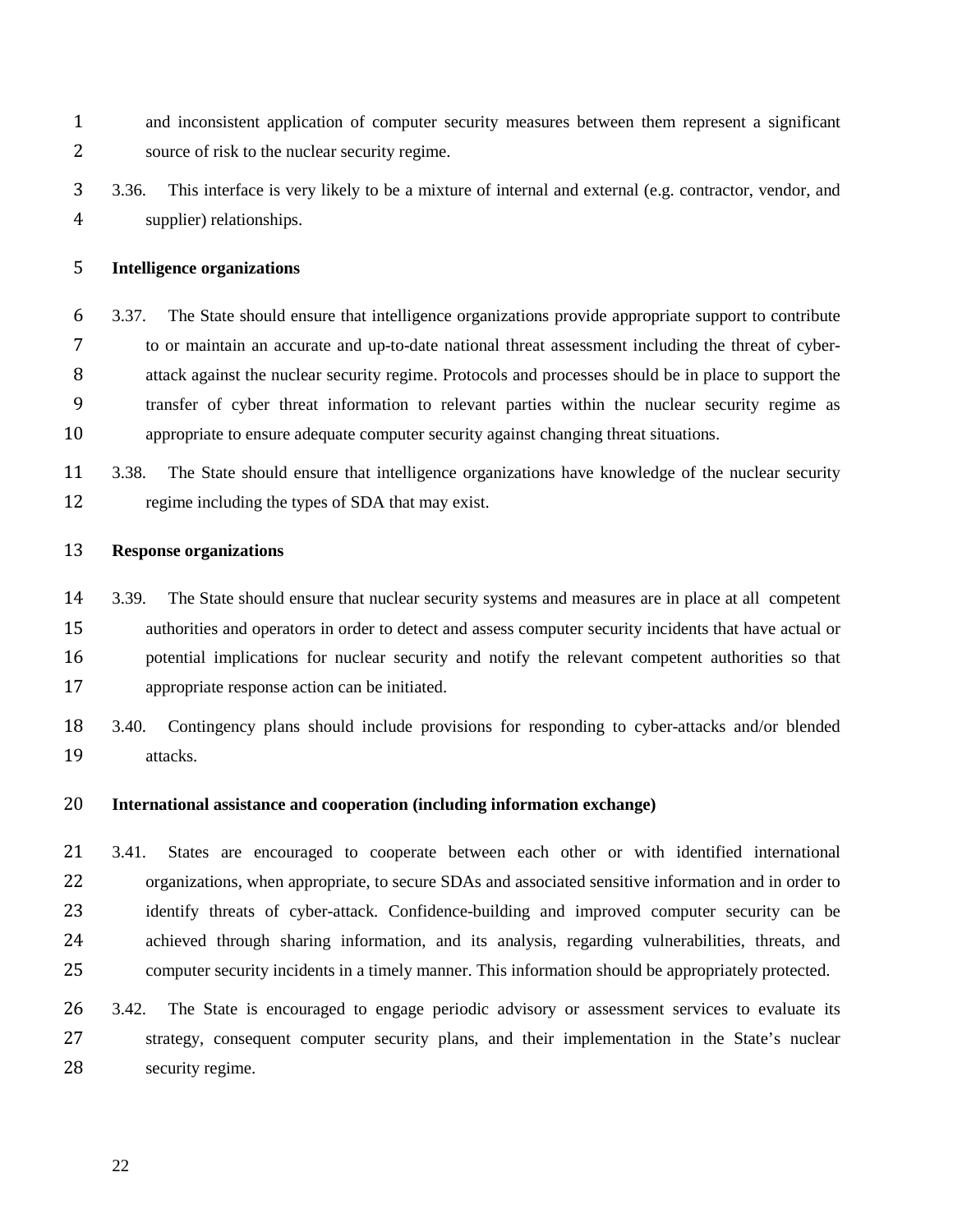3.43. The State should establish secure and controlled information-sharing mechanisms to coordinate response to cyber-attacks on the State's nuclear security regime. International cooperation and assistance is encouraged to support the investigation of cyber-attacks and the prosecution of threats that are transnational.

# <span id="page-28-0"></span>**4. ROLES AND RESPONSIBILITIES OF RELEVANT ENTITIES**

 4.1. Computer security is a cross cutting issue for the competent authorities and operators in a nuclear security regime. All such entities have a level of responsibility in the protection of SDAs. This section discusses their associated responsibilities.

 4.2. Competent authorities and operators are both generators and consumers of sensitive information, which is often processed by, resides on or is integral to SDAs. Competent authorities and operators should implement computer security measures to protect SDAs and the associated sensitive information.

 4.3. Competent authorities and operators should identify their SDAs and characterize them based on their potential impact on nuclear safety and nuclear security and define within their CSP the level of computer security measures required for those SDAs.

 4.4. Competent authorities and operators should implement computer security measures to protect the confidentiality, integrity and availability of SDAs and the sensitive information they contain. For example, computer security measures should be:

- designed to deny unauthorized access of persons, processes and/or equipment to SDAs (in accordance with a graded approach).
- in place to ensure that malicious code or data are not introduced into SDAs.
- integrated into competent authority's supply chain management arrangements.
- 4.5. Competent authorities and operators should use a formal process to ensure personnel deemed trustworthy, competent, and authorized perform all activities related to computer security.
- 4.6. Competent authorities and operators should permit personnel whose trustworthiness has not been determined to perform these activities only in exceptional cases and only where robust compensating security measures are in place to prevent or detect unauthorized acts.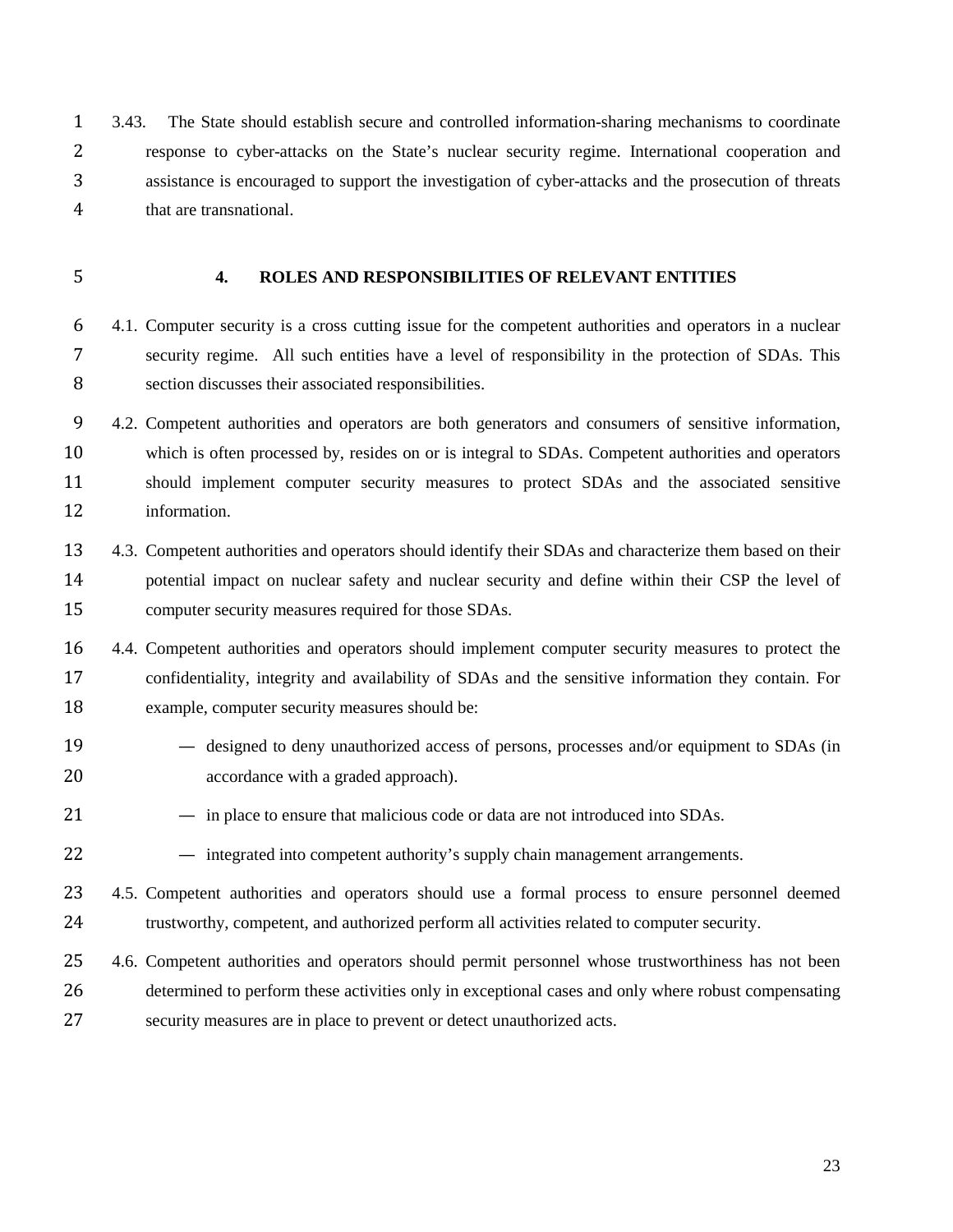- 4.7. Competent authorities and operators should assess and manage the computer security interface 2 between safety and security activities [4] in a manner to ensure that they do not adversely affect each other and that, to the degree possible, they are mutually supportive.
- 4 4.8. Each competent authority and operator should maintain a computer security plan that describes how it will provide adequate computer security for its SDAs, as required by the State and its competent authorities. Note that in certain cases, relevant entities may share or depend on each other's SDAs and competent authorities and operators should reflect all shared responsibilities or dependencies in 8 their CSPs.
- 4.9. Competent authorities and operators should periodically evaluate that their computer security measures comply with regulatory requirements. The period between evaluation and assessment should be of a frequency to take into account changes in risk. These assurance activities may include audits, reviews, performance testing, exercises, etc. Competent authorities and operators should also conduct self-evaluations when computer-based systems are modified because modifications may induce new vulnerabilities and create new SDAs.

#### <span id="page-29-0"></span>WORKING WITH CONTRACTORS, VENDORS AND SUPPLIERS

 4.10. Competent authorities and operators should place contractual requirements on contractors, vendors and suppliers to implement computer security measures that are commensurate with their support or contractual interface. The contractual requirements should specify computer security measures to ensure that neither party is a cyber-attack vector for the other and that respective sensitive information is protected.

 4.11. Competent authorities and operators and respective contractors, vendors and suppliers should 22 maintain protocols and procedures for the timely communication of computer security incidents that have the potential to affect each other.

#### <span id="page-29-1"></span>COMPETENT AUTHORITY FOR COMPUTER SECURITY

25 4.12. The competent authority for computer security should define computer security recommendations, requirements and standards suited to each competent authority or operator, based on a risk-informed graded approach.

28 4.13. The competent authority for computer security should ensure such requirements reflect both the strategy and the unique operational and security requirements of each competent authority or operator and its demonstrated capabilities and competences in computer security.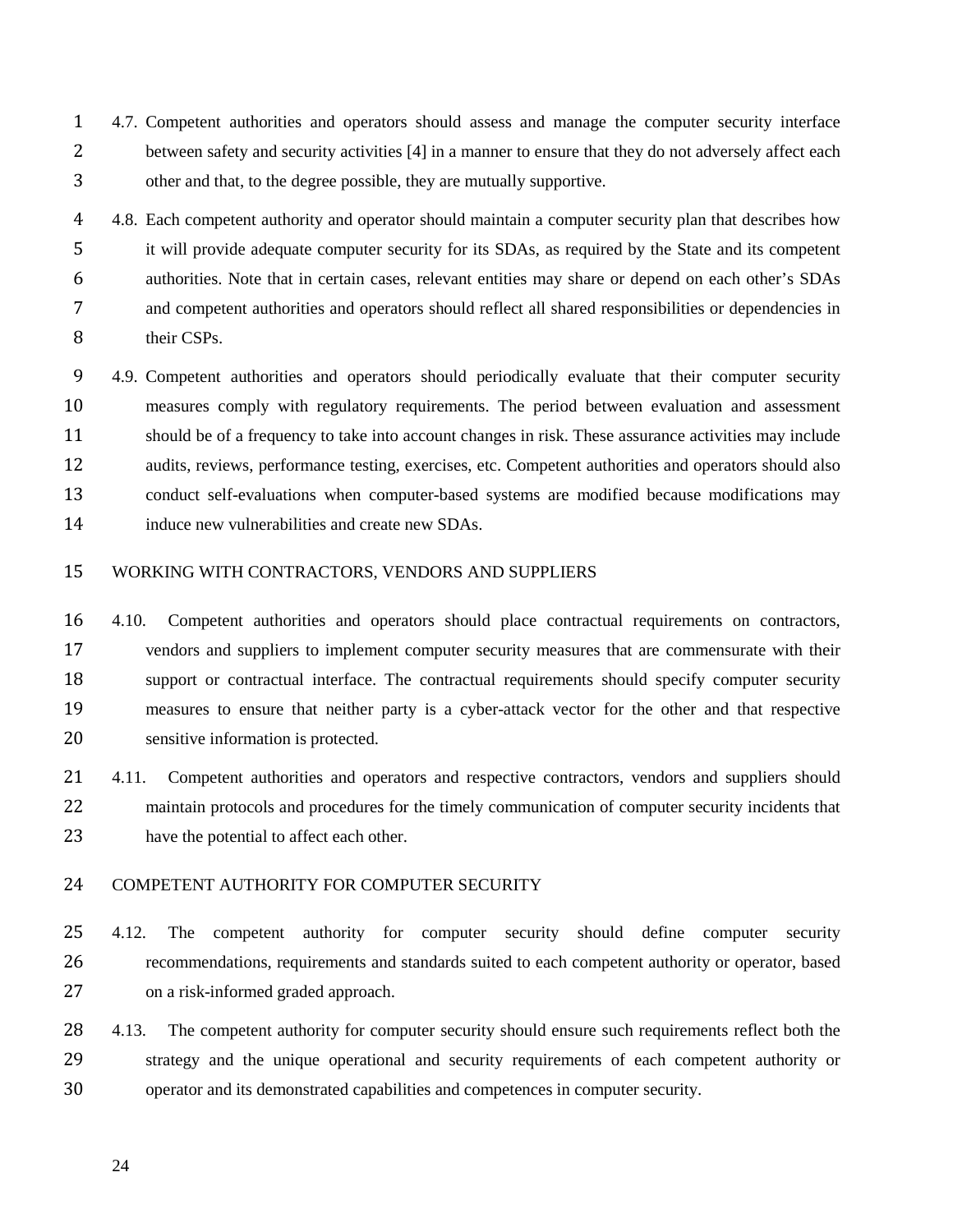- 4.14. The competent authority for computer security should use a risk-informed approach [1], based on a graded approach and defence in depth, in achieving adequate computer security.
- 4.15. Each competent authority should ensure that all operations throughout the lifecycle of SDAs for which they have responsibilities, e.g. design, implementation, maintenance, and final disposition, are appropriately controlled and monitored/recorded.
- 4.16. Each competent authority should verify continued compliance with its computer security regulations through regular evaluations and, when necessary, ensuring corrective action.
- 4.17. The competent authority for computer security may prescribe specific computer security measures (i.e. a prescriptive approach) for the competent authority or operator to implement. Alternatively the competent authority for computer security may define performance-based requirements for computer security requirements, allowing the competent authority or operator to use a risk-informed approach to determine proportionate computer security measures. The competent authority for computer security may employ the two approaches in combination.
- 4.18. The criteria for the selection of a performance-based approach or a prescriptive approach will depend on the State's legislative framework and organizational structure and several other factors 16 such as:
- 17 The competence of the operator to interpret performance requirements and to design, **implement**, and evaluate an effective physical protection system;
- The number of facilities and operators that will be governed by the regulation, and the extent to which prescriptive requirements limit the flexibility of the operator to develop 21 appropriate protective measures;
- 22 The severity of the potential consequences of the malicious acts that are to be prevented. [7]

# <span id="page-30-0"></span>**Performance-based method**

- 4.19. In the performance-based method, the competent authority for computer security defines computer security objectives and requires the competent authority or operator to design and implement computer security measures that meets those objectives, achieving a specified level of effectiveness in protecting against cyber-attacks and providing contingency responses.
- 28 4.20. The performance-based method allows flexibility for the competent authority or operator to propose an organization-specific combination of security measures. The adequacy of these measures is tested against the threat assessment or DBT, to ensure that the set of performance-based measures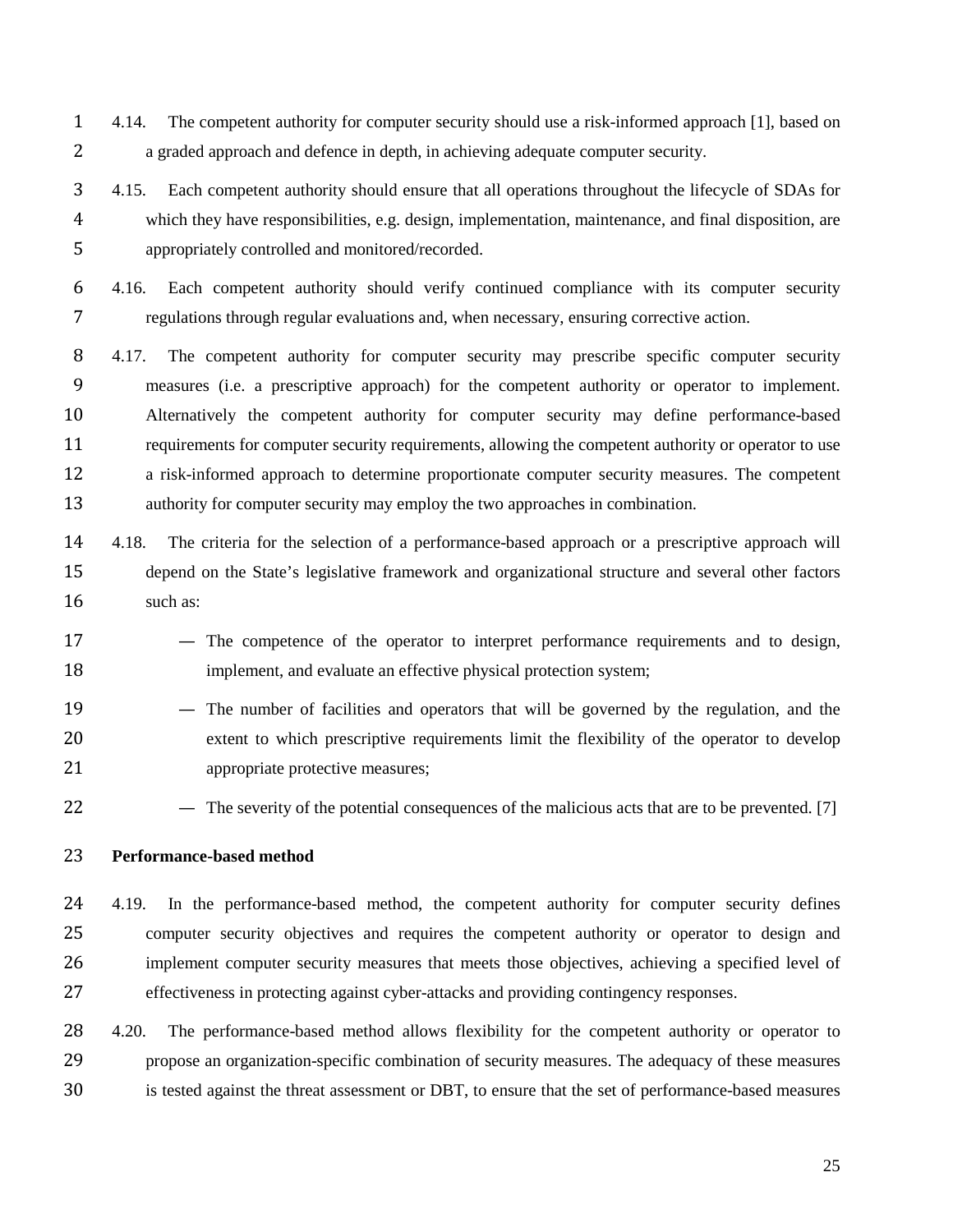meets the objectives. An advantage of the performance-based method is that it recognizes that many different combinations of security measures can achieve an effective computer security, and that each organization and its operational circumstances may be different.

4 4.21. The performance-based method depends upon both the competent authority for computer security and the competent authority or operator having sufficient competences and capabilities in computer security to establish requirements and implement computer security measures. The performance- based method may involve the State providing some sensitive information from the threat assessment or DBT to the respective competent authorities and or operators.

# <span id="page-31-0"></span>**Prescriptive method**

 4.22. In the prescriptive method, the competent authority for computer security establishes specific computer security measures that it considers are necessary to meet its defined computer security objectives for that SDA in the circumstances of that organization.

 4.23. Advantages of the prescriptive method include simplicity in implementation for both the competent authority for computer security and the respective competent authority or operator, elimination of the need to share sensitive information, and ease of inspection and evaluation. The use of the prescriptive method may be particularly appropriate in cases where both the threat level and potential consequences are low. The prescriptive method may also be more appropriate in cases where conducting a detailed threat assessment or establishing a DBT is not practicable.

 4.24. The prescriptive method may lack flexibility to address specific circumstances. Furthermore, with this method the respective competent authority does not have the responsibility to ensure that the computer security measures implemented are sufficient: the prime responsibility for addressing risks 22 belongs to the competent authority for computer security, as it prescribes exactly what computer security measures are needed to address the cyber-attack threat. The respective competent authority or operator only has the responsibility for the effectiveness of the individual computer security measures for each SDA.

# <span id="page-31-1"></span>**Combined approach**

 4.25. The combined approach includes elements from both the prescriptive and performance-based methods. There are many ways of applying the combined approach, of which two are the following: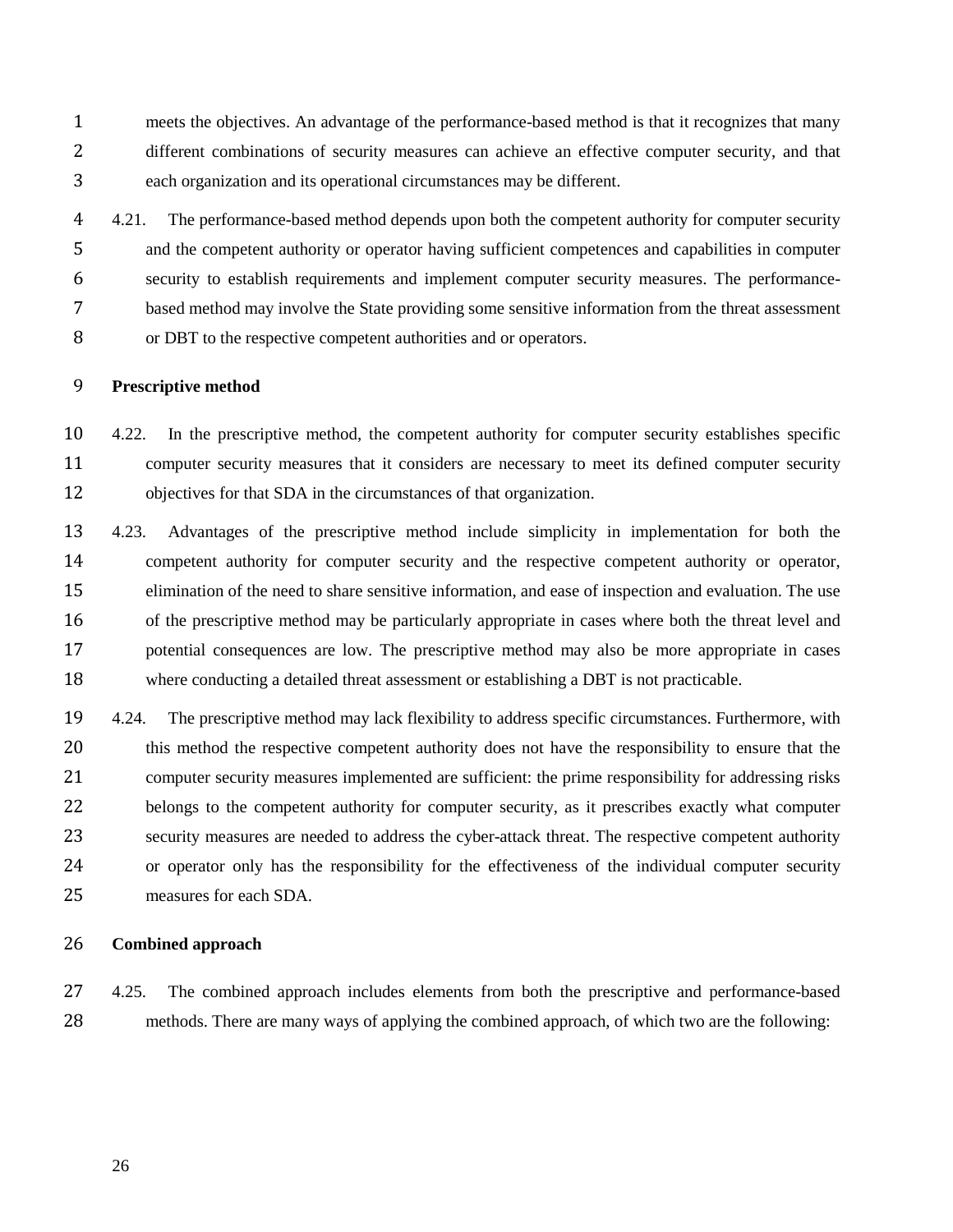- To require application of a performance-based method for circumstances where the potential impact is for example high or very high, while allowing application of a prescriptive method where the potential impact is for example low or very low;
- The State may require that a set of prescriptive requirements be followed to address certain defined aspects of security (e.g. the protection of sensitive information), supplementing measures to address all other aspects derived using the performance-based method.
- The main advantage of the combined approach is the flexibility it allows. The limitations of a combined approach will be similar to those associated with the performance and prescriptive-based methods and will depend on the specific implementation. However, a well-executed combined approach may provide an appropriate balance and reduce the effects of the limitations associated with each of the other approaches.

## <span id="page-32-0"></span>REGULATORY BODY

- $13 4.26$ . The regulatory body<sup>1</sup> should establish regulatory requirements to implement computer security measures to protect SDAs and the associated sensitive information. The regulatory body should ensure through regulation that the regulated party performs its computer security as defined.
- 4.27. The regulatory body should ensure its regulations are sufficiently flexible to adapt to the changing 17 nature and circumstances of computer-based systems, cyber-attacks and computer security measures.
- 4.28. It is recommended that the regulatory body issue a guide to its regulation to assist regulated parties with its implementation. The guide should periodically be reviewed to ensure it adequately address the cyber threat and objectives of the regulation.
- 21 4.29. The regulatory body should ensure computer security is part of evaluation and licensing or other procedures to grant authorization to regulated parties.
- 4.30. The regulatory body should ensure that each regulated party addresses computer security in its CSP.

<span id="page-32-1"></span> $<sup>1</sup>$  There may be more than one regulatory body within a State, each having responsibility for nuclear security in different</sup> contexts; for example, a different regulatory body may be responsible for nuclear security in nuclear facilities from that responsible for nuclear security in industries using radioactive sources. In this publication, the singular term "regulatory body" is used to refer to whichever such body has responsibility in a particular context.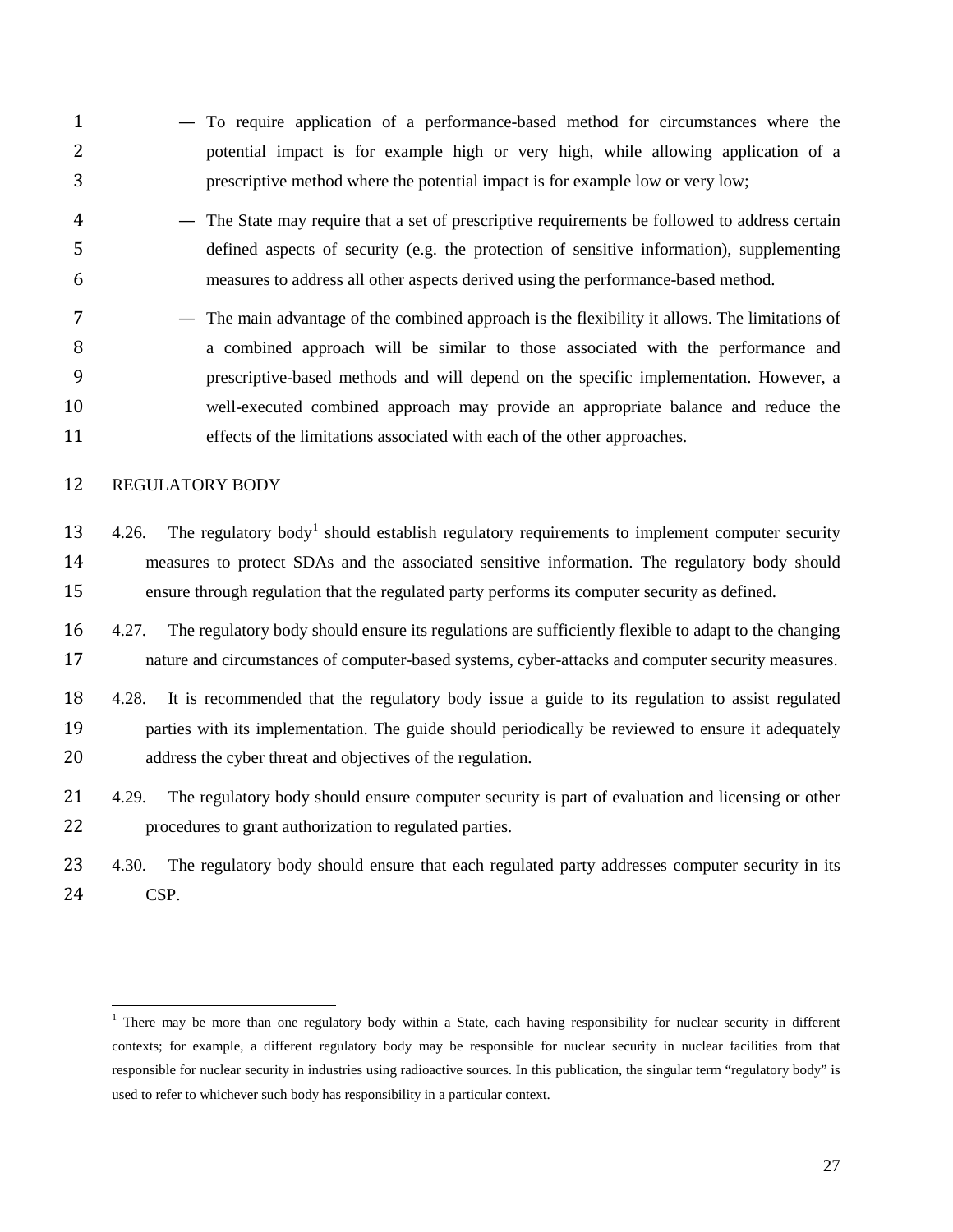4.31. The regulatory body should verify continued compliance with computer security regulatory requirements and licence conditions through regular inspections and, when necessary, the use of enforcement measures for ensuring that timely corrective action is taken.

<span id="page-33-0"></span>

# **5. ESTABLISHING THE COMPUTER SECURITY STRATEGY**

# <span id="page-33-1"></span>COMPUTER SECURITY STRATEGY FOR THE NUCLEAR SECURITY REGIME

- $6\quad 5.1$  $6\quad 5.1$ . The strategy<sup>1</sup> sets the high level computer security goals of the State's nuclear security regime, to be reflected in lower level documents that will be used in implementing the strategy. The strategy needs to be enforceable, achievable and auditable.
- 5.2. The strategy should include the following elements:
- How threat assessment is performed including the identification of possible cyberattack 11 scenarios
- How computer security objectives are determined
- How competences and levels of capability in computer security can be specified
- Assigning computer security roles and responsibilities for all competent authorities and, operators ( and possibly contractors, vendors, or suppliers)
- Identifying and establishing new organizations or adaptation of computer security roles for existing organizations where capability gaps exist
- Implementing (integration and coordination) competent authorities' and operators', computer security activities
- Maintaining and sustaining computer security capabilities within the nuclear security 21 regime
- 5.3. This and the following three sections (i.e. sections 5, 6, 7 and 8) provide further guidance on these elements, which the strategy should document.
- 5.4. This section describes the preparatory activities that the State and its competent authority for computer security should undertake to establish the strategy including:

<span id="page-33-2"></span> $<sup>1</sup>$  The State may choose to put some sensitive information into appendices to the strategy, so that the distribution of that</sup> information can more conveniently be limited.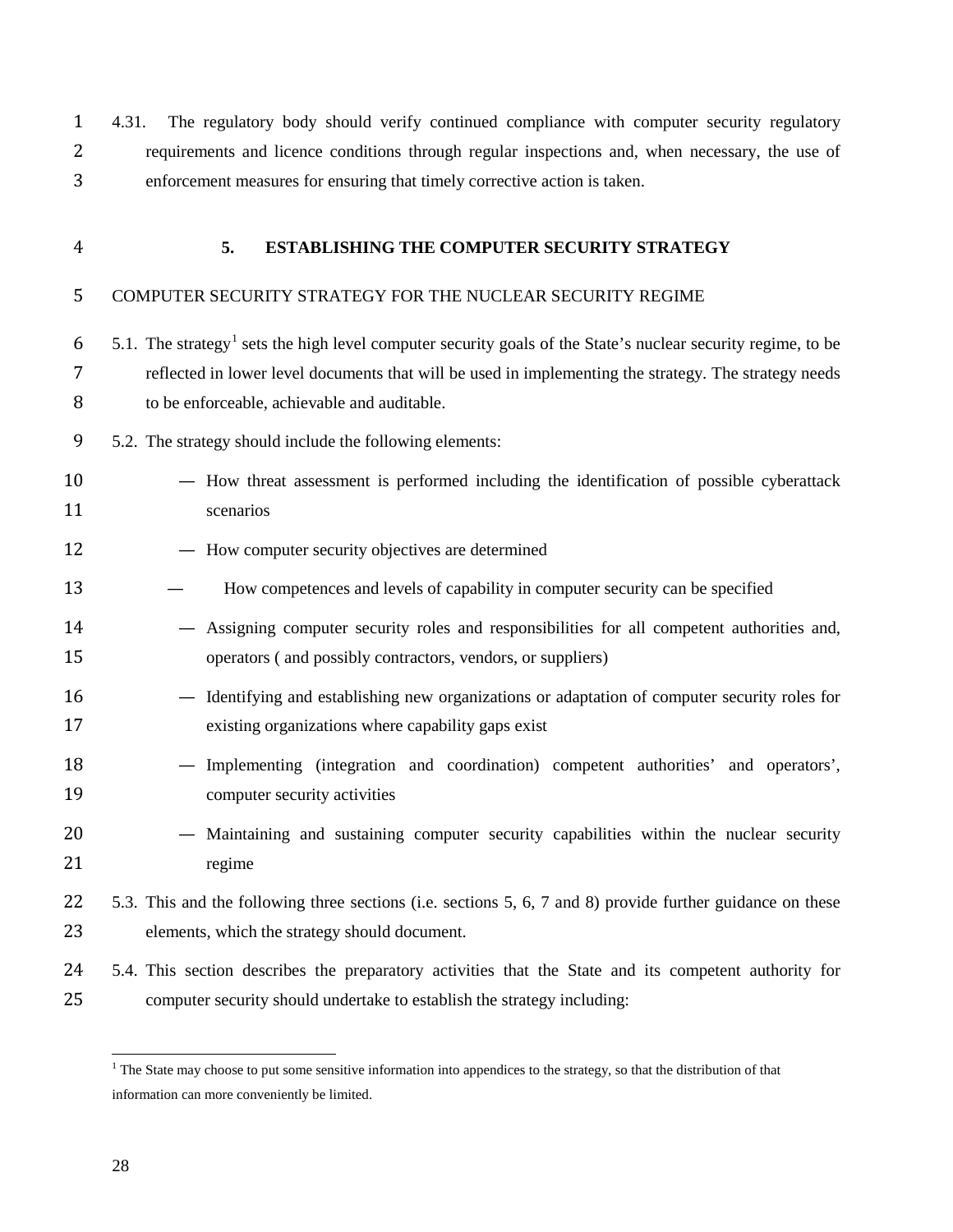<span id="page-34-0"></span>

| $\mathbf{1}$         | - Performing threat assessment activities                                                                                                                                                                                                                                                                                                                                                                           |
|----------------------|---------------------------------------------------------------------------------------------------------------------------------------------------------------------------------------------------------------------------------------------------------------------------------------------------------------------------------------------------------------------------------------------------------------------|
| 2                    | - Quantifying the impact on nuclear security of a cyber-attack on SDAs                                                                                                                                                                                                                                                                                                                                              |
| 3                    | - Determining the use of performance-based vs. prescriptive approaches                                                                                                                                                                                                                                                                                                                                              |
| $\overline{4}$       | - Specifying a framework for capabilities and competences in computer security                                                                                                                                                                                                                                                                                                                                      |
| 5<br>6               | - Implementing (integration and coordination) competent authorities' and operators'<br>computer security activities                                                                                                                                                                                                                                                                                                 |
| 7                    | ASSESSMENT OF CYBER THREAT TO THE NUCLEAR SECURITY REGIME                                                                                                                                                                                                                                                                                                                                                           |
| 8<br>9<br>10         | 5.5. The State should maintain an up to date assessment of threats to its nuclear security regime [1, 5].<br>This information may additionally be used to develop a national threat statement or design basis<br>threat (DBT).                                                                                                                                                                                      |
| 11<br>12             | 5.6. The State's threat assessment and/or design basis threat should consider potential adversaries<br>utilizing cyber capabilities, including the potential for insider activities and blended attacks.                                                                                                                                                                                                            |
| 13<br>14<br>15       | 5.7. Cyber-attacks allow for standoff attacks where the adversary initiates malicious acts outside the<br>national jurisdiction that hosts the target site. The State should consider international threats in its<br>assessment.                                                                                                                                                                                   |
| 16<br>17<br>18<br>19 | 5.8. The State should ensure the threat assessment is updated regularly. The frequency of review of the<br>threat relating to SDAs should reflect the rapidly evolving nature of technologies, advances in<br>computer-based systems, newly discovered vulnerabilities, in changing nature of cyber-attacks (e.g.<br>that can emerge and disappear within weeks) and in corresponding computer security approaches. |
| 20<br>21             | 5.9. The State should ensure that changes to the cyber threat are communicated to relevant competent<br>authorities' and operators' in a timely manner.                                                                                                                                                                                                                                                             |
| 22<br>23             | 5.10.<br>The State should take all reasonable steps to account for the changing nature of the cyber threat in<br>order that computer security measures may anticipate changes and thereby remain effective.                                                                                                                                                                                                         |
| 24<br>25<br>26       | 5.11.<br>In addition to national intelligence services, other competent authorities, operators, contractors,<br>vendors and suppliers themselves may possess information that can inform the threat assessment<br>process.                                                                                                                                                                                          |
| 27<br>28             | The State may define protocols for the sharing of threat information, including direct<br>5.12.<br>communications between organizations.                                                                                                                                                                                                                                                                            |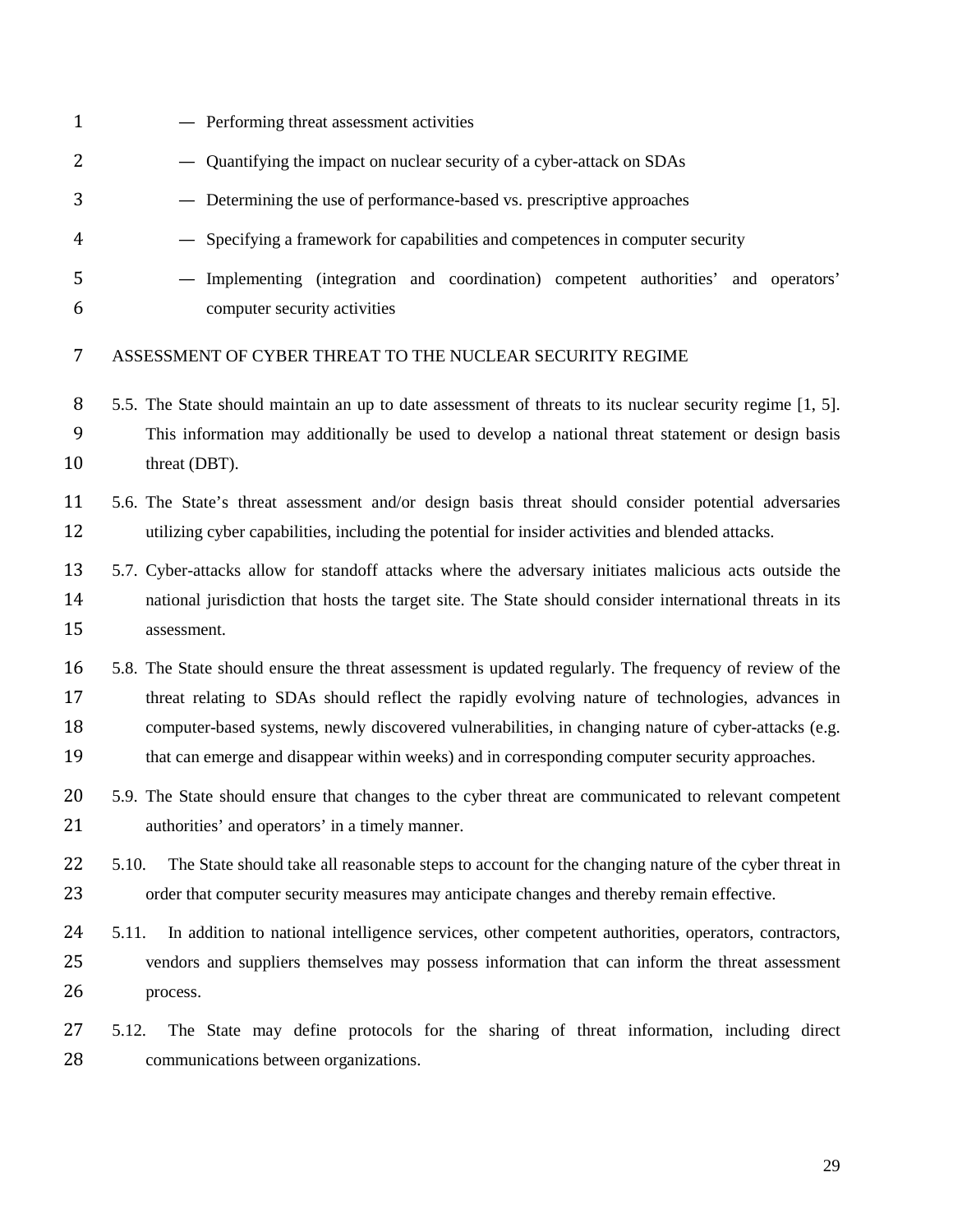- 5.13. All competent authorities and operators cannot be expected to protect against all levels of threat. Above a certain threat level, the State is expected to respond in support of the relevant entity. For competent authorities and operators implementing a DBT, this is often referred to as a 'beyond DBT event'. This distinction is illustrated in Figure 6.
- 5.14. In the case of physical threats, the criteria are often quantifiable. For threats of cyber-attack, defining the criteria above which State support is needed, becomes more challenging and will require skills and knowledge in computer security.
- 5.15. The State should ensure that the threat assessment and/or DBT for computer security provides sufficient detail for the subsequent risk assessments, which in turn will lead to appropriate and effective implementation of computer security across the State's nuclear security regime.
- 5.16. The State via the lead competent authority for computer security should identify criteria, processes, and resources for responding to cyber-attacks against competent authorities and operators and their respective contractors, vendors, and suppliers. These processes should include communication protocols between the response organization and respective entities.



*FIG. 6 Roles and responsibilities for protecting against threats.*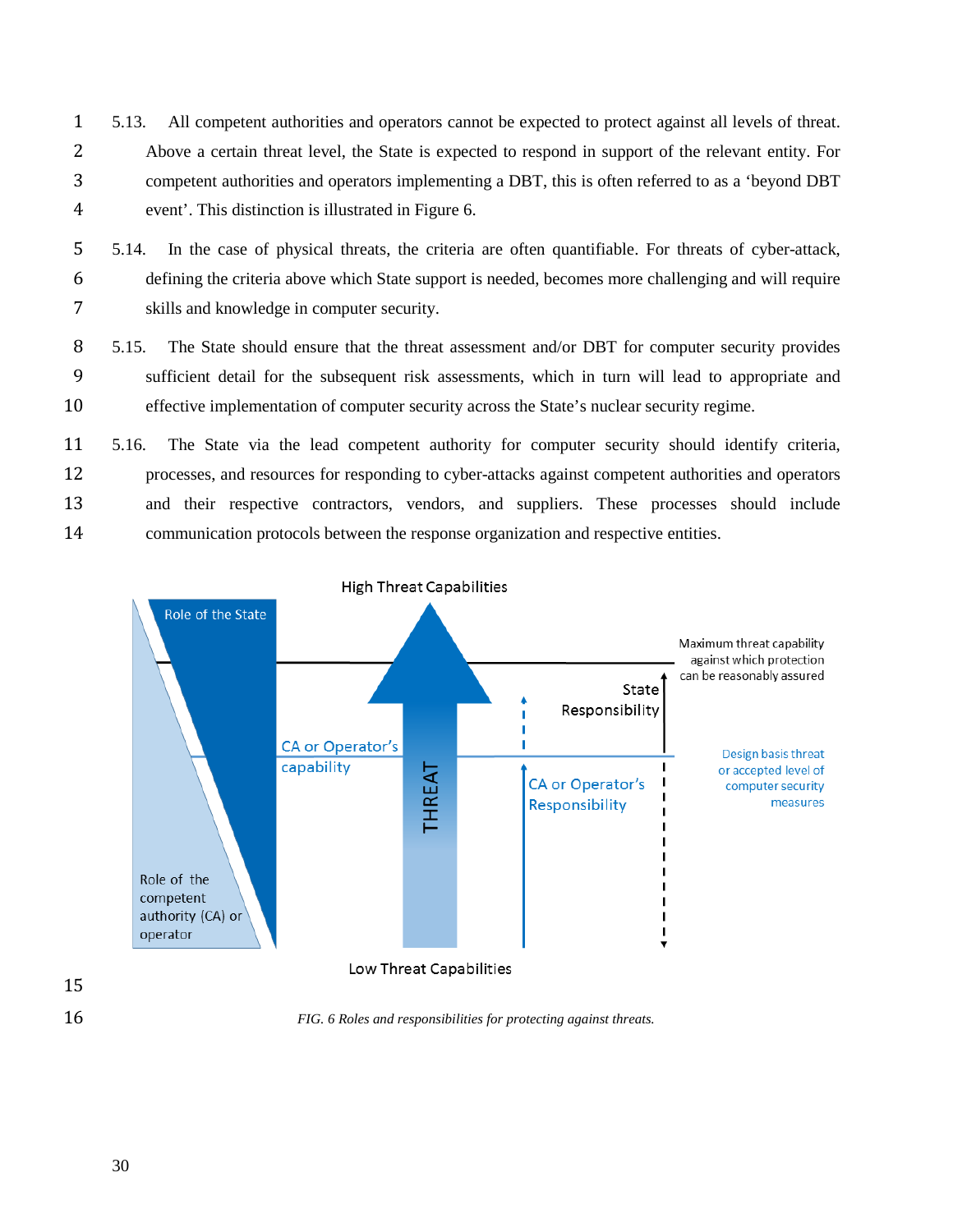#### ASSIGNING A COMPETENT AUTHORITY FOR THREAT ASSESSMENT

 5.17. The State should ensure that a competent assessment of the threat of cyber-attack is performed in a regular and timely manner. The State should assign to this role its most capable competent authority with respect to threat identification and assessment of cyber-attack. The competent authority for cyber threat assessment may be different from the competent authority for computer security.

- 5.18. The competent authority for cyber threat assessment should engage all competent authorities and operators identified by the State as having roles and responsibilities involved in analysis and assessment of threats of cyber-attack and having competences and capabilities in a formalized threat assessment process. Note that different, additional knowledge and skills will be required, compared with similar work on physical protection.
- 5.19. The competent authority for cyber threat assessment should lead the process of coordinating and combining these different assessments of threat of cyber-attack.
- 5.20. The competent authority for cyber threat assessment should be responsible for ensuring that the cyber threat assessment provides sufficient detail for the subsequent risk assessments that will lead to appropriate and effective implementation of computer security across the State's nuclear security regime.

## ASSESSMENT OF THE IMPACT ARISING FROM IMPROPER OPERATION OF SDAS

- 5.21. The competent authority for computer security should identify, for each of its constituent competent authorities and operators the maximum levels of consequences that should not be reached 21 in case of a SDA's compromise..
- 22 5.22. Respective the competent authorities and operators should consider the severity of consequences independently from likelihood and should not consider the potential mechanism, e.g. type of cyber- attack that may lead to its occurrence. To clarify, assignment of the severity should be based upon the inherent characteristics and attributes of the SDAs.
- 5.23. Figure 7 provides a notional visualization of the varying impact levels for different types of nuclear security events across the domains of nuclear security as denoted by NSS13, NSS14 and NSS15. The competent authority for computer security should identify the severity of the consequence and determine the nature of computer security measures are sufficient to assure the mitigation of that undesirable outcome. This analysis will support the determination of the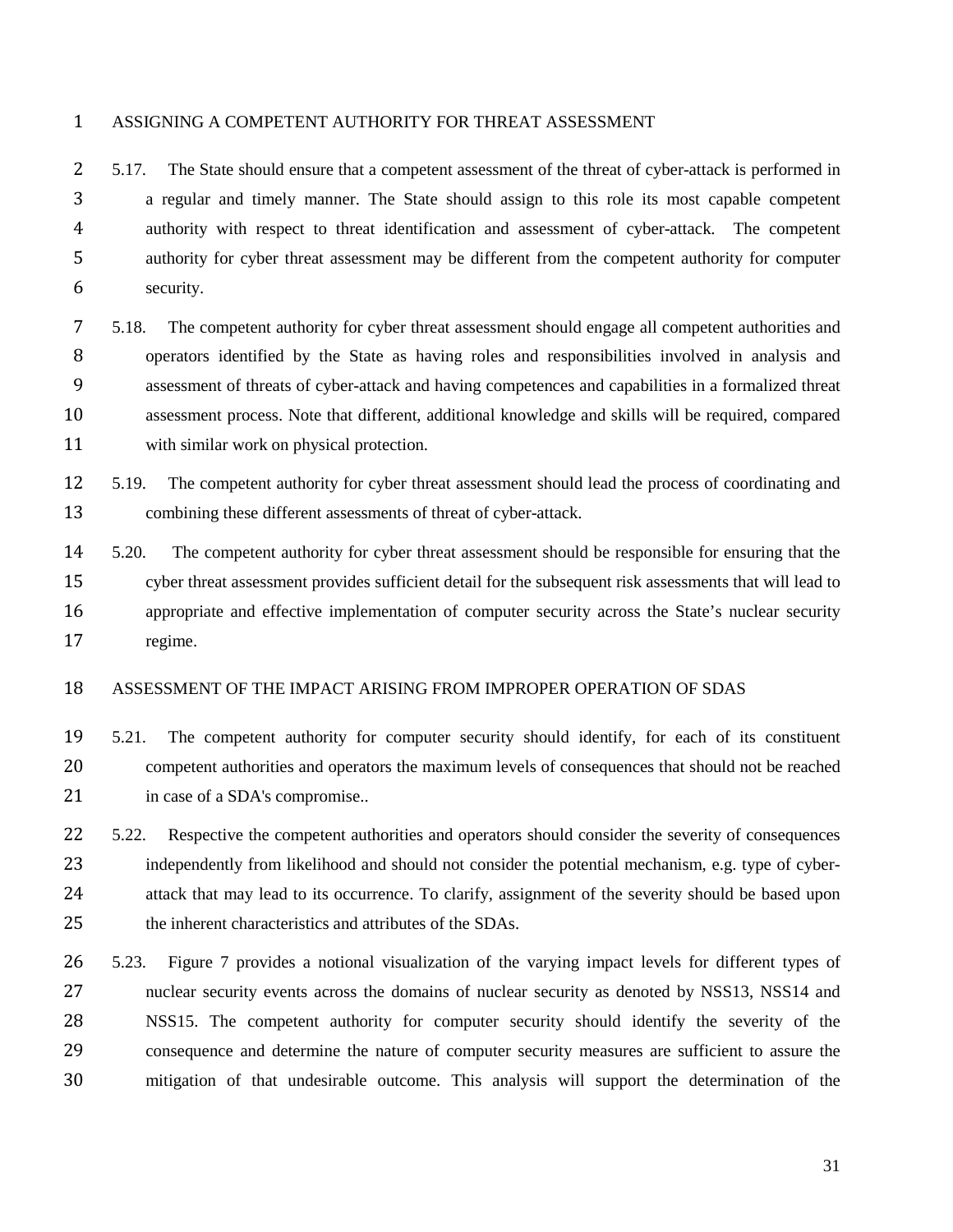appropriateness of performance and/or prescriptive based measures for computer security for constituent entities.



*FIG. 7. Illustration of varying impact levels for different types of nuclear security events.*

 5.24. The competent authority for computer security could identify (with prescriptive approach), in cooperation with other authorities, the levels of protection for levels of consequences. A framework of computer security competences and levels of capability

 5.25. The implementation of computer security is complex, requiring a range of competences and levels of capability to suit the roles and responsibilities of each competent authorities, operators, contractors, vendors, and suppliers. Where judgement is required, the levels of capability will necessarily need to be higher. Effective computer security relies on being able to specify these competences and levels of capability for each competent authorities, operators, contractors, vendors, and suppliers and to gain assurance that they are being demonstrated and maintained.

 5.26. The competent authority for computer security should establish a framework of computer security competences and levels of capability. An example framework is provided in Annex III.

 5.27. The framework should ensure the computer security competences and levels of capability required for each competent authorities, operators, contractors, vendors, or suppliers is informed by the impact of any potential nuclear security event, and their responsibility for computer security measures that are designed to prevent or mitigate it.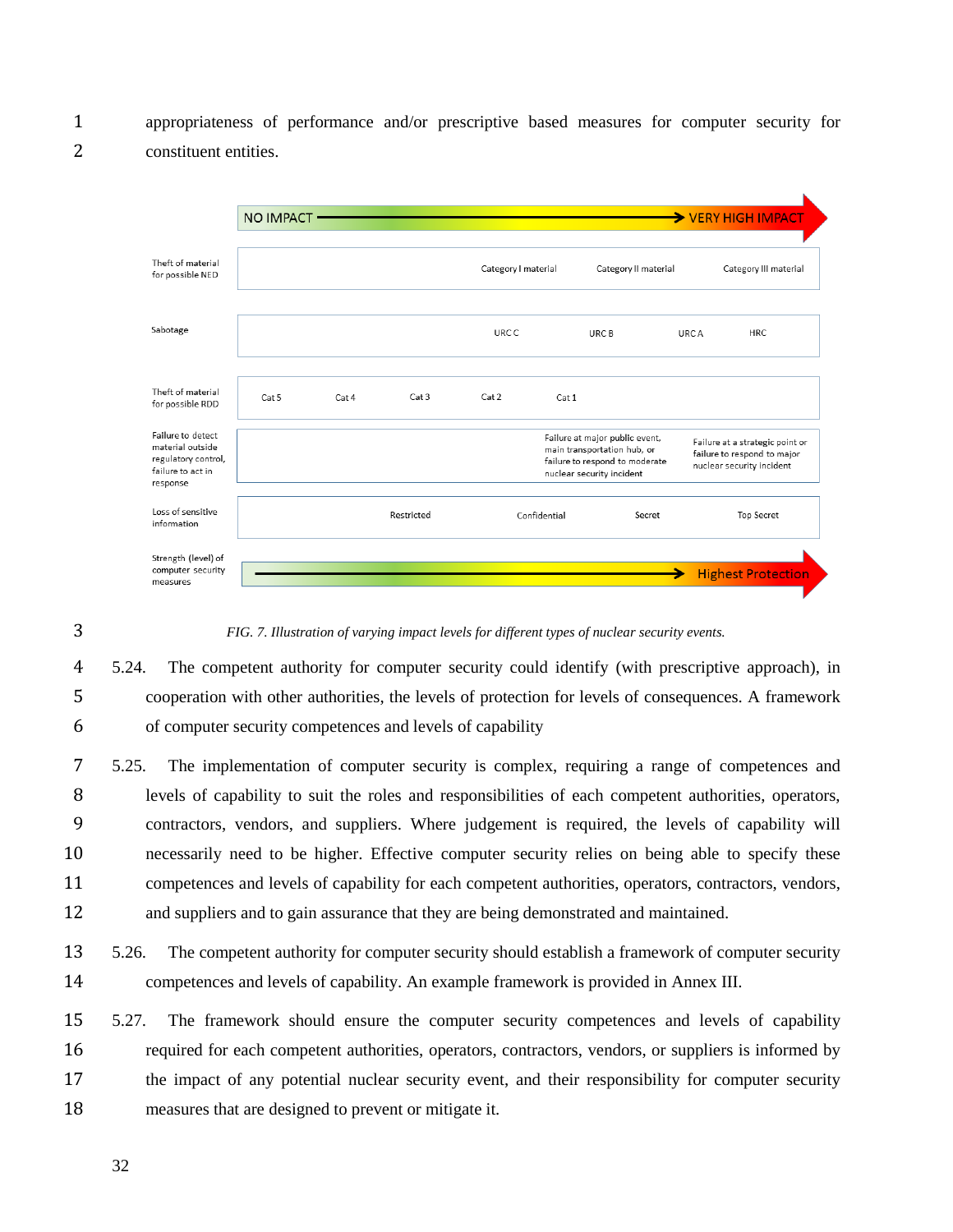5.28. Further guidance on defining roles, developing and maintaining competences within organizations, and on capacity building relating to organizations and individuals, is available in other Nuclear Security Series publications [11, 12].

# RISK ASSESSMENT METHOD TO DETERMINE COMPUTER SECURITY REQUIREMENTS FOR EACH SDA

- 5.29. The application of computer security measures should be based upon a risk informed approach. The competent authority for computer security should define a method or sequence of methods that:
- 8 Determines whether a computer-based system provides a relevant function for nuclear security regime ;
- 10 Determines whether the digital asset is an SDA; and
- Performs a computer security risk analysis to produce a strength of measure for that SDA or 12 other digital asset, illustrated in Figure 4.
- 5.30. The method should take into account the following
- Any relevant legislation or regulation;
- The importance of the SDA's functions, including the confidentiality, integrity and availability of the SDA and of its sensitive information, for both safety (i.e. safety classification) and security;
- 18 An assessment of the consequences of cyber-attack against that SDA;
- 19 The operating environment for the SDA;
- Identification and assessment of threats to the competent authorities and operators, and respective contractors, vendors, and suppliers and to the SDA according to the national 22 threat assessment or DBT or threat statement;
- 23 The attractiveness of the SDA to potential threats; and
- The intrinsic vulnerabilities of the SDA.
- 25 5.31. The competent authority for computer security further modify the assessment results based on the 26 potential impact if the asset is compromises, specifically if the resulting function results in:
- Function is indeterminate
- Function has unexpected behaviours or actions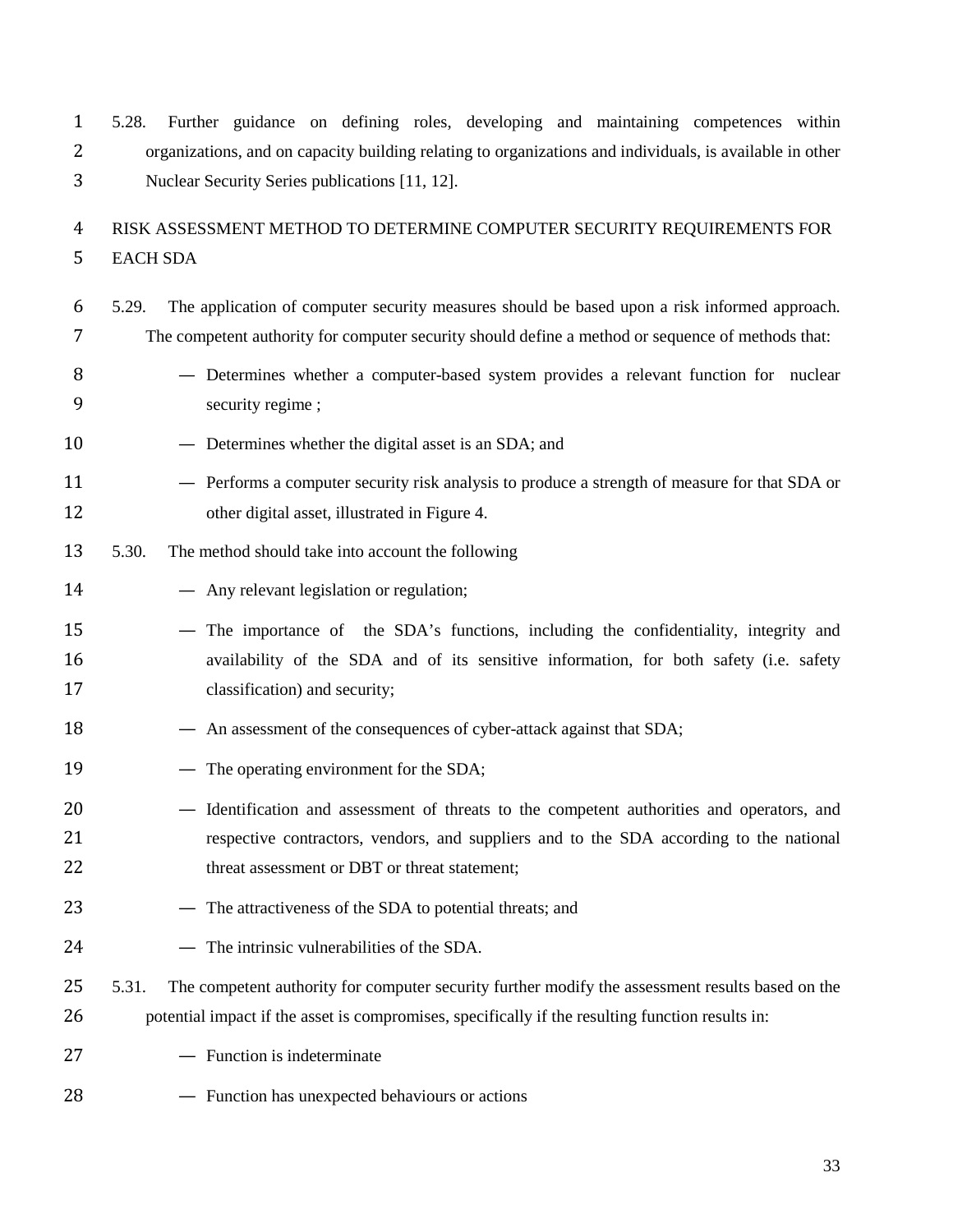- 1 Function fails
- Function performs as expected (i.e. fault tolerant)

 5.32. The risk assessment should consider all aspects of security collectively in order to address blended attacks, which can combine physical (including personnel, especially the 'insider') and cyber-attacks to be mutually supportive. Accordingly, those conducting the risk assessment should have access to individuals with competences from each of these areas.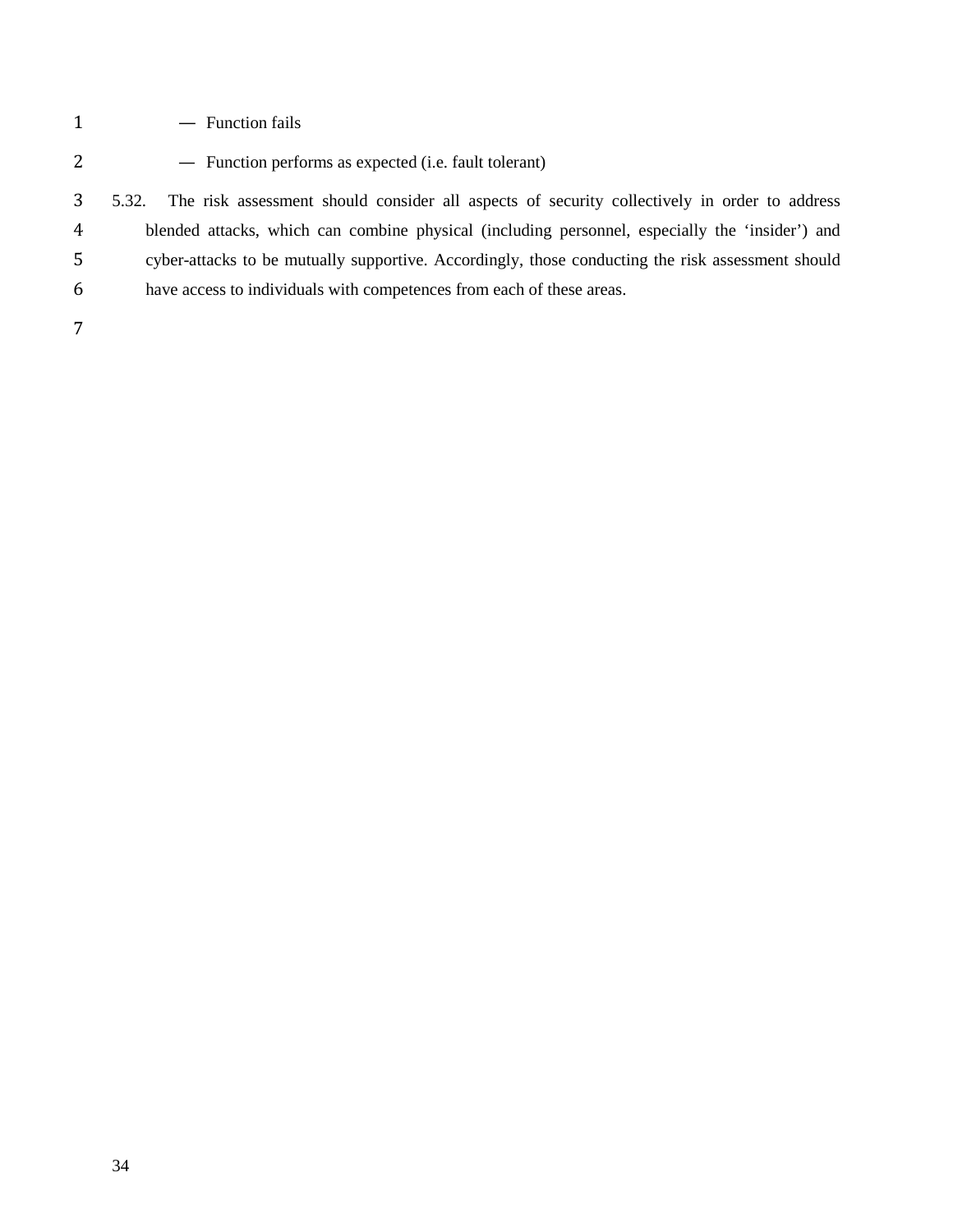#### **6. IMPLEMENTING THE COMPUTER SECURITY STRATEGY**

 6.1. This section describes the responsibilities of the competent authority for computer security in its assignment of computer security responsibilities to each of the respective competent authorities or operators.

6.2. These responsibilities should be documented in the strategy or subsidiary documents.

 6.3. The competent authority for computer security may place these requirements in its own recommendations, requirements, standard, in regulatory requirements via a regulatory body or in contractual requirements for contractors, vendors, or suppliers.

## ASSIGNMENT OF COMPUTER SECURITY RESPONSIBILITIES

 6.4. The competent authority for computer security should ensure that all competent authorities and operators that operate SDAs are assigned computer security responsibilities.

 6.5. The competent authority for computer security should ensure that all competent authorities and operators, contractors involved in the life cycle of SDAs are assigned computer security responsibilities, including for the sustainability of the SDAs themselves.

 6.6. The competent authority for computer security should ensure competent authorities and operators 16 address computer security throughout the phases of computer security incident response: preparation; detection and analysis; containment eradication and recovery; and post-incident analysis [9].

 6.7. The competent authority for computer security should identify the sharing of responsibilities between the State and the competent authorities and operators to ensure that the risks from the most capable adversarial threats are mitigated to an acceptable risk level.

## COMPUTER SECURITY COMPETENCE AND CAPABILITY

22 6.8. The competent authority for computer security should require competent authorities and operators to perform an analysis of their computer security objectives to derive a comprehensive listing of the required competences for their organizations. Note that the competent authority for computer security may choose to conduct this analysis, particularly where the competent authority or operator has only prescribed computer security measures.

27 6.9. The competent authority for computer security should require competent authorities and operators to demonstrate that they have the necessary competences at the appropriate levels of capability to perform the computer security requirements placed on them.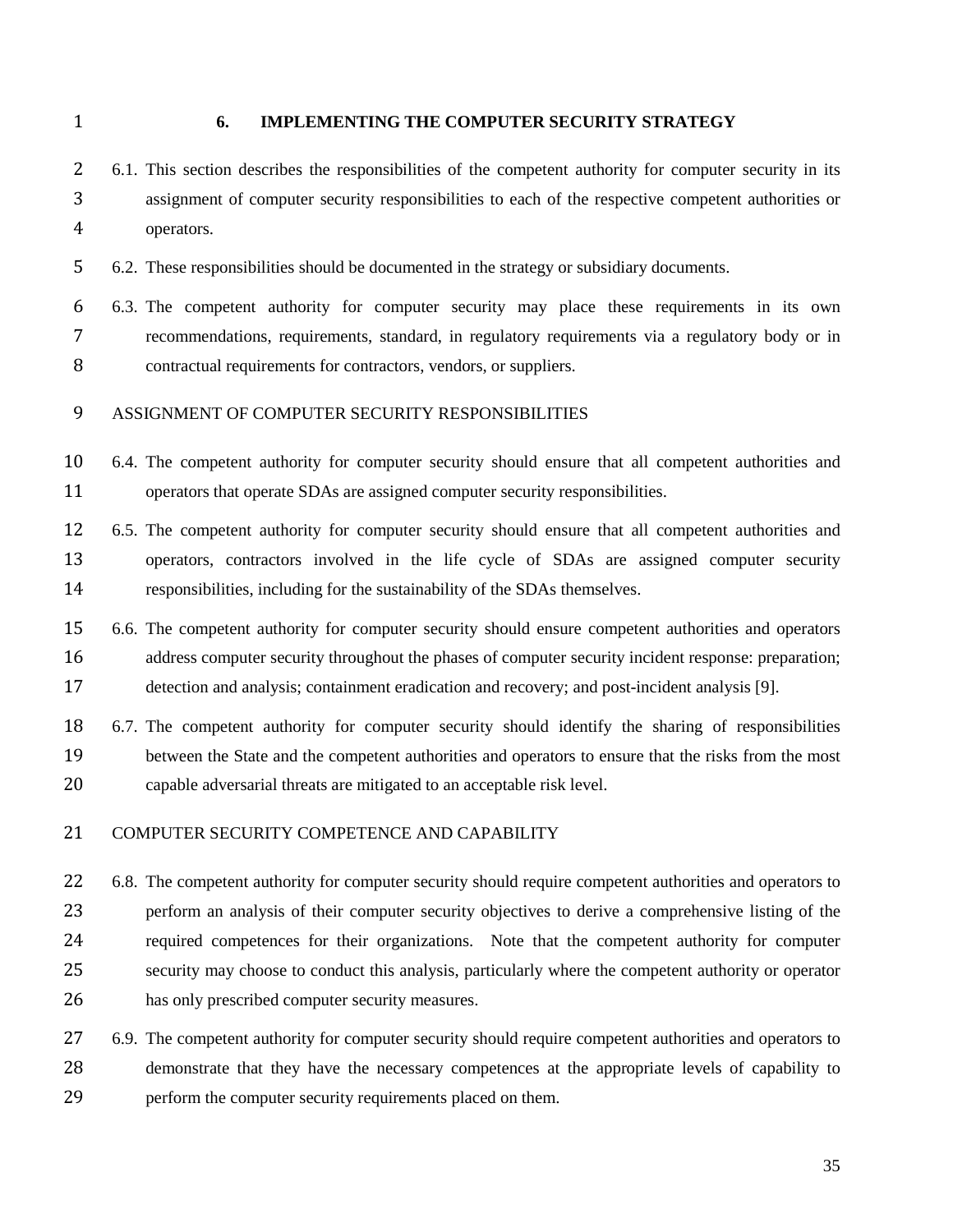- 6.10. The competent authority for computer security should require competent authorities and operators to demonstrate that that all those charged with computer security responsibilities are deemed trustworthy, adequately trained, have sufficient skills and competence in their job function and have awareness of the threat from cyber-attack.
- 6.11. The competent authority for computer security should require competent authorities and operators to implement continuing maintenance programmes that develop the competences necessary to meet their computer security programme requirements.

 6.12. The competent authority for computer security should encourage competent authorities and operators to develop metrics and assess their own levels of capability in the different competences to better develop and evolve their competences.

 6.13. The competent authority for computer security should conduct assurance activities to evaluate computer security training and skills development of competent authorities and operators . The lead competent authority should place requirements on each competent authorities and operators to demonstrate continuing maintenance of its designated competences and levels of capabilities in computer security that are commensurate with its assigned computer security responsibilities

## RELATIONSHIPS BETWEEN COMPETENT AUTHORITIES AND OPERATORS

 6.14. The competent authority for computer security should make provision for the integration and coordination of computer security responsibilities between competent authorities and operators in the nuclear security regime and those outside it. For example, there may be additional national governance and other activities relating to computer security, outside the nuclear security regime, 21 that will require coordination between governing bodies.

22 6.15. The competent authority for computer security should establish clear lines of responsibility and communication between the competent authorities and operators, and if applicable, coordinating bodies or mechanisms.

 6.16. The competent authority for computer security should ensure a mechanism for computer security cooperation, coordination, information exchange and integration of computer security activities between competent authorities and operators.

 6.17. When establishing competent authorities' and operators' computer security responsibilities, the competent authority for computer security should balance the competing demands of (i) the need for defence in depth and (ii) efficient and effective utilization of resources available to the State's nuclear security regime: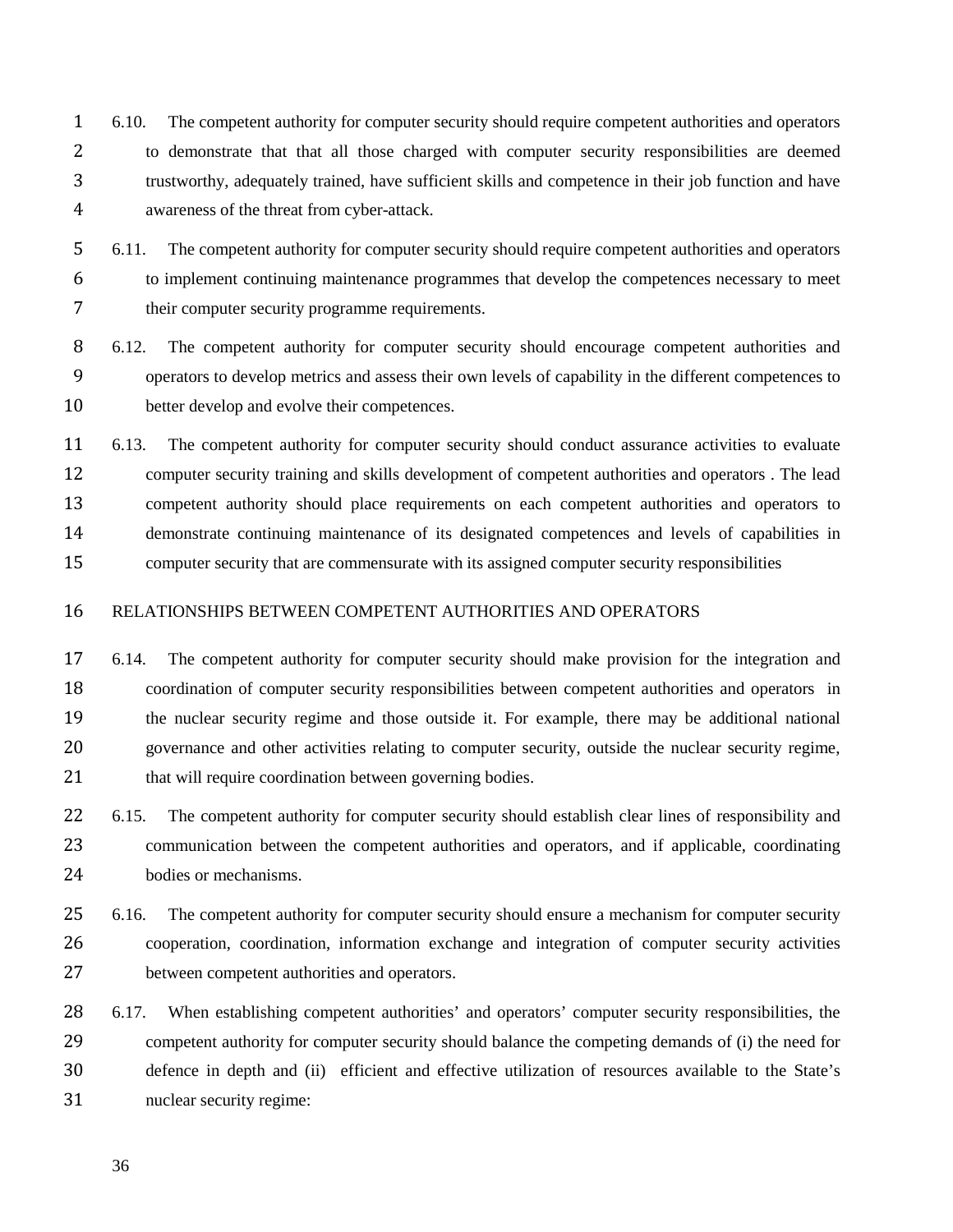— Independence of thinking contributes to defence in depth because independent design choices and operational choices are less likely to suffer common failures. Independence includes both functional and financial independence from the entities they regulate and from any other bodies that deal with the promotion or utilization of nuclear material or other radioactive material. The competent authority for computer security should ensure that competent authorities and operators have sufficient competences and levels of capability for independence in their computer security decision-making.

 — The sharing of capabilities in this way improves the efficient and effective utilization of resources. For example, a competent authority or operator may rely on another competent authority in specialized areas of computer security forensics because that competence is 11 infrequently required. In this example, the agreement between the relevant entities should specify the response time. The competent authority for computer security should ensure that arrangements are in place for competent authorities and operators whose capabilities need 14 supporting by other competent authorities.

 6.18. When considering the tension between independence and interdependence of competent authorities and operators, the competent authority for computer security should consider the resources required to protect against and respond to blended attacks, which may require the combination of computer security measures with other aspects of nuclear security (i.e. physical protection response forces). Implementation can rely on a multidisciplinary approach by several competent authorities.

 6.19. Note that the combination of assigning responsibilities and assigning levels of competences and levels of capability may lead to the creation of new organizations, modification and/or reorganization of existing organizations.

## RESPONDING TO COMPUTER SECURITY INCIDENTS

25 6.20. The competent authority for computer security should require competent authorities and operators to develop, implement, and exercise computer security plans for prevention, detection and response to computer security incidents.

28 6.21. The competent authority for computer security should provide guidance to competent authorities and operators as to what events might constitute a computer security incident. Such events may include the theft of sensitive information or the disruption of physical security and/or safety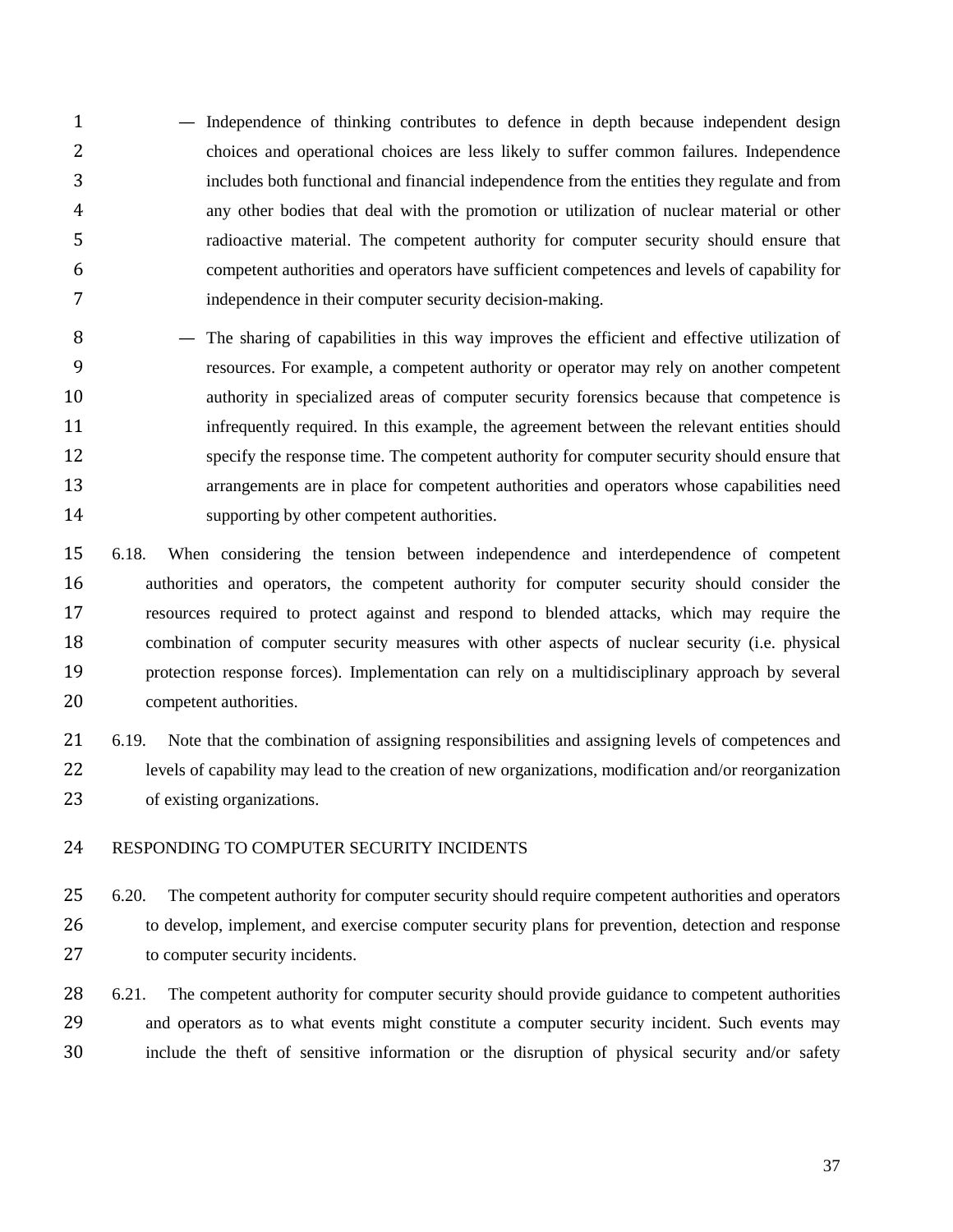functions. Further, cyber-attacks may form part of blended attacks. Successful detection of subtle or attempted covert cyber-attacks may offer an advanced indicator of possible adversary intent.

 6.22. The competent authority for computer security should ensure the existence of response capabilities of relevant response organizations, and competent authorities and operators to address computer security incidents, and define the criteria for which these capabilities would be activated within each of their CSPs.

 6.23. The competent authority for computer security should define requirements for timely reporting of computer security incidents to the appropriate authority.

 6.24. The competent authority for computer security should ensure that a competent authorities and operators with sufficiently advanced capabilities, e.g. one that is competent in computer security forensics, performs the technical characterization of any computer security incidents involving an SDA. Competent authorities and operators without advanced capabilities might not immediately recognize and understand the nature and significance of a computer security incident.

## EXERCISES

 6.25. The competent authority for computer security should ensure that nuclear security exercises evaluate the State's ability to respond to computer security incidents including blended attacks.

 6.26. The competent authority for computer security should ensure that competent authorities and operators conduct regular computer security exercises to train participants and validate the CSP, including contingency plans. Where appropriate, these exercises should be integrated with other security exercises and on a periodic basis conducted jointly with emergency exercises.

## ASSURANCE ACTIVITIES

22 6.27. The competent authority for computer security should conduct assurance activities to ensure the effective implementation of computer security across the State's nuclear security regime and verify that the implemented computer security measures provide the level of protection that is consistent with the threat assessment.

26 6.28. The competent authority for computer security should provide formal and regular assurance to the State that sufficient computer security capabilities and capacity exists across all competent authorities and operators, and development is in place for future needs, in light of the threat assessment.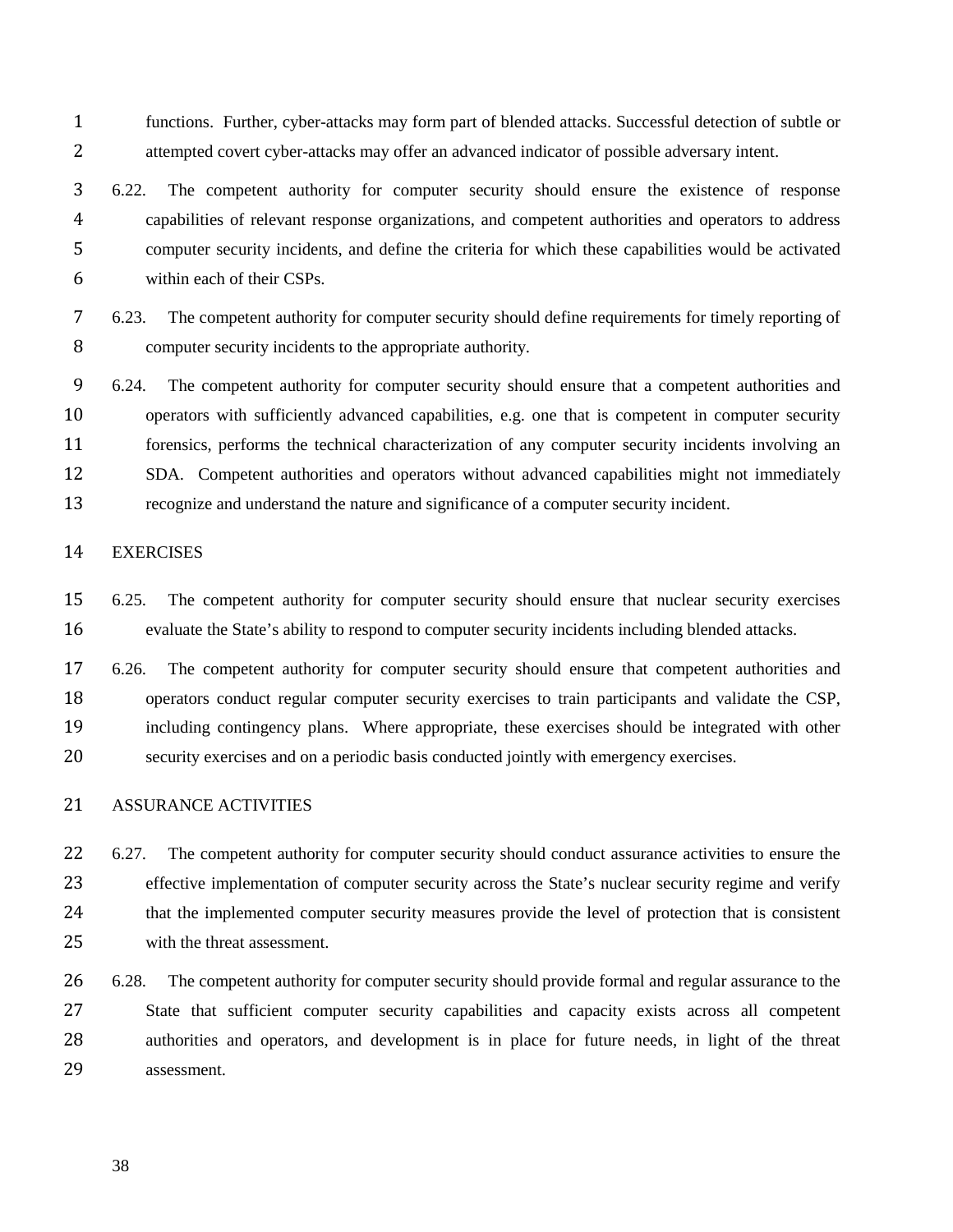#### **Security qualification of parts and services**

 6.29. Security consideration in the procurement of equipment, parts, and services continues to be an area of high concern. Competent authorities, operators and their respective contractors, vendors, and suppliers need to have assurance that equipment, parts, and services procured have computer security measures in place to prevent the introduction of vulnerabilities, including the direct introduction of malicious software.

 6.30. Competent authorities and operators should ensure that their respective contractors, vendors and 8 suppliers that contribute to SDAs implement the required computer security measures (e.g. secure software development) with an aim to reduce the creation of vulnerabilities in SDAs and to prevent the use of the supply chain as a path for cyber-attack. This will include the use of reviews of methodologies, processes, and equipment.

 6.31. The competent authority for computer security may designate national or international standards 13 for use by competent authorities, operators, contractors, vendors and suppliers as procurement specifications for SDAs and associated services. Such standards should refer to all aspects of the lifecycle of an SDA.

 6.32. The competent authority for computer security may designate a certifying authority that undertakes activities to assure that those contractors, vendors and suppliers designing, providing and supporting SDAs follow required computer security practices.

 6.33. Competent authorities and operators are encouraged as appropriate to undertake further activities such as factory acceptance testing and contractual based computer security inspections at the supplier as additionally assurance checks.

## INTERNATIONAL COOPERATION AND ASSISTANCE

 6.34. The competent authority for computer security should ensure that the necessary relationships exist with other counterpart authorities in other States and with international bodies. The lead competent authority should consider those relationships in the light of the responsibilities, capabilities and competences of all the constituent entities.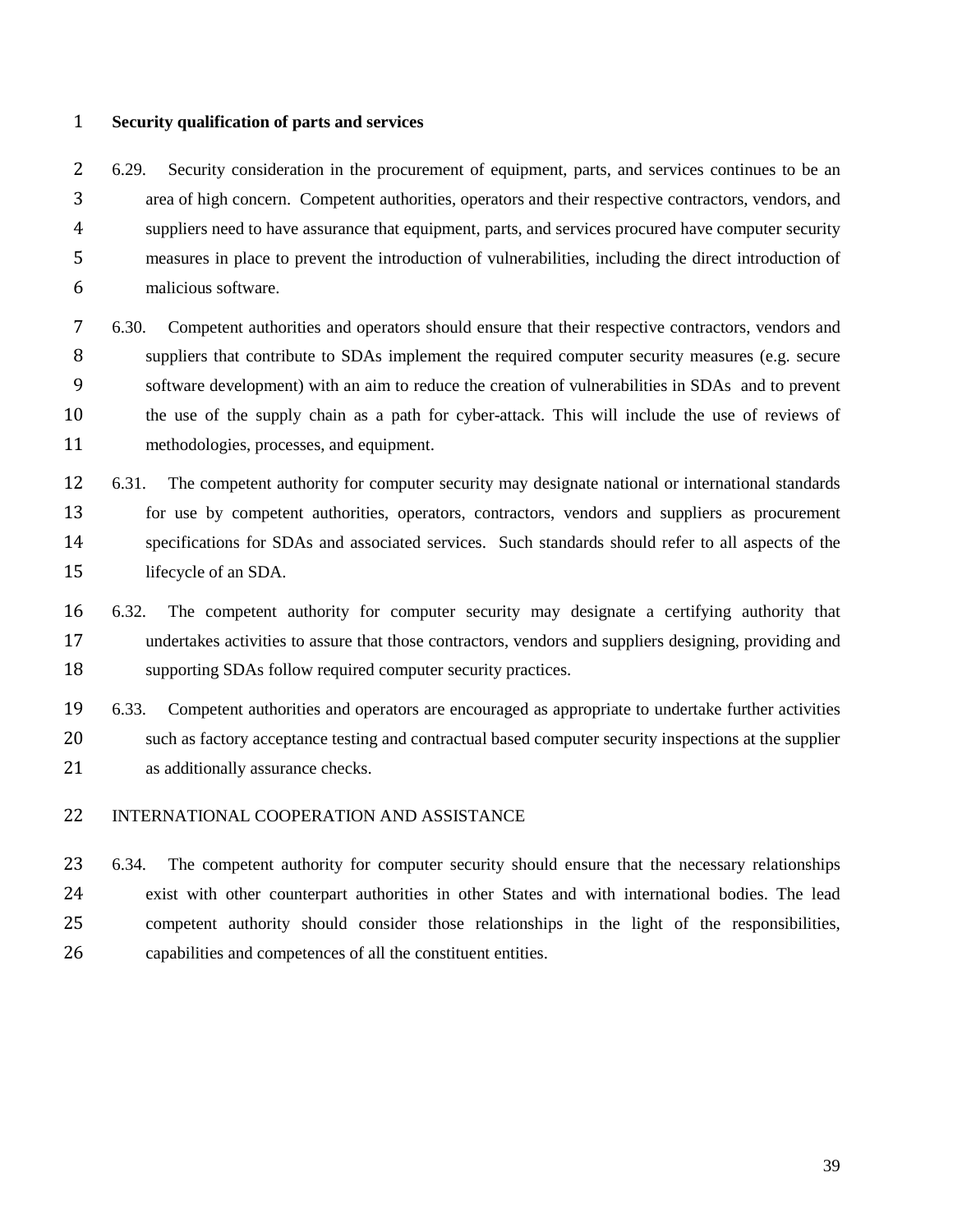#### **7. DEVELOPING A COMPUTER SECURITY PLAN**

 7.1. This section describes recommended elements and measures for the computer security plan (CSP) for each relevant entity. These strategy or subsidiary documents should document these requirements.

 7.2. The CSP is each competent authority's and operator's implementation of the strategy in the form of organizational roles, responsibilities, and procedures. The CSP also specifies the means for the competent authority and operator achieving the computer security objectives and/or computer security measures specified by legislation, regulation, standards and guidance by its regulatory body and competent authority for computer security.

 7.3. The competent authority for computer security should ensure each competent authority or operator develops and maintains its CSP as set out in this section. The CSP should be operated within the framework of the overall security plan and within the management system of each relevant entity.

 7.4. The competent authority for computer security should ensure computer security is promoted as an essential component of nuclear security culture and encourage a commitment to continuous improvement through the explicit commitment of top management of each respective competent authority or operator to computer security.

## COMPUTER SECURITY PLAN

7.5. The CSP should contain the computer security actions in terms of susceptibility to vulnerabilities,

- protective measures, consequence analysis and mitigation measures to establish and maintain the
- acceptable level of risk arising from cyber-attack and to facilitate recovery to a safe operational state.
- 7.6. The minimum table of contents of a CSP is suggested below.
- (a) Organization and responsibilities:
- 23 (1) Organizational charts;
- (2) Responsible persons and reporting responsibilities;
- (3) Periodic review and approval process.
- (b) Asset management:
- 27 (1) List of all computer systems;
- 28 (2) List of all computer systems applications;
- (3) Network diagram, including all connections to external computer systems;
- (4) Classification of digital assets and identification of SDAs.
- (c) Risk, vulnerability, and compliance assessment: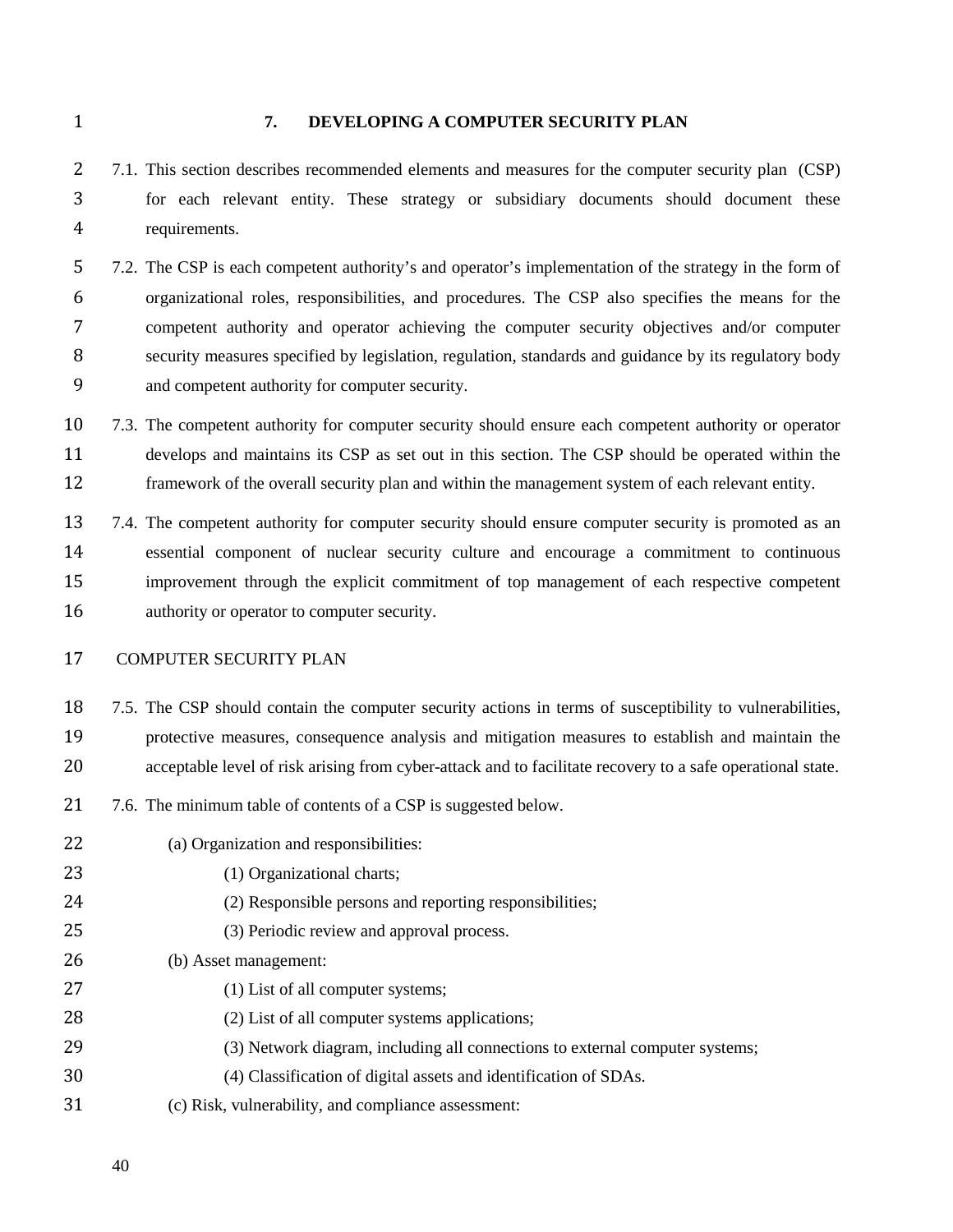| $\mathbf{1}$ | (1) Security plan review and reassessment periodicity;                                              |
|--------------|-----------------------------------------------------------------------------------------------------|
| 2            | (2) Self-assessment (including penetration testing procedures);                                     |
| 3            | (3) Periodic and as needed risk assessment;                                                         |
| 4            | (4) Audit procedures and deficiency tracking and correction;                                        |
| 5            | (5) Regulatory and legislative compliance review.                                                   |
| 6            | (d) System security design and configuration management:                                            |
| 7            | (1) Fundamental architecture and design principles;                                                 |
| 8            | (2) Requirements related to the different security levels;                                          |
| 9            | (3) Formalization of computer security requirements for suppliers and vendors;                      |
| 10           | (4) Full life cycle security.                                                                       |
| 11           | (e) Operational security procedures:                                                                |
| 12           | (1) Access control;                                                                                 |
| 13           | (2) Data security;                                                                                  |
| 14           | (3) Communication security;                                                                         |
| 15           | (4) Platform and application security (e.g. hardening);                                             |
| 16           | (5) System monitoring;                                                                              |
| 17           | (6) Computer security maintenance;                                                                  |
| 18           | (7) Incident handling;                                                                              |
| 19           | (8) Business continuity;                                                                            |
| 20           | (9) System backup.                                                                                  |
| 21           | (f) Personnel management:                                                                           |
| 22           | $(1)$ Vetting;                                                                                      |
| 23           | $(2)$ Training;                                                                                     |
| 24           | (3) Qualification;                                                                                  |
| 25           | (4) Termination/transfer.                                                                           |
| 26           | 7.7. The CSP should be addressed in an integrated and coordinated manner within the entities'       |
| 27           | management system.                                                                                  |
| 28           | 7.8. The CSP should be reviewed regularly and updated to reflect new knowledge from within and from |
| 29           | outside the nuclear security regime, including:                                                     |
| 30           | - new technologies being used in computer-based systems;                                            |
| 31           | - new threats of cyber-attack including tools, techniques and practices;                            |
| 32           | - new types of computer security events.                                                            |
|              |                                                                                                     |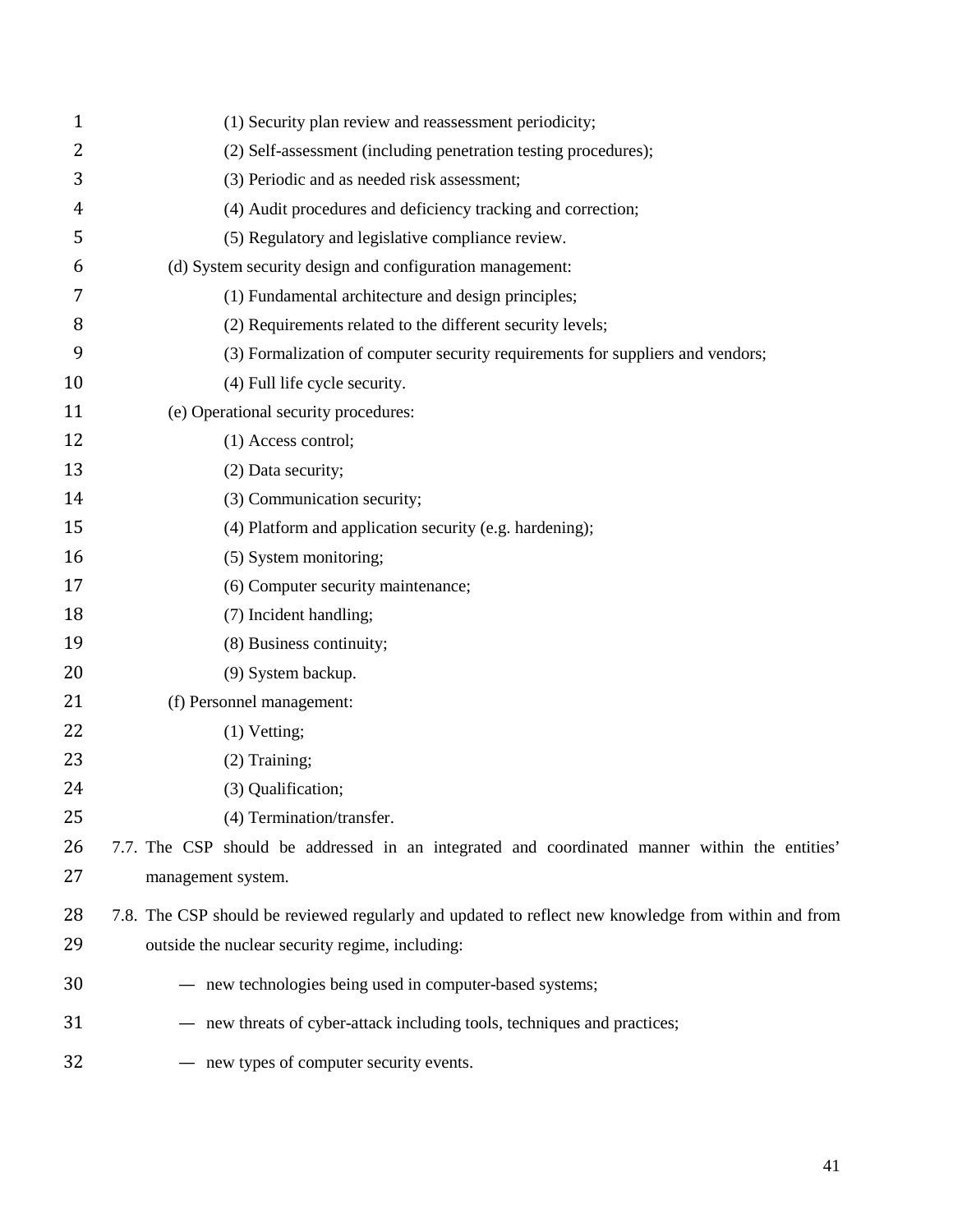7.9. Competent authorities and operators should conduct regular exercises to assess and validate their CSP, including contingency plans, and as a tool to train the various participants. Where appropriate, these exercises should be integrated with other security exercises and on a periodic basis conducted jointly with emergency exercises.

## ORGANIZATION LEVEL RISK ASSESSMENT

 7.10. Depending of the maturity of the competent authority or operator and the potential adverse impact from cyber-attack, the CSP may include a methodology for conducting a local risk assessment for all computer-based systems that takes into account the local environment.

7.11. The purpose of this assessment is

— to identify and understand risk as well as contributors to that risk;

- to serve as the basis for discovering which computer-based systems are digital assets and SDAs;
- to set a baseline to support analyses of changes to digital assets and SDAs, the threat and 14 potential impact on computer security and the resulting impact on nuclear security; and
- to assist in validating higher-level requirements.

16 7.12. The entity may perform risk assessments at both the organizational and system levels.

- 7.13. Such risk assessments should use the national threat statement (and/or DBT) and consider other available sources to inform the assessment process.
- 7.14. The risk assessment process should consider the adverse level of consequence on nuclear security or nuclear safety for the compromise and/or improper operation of each computer-based system, as 21 the basis for identifying SDAs.

 7.15. If the results of the risk assessment deviate significantly from what has been assumed by the competent authority for computer security, then the competent authorities or operator should resolve this issue in a timely manner. Such deviations may result from but are not limited to changes in the local threat environment or equipment changes including newly identified vulnerabilities.

 7.16. The risk assessment should consider all aspects of security collectively in order to address blended attacks, which can combine physical, personnel (including the insider) and cyber-attacks to be mutually supportive. Accordingly, the risk assessment should be conducted using experts from each of these areas.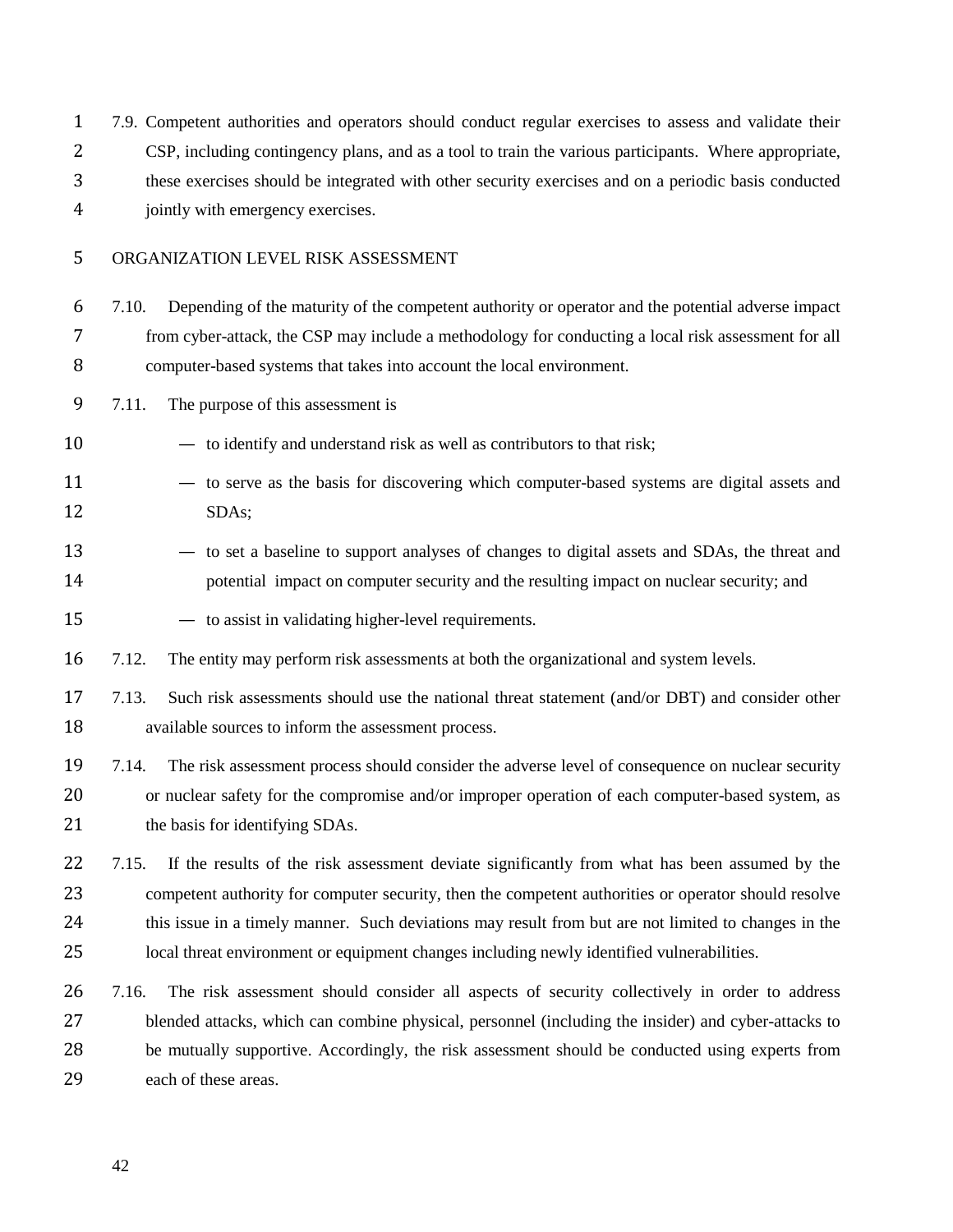#### COMPUTER SECURITY MEASURES

- 7.17. Computer security measures include procedures, practices, methods and provisions that provide prevention, detection, delay, response, and mitigation against compromise as well as ensuring that non-malicious acts do not lead to degraded computer security resulting in increased exposure to or susceptibility to malicious acts, i.e. cyber-attacks.
- 7.18. Specific computer security measures can be assigned to three categories:
- Technical: hardware and/or software solutions for the protection, detection and mitigation 8 of and recovery from intrusion or other malicious acts to SDAs. The attributes of technical measures to provide continuous and automatic protective actions should be considered when evaluating effectiveness of other types of measures (physical or administrative).
- Physical: physical barriers for the protection of SDAs from physical damage and unauthorized physical access. The physical measures include barriers such as locks, physical encasements, tamper seals, isolation rooms, gates and guards, etc.
- Administrative: policies, procedures and practices designed to protect SDAs by controlling personnel actions and behaviours (such as security culture). The administrative measures are directive in nature, specifying what employees and third party personnel should and should not do. In the nuclear environment, administrative measures are understood to include operational and management measures.

## A GRADED APPROACH FOR DETERMINING COMPUTER SECURITY MEASURES

- 20 7.19. Computer security measures should be based on a graded approach, where security measures are applied in proportion to the potential impact of a cyber-attack. One practical implementation of the graded approach is to categorize computer-based systems in the nuclear security regime into zones, where graded protective principles are applied for each zone, based on the strength of computer security measure assigned to the zone.
- 7.20. The CSP should document a method, such as described in section 2, for determining the appropriate computer security level for each digital asset and SDA, where required to do so by the competent authority for computer security. For example, some competent authorities and/or, operators may be required only to implement prescriptive computer security measures, without having to determine which computer-based systems are digital assets and SDAs themselves.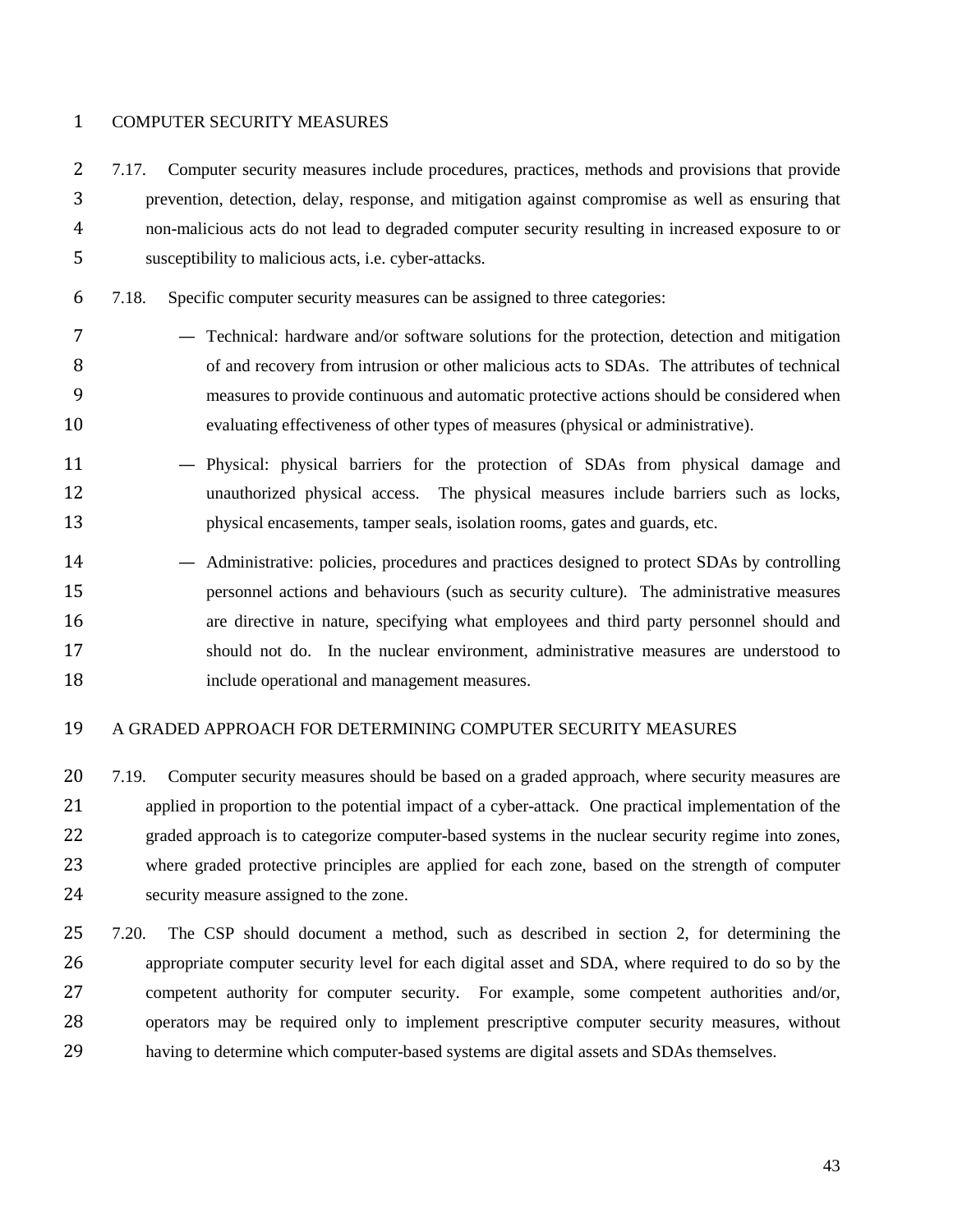7.21. The competent authority for computer security should approve any method used for determining computer security levels.

## DESIGN OF COMPUTER SECURITY MEASURES

 7.22. The CSP should promote to the highest degree possible, that computer security measures are incorporated into the design of computer-based systems. Computer security is in general much cheaper and much more effective when incorporated as part of the design rather than added later.

 7.23. Both nuclear safety requirements and nuclear security requirements should be considered at the point of design of computer-based systems.

## DEFENCE IN DEPTH FOR COMPUTER SECURITY MEASURES

 7.24. The principle of defence in depth is a fundamental to nuclear security. The nature of computer- based systems and computer security means that the implementation of defence in depth for computer security, however, is different from defence in depth measures used for physical security. This is for the following reasons:

 7.25. In general, once a threat has defeated a particular computer security measure, all measures of that kind are less effective and in many cases forever defeated. This contrasts with a physical barrier where breaching one barrier does not in general reduce the cost of breaching other similar barriers and in general does not reduce the cost of breaching that barrier again in the future.

 7.26. Most cyber-attacks rely on deception and guile. During cyber-attacks, the presence and activities of the attackers may not be recognized. Reports consistently reveal that threats may be present inside networks for many months before they are detected. Consequently, the three physical protection functions (detect, delay, response) are difficult to create in computer security measures because if detection is unreliable, it is difficult to benefit from any delay.

23 7.27. The CSP should, to the degree possible, require defence in depth for computer security measures. This may be achieved in different ways, including:

- Using diverse and independent computer security measures, requiring independence in their design, operation and maintenance activities. This will for example ensure that a single computer security vulnerability does not provide the adversary with the ability to systematically bypass several layers of defence in depth.
- Through the separation of duties for personnel or teams that have privileged access to SDAs in order to achieve defence in depth. This should include consideration to separate the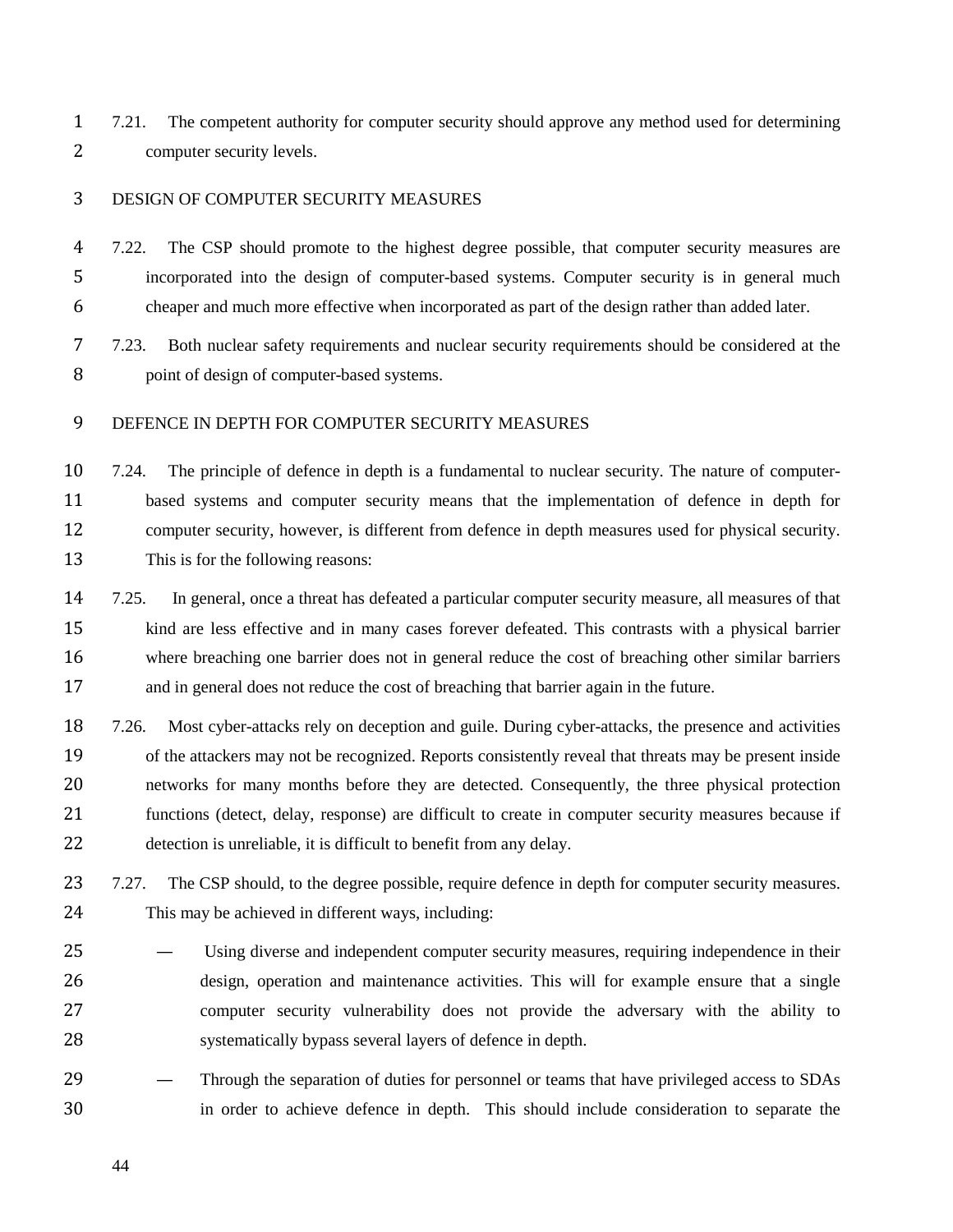design, implementation, and administration from the operations of computer security measures.

## CONTRACTOR, VENDOR AND SUPPLIER MANAGEMENT

 7.28. Sometimes a competent authorities or operator needs a contractor, vendor, or supplier to provide services or goods that involve sensitive information and SDAs. Such arrangements should be made through legal agreements such as a licence or contract and should include appropriate computer security requirements.

 7.29. Competent authorities and operators should consider when developing its contracts that contractors, vendors and suppliers will possess unique and proprietary information concerning their product or service, e.g. about vulnerabilities to cyber-attacks, which may emerge and evolve long after the original contract has been completed

 7.30. Competent authorities and operators should express in its CSP specific computer security requirements for such contractors, vendors and suppliers. This may include requirements for both onsite and offsite work.

 7.31. Competent authorities and operators should ensure contractors, vendors and suppliers implement computer security measures within the products and/or services that they deliver.

 7.32. Competent authorities and operators may for example need to express specific responsibilities for computer security within the contracted arrangements. These contractual arrangements may include, but are not limited to:

- Non-disclosure of sensitive information and other information
- Protection requirements for sensitive information including retention and destruction requirements
- Allowable access and activities to be performed on computer-based systems
- Penalties for non-compliance with stated computer security requirements
- Remote access restrictions
- Testing requirements for services and products delivered under contract

# 27 7.33. Competent authorities and operators may consider requiring contractors, vendors and suppliers to demonstrate compliance with contractual computer security requirements.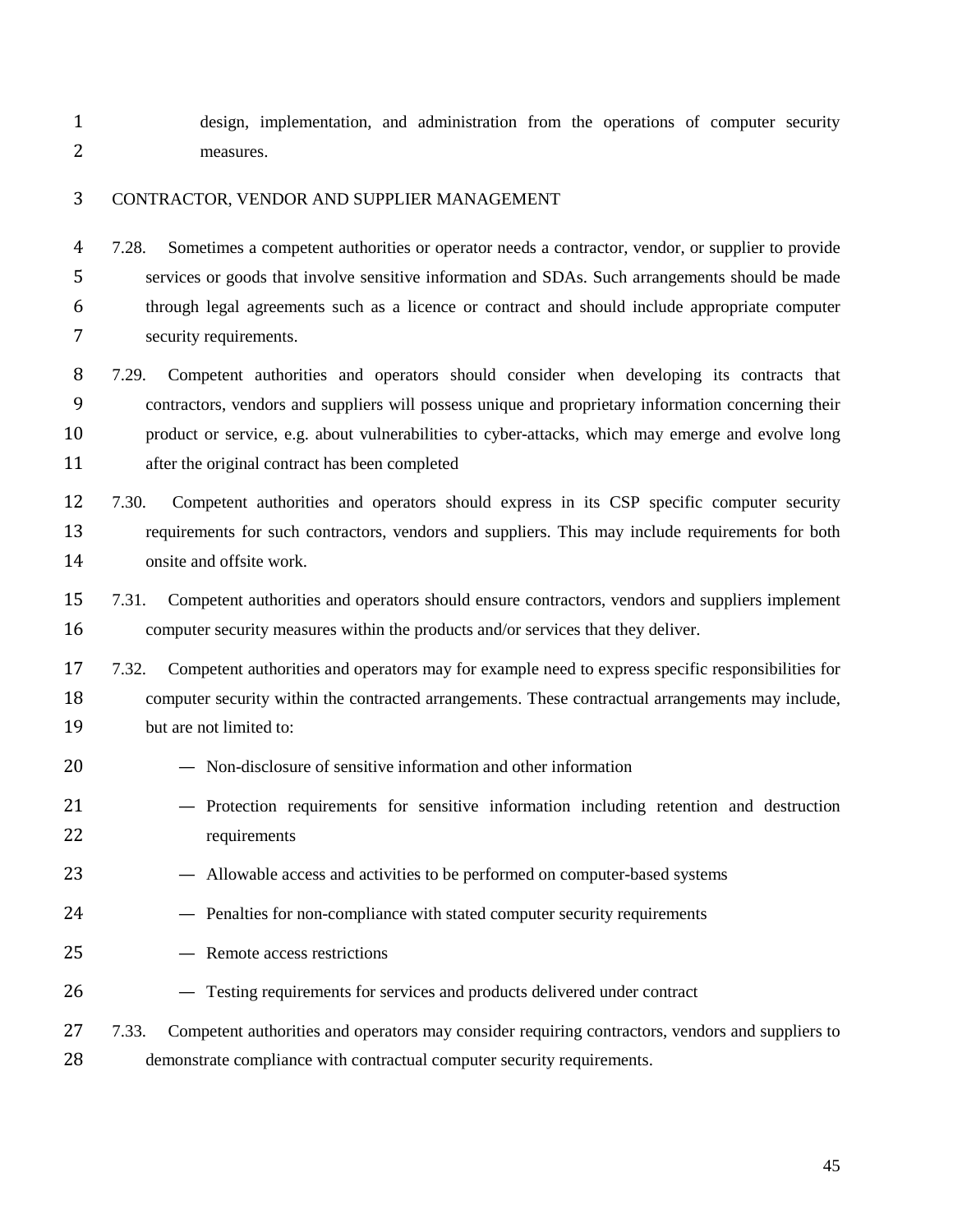7.34. Competent authorities and operators should also require that contractors, vendors and suppliers report computer security incidents in a timely manner, including the identification of potential threats and vulnerabilities that could affect nuclear security. The obligations and protocols for reporting should be part of the contract.

 7.35. Note that accountability for computer security cannot be transferred to contractors, vendors and suppliers.

## **8. SUSTAINING COMPUTER SECURITY**

 8.1. This section describes recommended elements and measures within the CSP for sustaining computer security. These strategy or subsidiary documents should document these requirements.

10 8.2. Every competent authority and operator should have human resource development programmes to ensure that they remain capable and competent to perform their assigned computer security responsibilities.

 8.3. Every competent authority and operator should have in place processes for using best practices and lessons learned from experience [1], particularly learning from computer security incidents and wherever possible learning from other competent authorities and operators, other industries and equivalent organizations in other States.

 8.4. Every competent authority and operator should include computer security in its sustainability programme supported by provision of adequate resources. The sustainability programme should cover relevant aspects of competences and levels of capability needed in the development, implementation, maintenance and decommissioning or retirement of digital assets and SDAs.

## SECURITY CULTURE

 8.5. Developing, fostering and maintaining a robust nuclear security culture is an essential element of a nuclear security regime. This is especially true with computer security in which people and processes are often the key factor in securing SDAs. Human error is one of the biggest contributors to computer security incidents.

26 8.6. Computer security should be promoted as an essential component of nuclear security culture through the explicit commitment of top management, performance of activities to raise awareness and training. The CSP should contain activities that re-enforce as an element of nuclear security culture.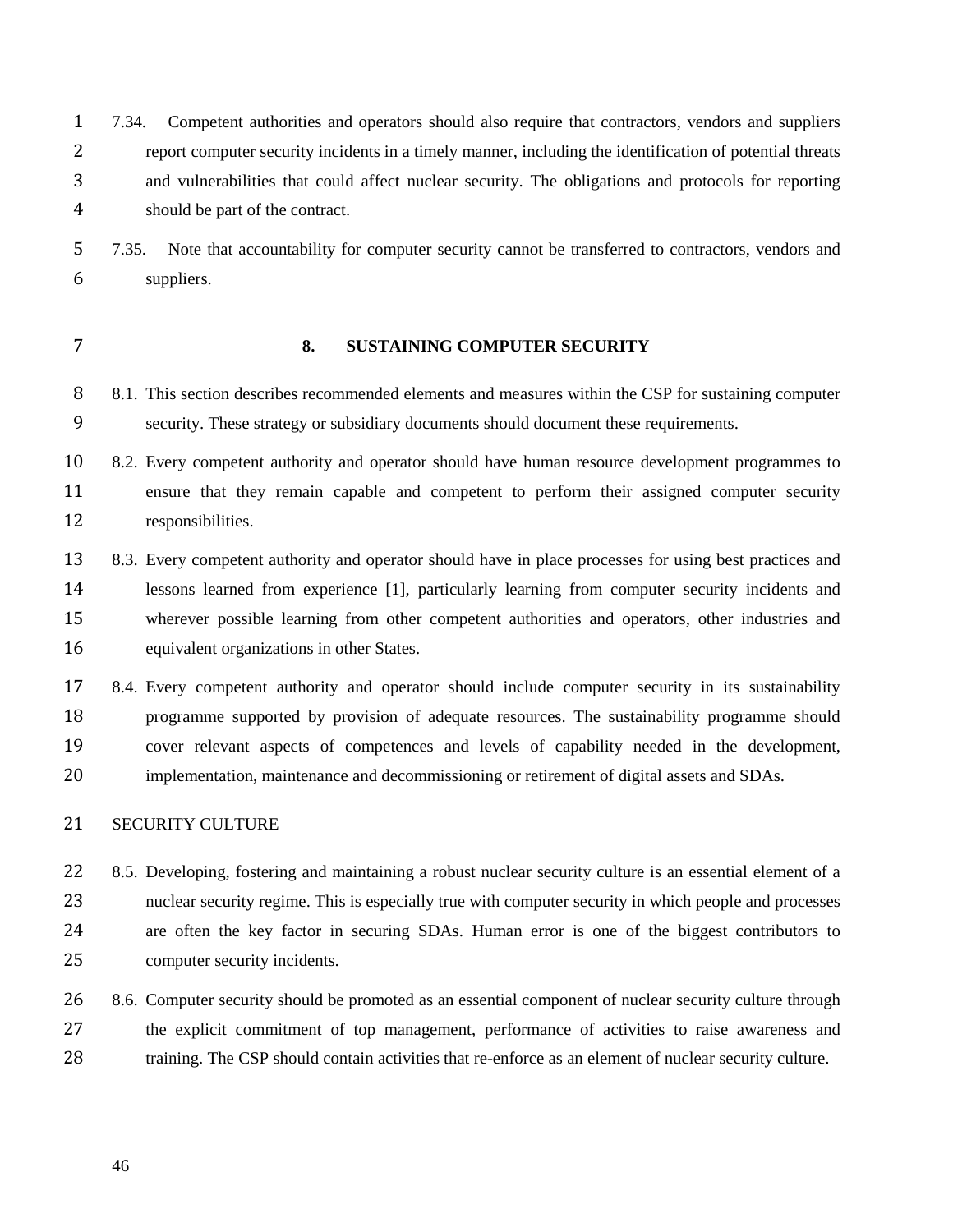8.7. As part of an effective nuclear security culture, all organizations, employees and contractors should have a full understanding of their computer security responsibilities and the importance of these responsibilities, in particular with regard to their impact on nuclear safety and security. It is essential that employees and contractors receive security education and training commensurate with their individual responsibilities and needs. This applies equally to computer security.

## TRAINING

- 8.8. Competent authorities and operators, as part of their CSP, should establish a training programme for computer security that is informed by the strategy with the objective of developing and sustaining their designated competences and level of capability.
- 8.9. The training programme should contain activities to enhance awareness and to develop competences 11 (i.e. skills).
- 8.10. Recommended computer security awareness training topics include, but are not limited to:
- Computer security awareness training for all employees. Awareness of the types of computer threats and associated attack techniques
- Awareness and guidance to guard against social engineering
- Recognition and response to a cyber attack
- Their responsibilities within the computer security procedures and penalties for noncompliance
- 19 The potential impact on nuclear security from a cyber attack
- Good practices for computer security behaviours
- Mobile media use
- Social media guidelines
- Changes to the current cyber threat or risk condition
- 24 8.11. Changes in security rules and procedures should be made known to all relevant employees and contractors as soon as practicable.
- 8.12. Specialized skills training for those with computer security administrative and technical responsibilities (i.e. IT staff, instrumentation and control staff, security system administrators, technical equipment maintenance personnel, etc.). The training programmes should specify training requirements for specific job functions.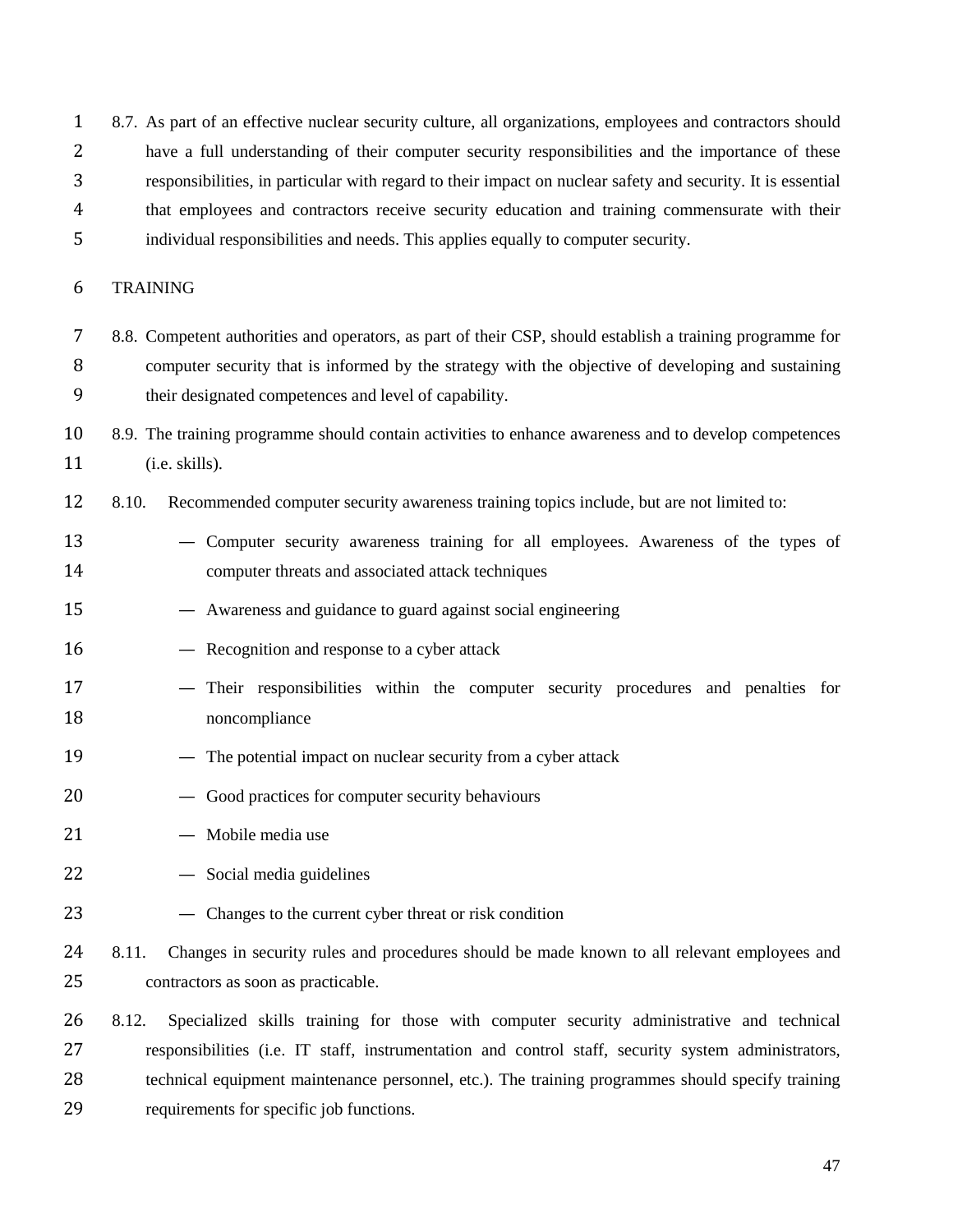8.13. The training programme should specify contracted party training requirements addressing both onsite and offsite work.

 8.14. Senior leadership should receive periodic training and awareness briefings on the cyber threat and risk management.

 8.15. Competent authority and operator should frequently review and update to their training curriculum to reflect the dynamic nature of computer security including the current threat and cyber-attack tactics.

 8.16. The competent authority or operator should assign responsibility and adequate resources to support training implementation and sustainability.

 8.17. Records of the formal training received and completed by all employees and contractors should be maintained.

 8.18. Information and computer security training and awareness activities are often combined within individual organizations. Annex III of Ref. [6] provides a sample security awareness programme which can be adapted to include computer security.

CONTINGENCY PLANS AND RESPONSE TO EVENTS

8.19. The CSP should detail computer security measures for detection of computer security incidents.

 8.20. The CSP should specify the appropriate response and analysis activities to characterize the cause, 18 impact and severity of the computer security incident. Note that these elements may not be readily apparent.

20 8.21. The analysis of the incident should account for the fact that the incident could be a precursor or reconnaissance activity for a future attack.

22 8.22. The CSP or site security plan should contain contingency plans to respond to malicious acts 23 against SDAs. These plans should also account for the possibility of insider and blended attacks.

 8.23. The contingency plan should identify specific computer security incidents and the required response to these incidents.

 8.24. When the computer security incident is also a nuclear security incident, the contingency plans should be enacted.

 8.25. In all cases, the CSP and related contingency plans should take immediate action whenever nuclear safety is jeopardized.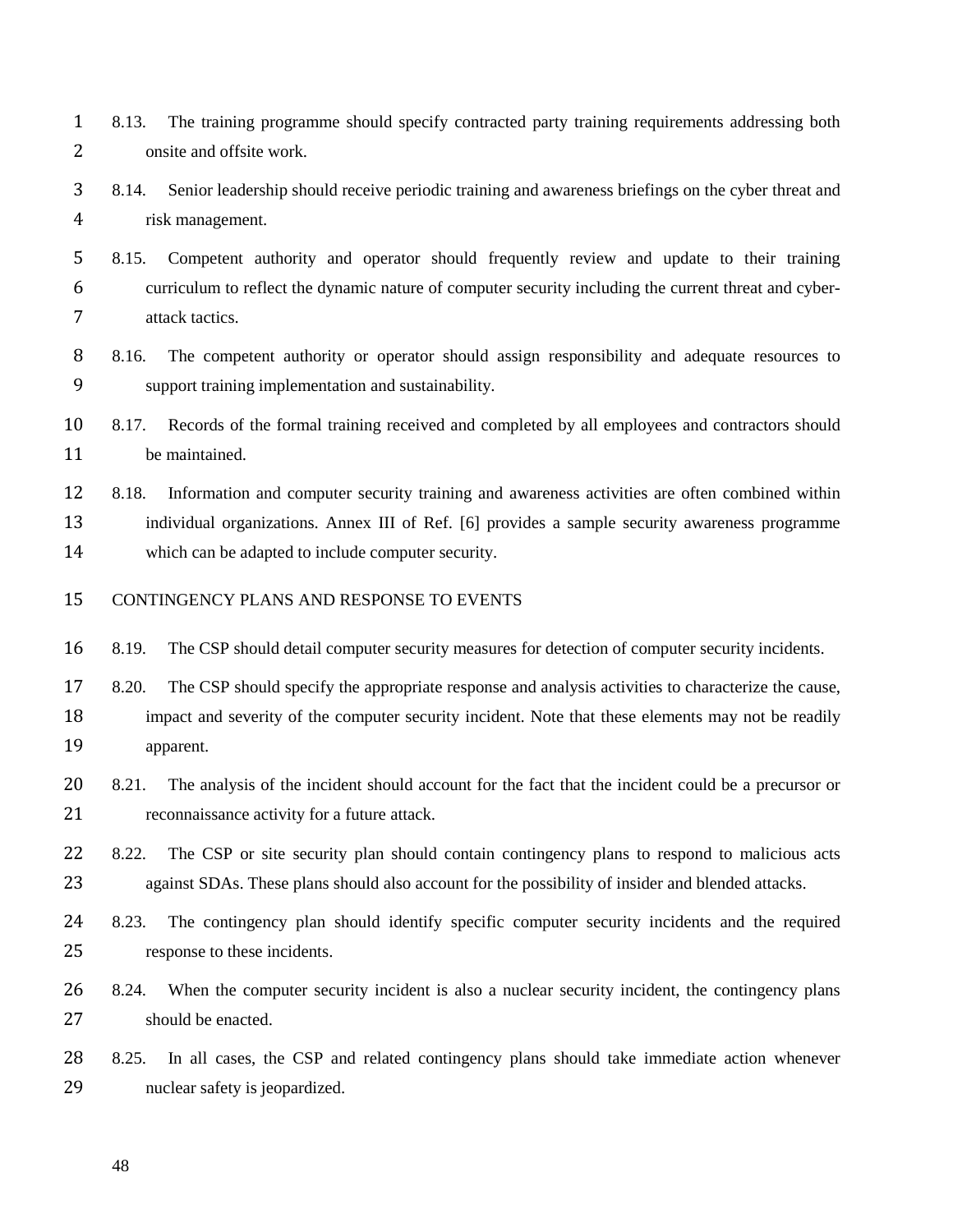8.26. Analysis of computer security incident may require a cross-cutting team to analyse the impact on physical security and nuclear safety.

 8.27. The CSP should include the criteria for involvement of the additional resources and their role in response to the incident.

- COMPUTER SECURITY ASSURANCE ACTIVITIES
- 8.28. Competent authorities and operators should ensure that their quality assurance policy and programmes test that computer security requirements are satisfied.

 8.29. Competent authorities and operators that are responsible for a risk-managed approach should provide assurance to the lead competent authority for computer security that the resources assigned to computer security measures are appropriate and proportionately balanced in light of the threat assessment.

- 8.30. Competent authorities and operators should ensure that the inspections to verify compliance with nuclear security requirements include the evaluation of computer security measures.
- 8.31. Competent authorities and operators should ensure that quality assurance policy and programmes monitor that computer security principles also apply throughout all stages of the supply chain.
-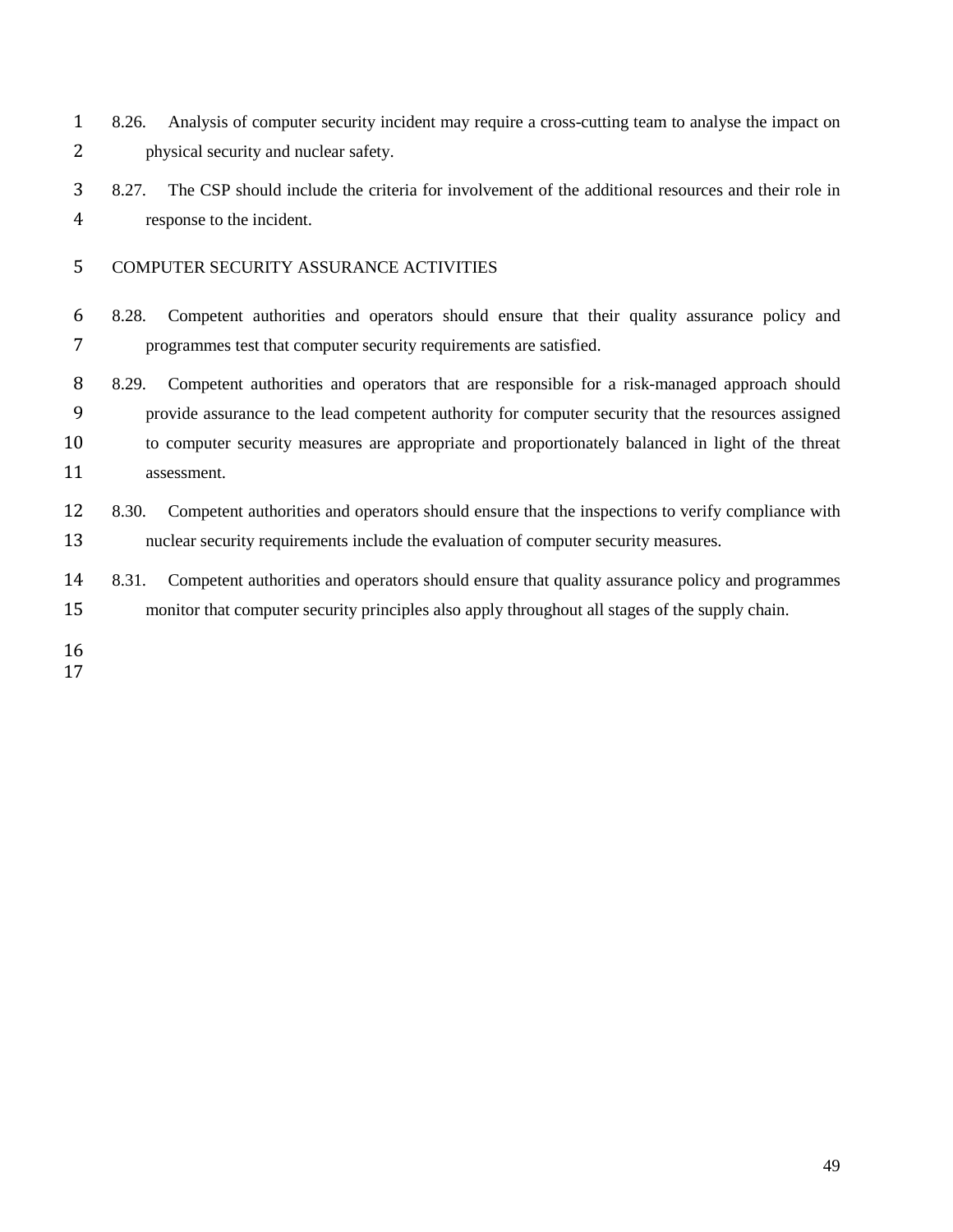# **APPENDIX I: SAFETY INTERFACE CONSIDERATIONS FOR COMPUTER SECURITY AT NUCLEAR AND OTHER RADIOACTIVE MATERIAL FACILITIES**

 A-1. Adversaries can sabotage the safety and availability of a facility by cyber-attack of the facility's instrumentation and control (I&C) systems. Such attacks might cause failures of I&C systems or might cause I&C systems to operate in ways that would not be possible in the systems their designed operational state or envisioned failure states.

 A-2. Malicious actions may also affect single items or be a common of undesirable behaviour of multiple I&C systems. In the design of the facility it should be ensured that malicious acts/a single malicious act may not bypass multiple levels of safety defence in depth or that they could cause simultaneous failure of multiple levels.

 A-3. Implementation of computer security for facility I&C systems is intended to reduce the possibility that adversaries can sabotage security or availability via cyber-attack on digital I&C systems. Implementation of computer security is not goal in itself. Computer security resides at Level 1 of the Safety Defence in Depth framework, but it needs to be applied to functions, systems and equipment at all levels of the defence in depth. Within the safety paradigm, defence in depth is well defined to consist of five levels, as shown in Table A-1 [8].

TABLE A-1. SAFETY DEFENCE IN DEPTH LEVELS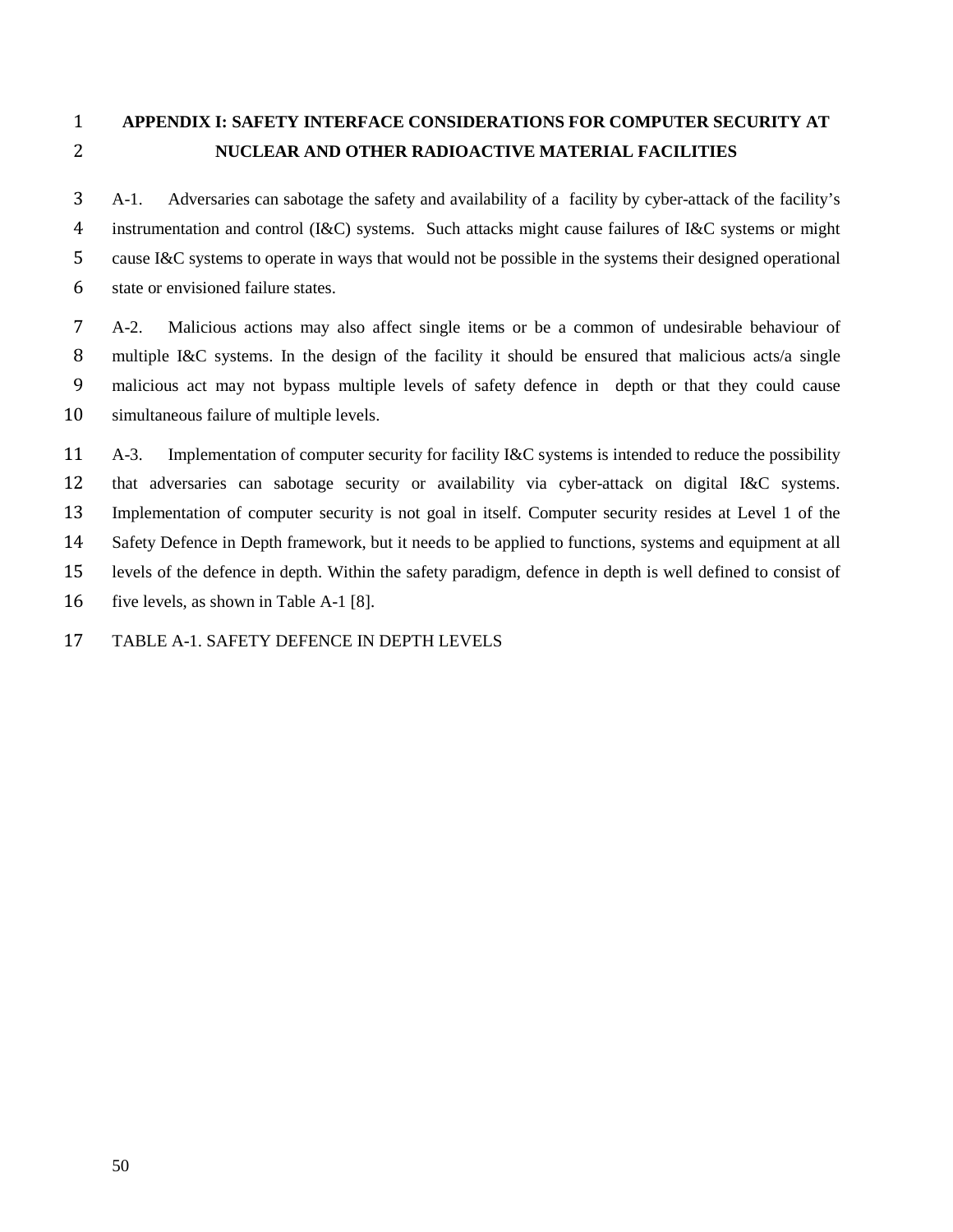| Levels  | Objective                                                                                                                                             | <b>Essential means</b>                                                         |
|---------|-------------------------------------------------------------------------------------------------------------------------------------------------------|--------------------------------------------------------------------------------|
| Level 1 | Prevention of abnormal<br>operation and failures                                                                                                      | Conservative design and high<br>quality in construction and<br>operation       |
| Level 2 | Control of abnormal<br>operation and detection<br>of failures                                                                                         | Control, limiting and<br>protection systems and other<br>surveillance features |
| Level 3 | Control of accidents within<br>the design basis                                                                                                       | Engineered safety features<br>and accident procedures                          |
| Level 4 | Control of severe plant condi-<br>tions, including prevention<br>of accident progression and<br>mitigation of the consequences<br>of severe accidents | Complementary measures<br>and accident management                              |
| Level 5 | Mitigation of radiological<br>consequences of significant<br>releases of radioactive<br>materials                                                     | Off-site emergency response                                                    |

 A-4. The safety security interface within computer security has multiple interface elements in which security and safety responsibilities may be shared. These elements include systems, procedures, and personnel. Safety requirements also often provide security value and may should be considered when developing computer security measures.

 A-5. Many features that are designed into I&C systems for safety reasons may also have security benefits. One example is thorough checking of received data for validity, authenticity, and integrity before it is used in an I&C function. Maintenance or modification of such features may degrade security or security functions if those performing such activities are not aware that multiple purposes are being accomplished. Consequently, both safety and security reasons for I&C features should be described in system and component documentation.

 A-6. Safety strategy may also affect security. For example, design for security often involves allocation of functions to different processors in order to isolate the effects of failure, and the provision of redundant and diverse systems so that single failures will not compromise important functions. These strategies result in an increase in the number of processors in the I&C systems which in turn increases the number of targets for cyber attack. Safety should always take priority, but design should consider the security effects.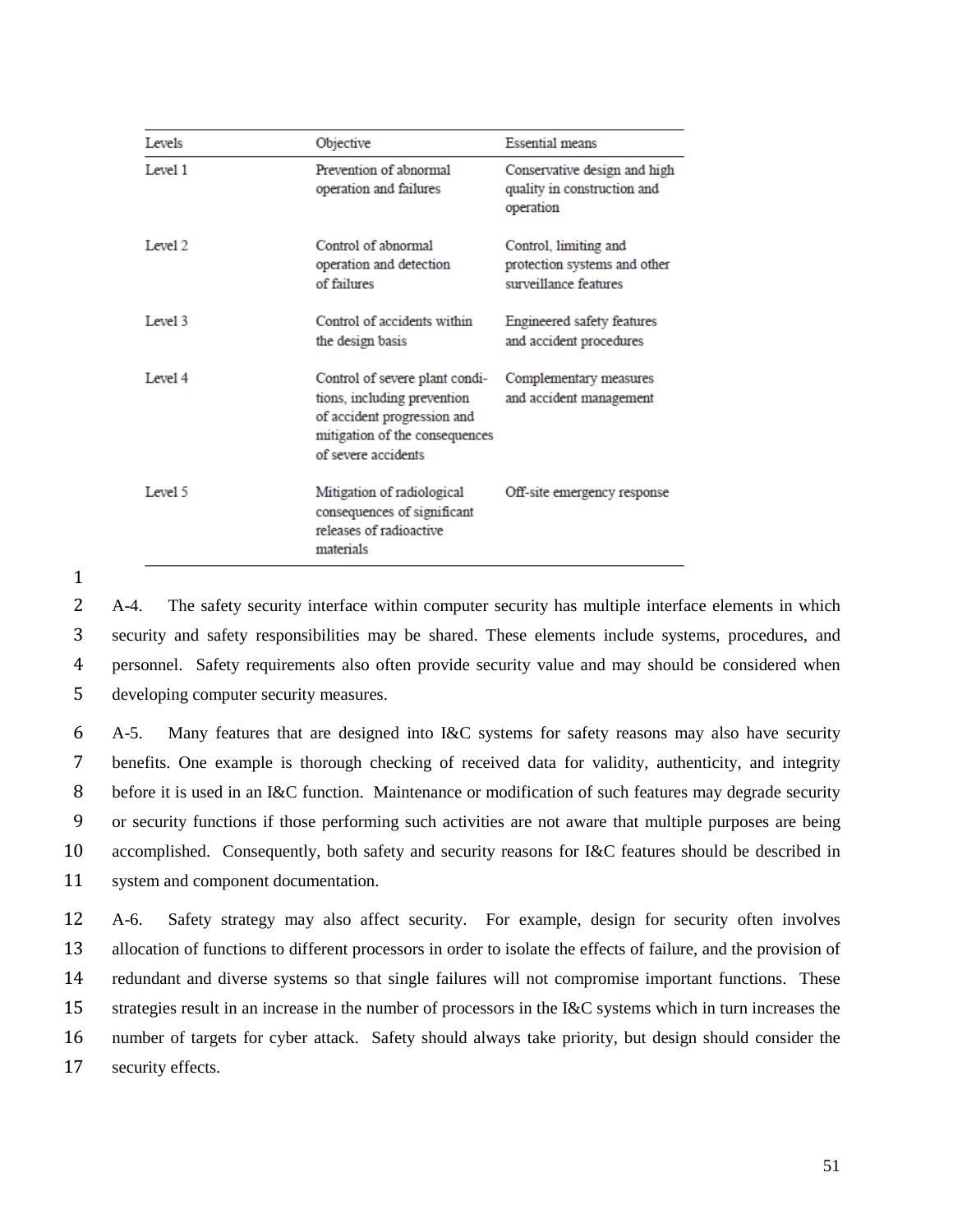A-7. Adding security functions to an I&C system increases that system's complexity and might introduce into the system potential failure modes that would challenge its ability to reliably perform its safety function or increase the potential for spurious operation. Neither the function nor failure of security features should compromise the safety functions of I&C systems.

 A-8. The appropriateness of a given control will depend on both safety and security considerations, thus assigning controls requires expertise and effort from both domains. Security controls cannot exist in isolation from safety concerns, and safety controls cannot exist in isolation from security concerns. Such 8 an approach may, for example, necessitate that certain security functions (e.g., collection of audit records, generation of security alarms) be implemented in separate systems that can monitor the I&C system but not affect their performance or performance of active security scans only when I&C systems are off line. Exceptions to this concept may exist, but they should be analysed and justified. Computer security controls will include both technical and administrative controls. The administrative controls may involve physical security features, and personal security features. The full set of controls needs to work together..

 A-9. The acceptable risk is presumptively the same whether the initiating cause is a safety or a security event. The philosophies to achieve this fundamental objective are similar:

- Safety and security typically follow the principle of defence in depth that is, the employment of layers of protection;
- Equal consideration is given to prevention; early detection of abnormal situations, and **prompt response to avoid consequent damage;**
- Mitigation is the third part of an effective approach;
- extensive emergency planning should be in place in the case of the failure of prevention, detection and mitigation systems.

 A-10. Despite much common ground, the relationship between computer security and safety cases requires coordination, such as in the classification and management of assets taking into account safety and security considerations.. It is made difficult with the software-intensive, networked and consequently evolving nature of many computer-based systems, which means the design and operation of computer security cannot be static.

28 A-11. This presents a challenge when safety depends upon adequate and effective computer security measures. Safety analysis or cases rely upon accurate predictions of future deterministic behaviour, which is complicated by the evolving nature of software-based systems, may be further complicated by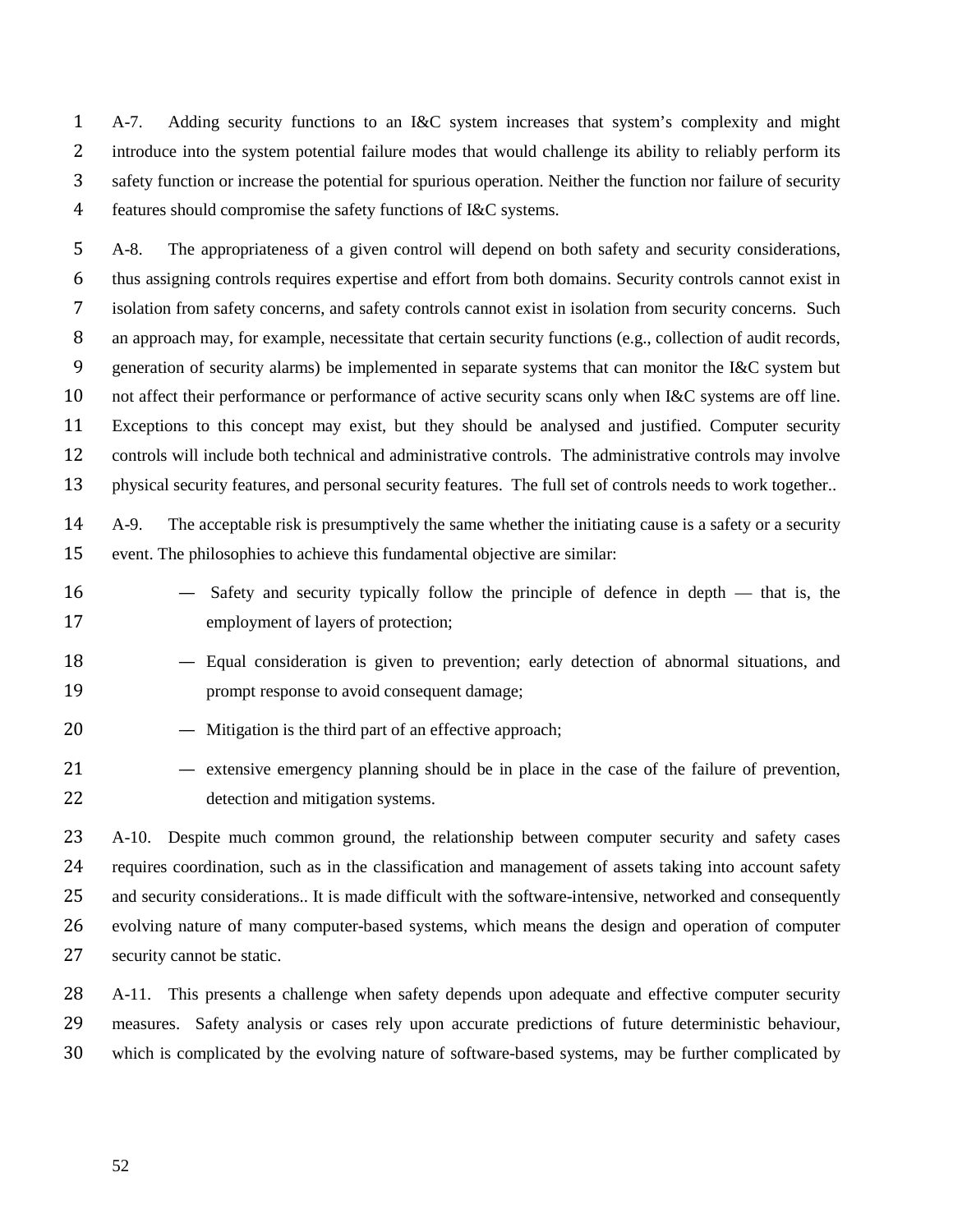ineffective computer security measures; and made more difficult by analysis that does not provide those accurate predictions of future behaviour, e.g. when targeted via cyber-attacks.

 A-12. Further, application of computer security measures to an existing system is likely to require the review of the existing safety analysis. This is because, in general, computer security measures will constrain or otherwise alter the behaviour of the computer-based system itself rather than being separate from the computer-based system.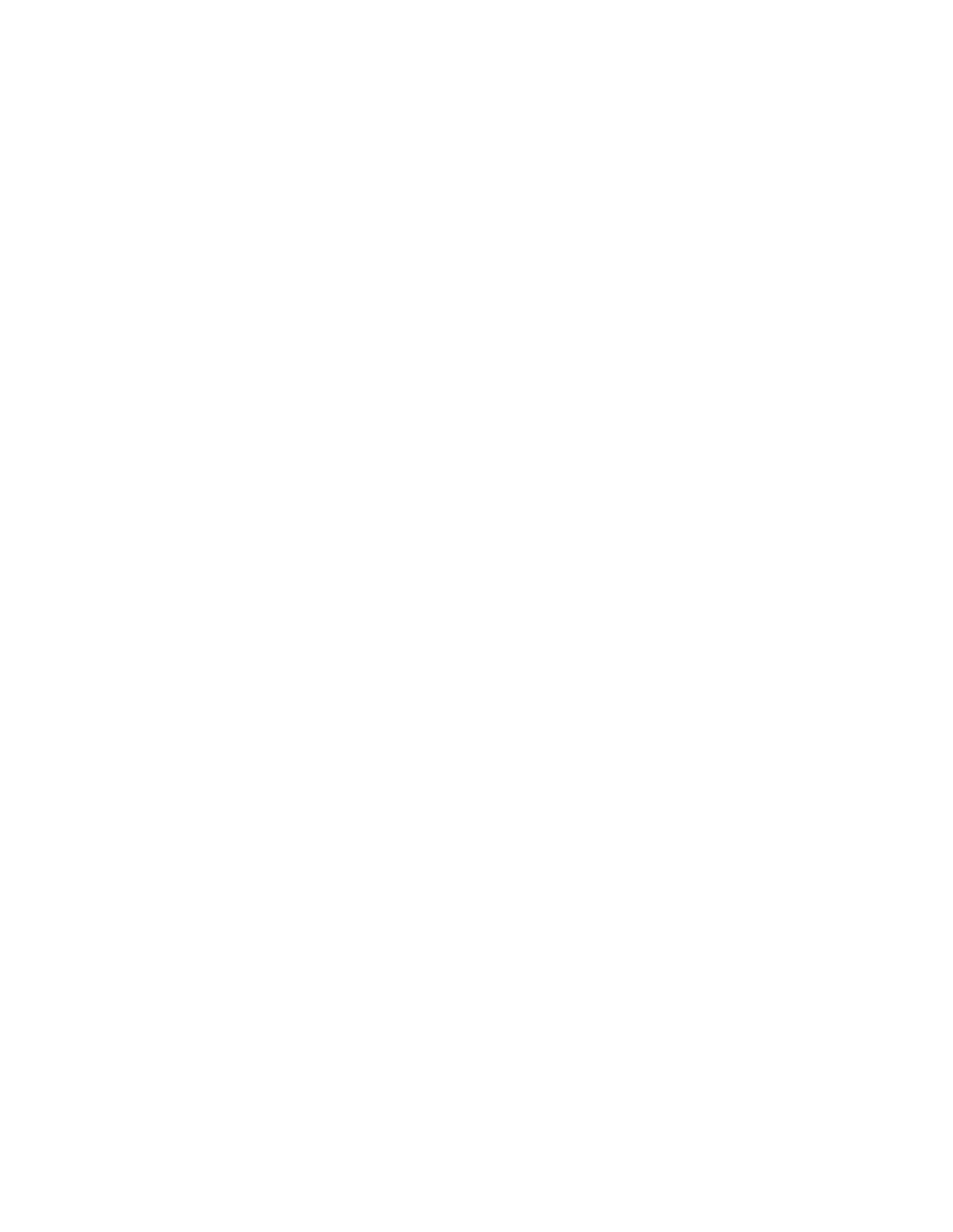#### **REFERENCES**

- [1] INTERNATIONAL ATOMIC ENERGY AGENCY, Objective and Essential Elements of a State's Nuclear Security Regime, IAEA Nuclear Security Series No. 20, IAEA, Vienna (2013).
- [2] INTERNATIONAL ATOMIC ENERGY AGENCY, Nuclear Security Recommendations on Physical Protection of Nuclear Material and Nuclear Facilities (INFCIRC/225/Revision 5), IAEA Nuclear Security Series No. 13, IAEA, Vienna (2011).
- [3] Convention on the Physical Protection of Nuclear Material, INFCIRC/274/Rev.1, IAEA, Vienna (1980); Amendment to the Convention on the Physical Protection of Nuclear Material, GOV/INF/2005/10–GC(49)INF/6, IAEA, Vienna (2005).
- [4] INTERNATIONAL ATOMIC ENERGY AGENCY, Nuclear Security Recommendations on Radioactive Material and Associated Facilities, IAEA Nuclear Security Series No. 14, IAEA, Vienna (2011).
- [5] EUROPEAN POLICE OFFICE, INTERNATIONAL ATOMIC ENERGY AGENCY, INTERNATIONAL CIVIL AVIATION ORGANIZATION, INTERNATIONAL CRIMINAL POLICE ORGANIZATION–INTERPOL, UNITED NATIONS INTERREGIONAL CRIME AND JUSTICE RESEARCH INSTITUTE, UNITED NATIONS OFFICE ON DRUGS AND CRIME, WORLD CUSTOMS ORGANIZATION, Nuclear Security Recommendations on Nuclear and Other Radioactive Material out of Regulatory Control, IAEA Nuclear Security Series No. 15, IAEA, Vienna (2011).
- [6] INTERNATIONAL ATOMIC ENERGY AGENCY, Security of Nuclear Information, IAEA Nuclear Security Series No. 23-G, IAEA, Vienna (2015).
- [7] INTERNATIONAL ATOMIC ENERGY AGENCY, Development, Use and Maintenance of the Design Basis Threat, IAEA Nuclear Security Series No. 10, IAEA, Vienna (2009).
- [8] INTERNATIONAL ATOMIC ENERGY AGENCY, Defence in Depth in Nuclear Safety, Report by the International Nuclear Safety Advisory Group, IAEA, Vienna (1996).
- 26 [9] INTERNATIONAL ELECTROTECHNICAL COMMISSION, Information Technology<br>27 Security Techniques Management of Information and Communications 27 - Security Techniques - Management of Information and Communications Technology Security - Part 1:<br>28 - Concepts and Models for Information and Communications Technology Security Management, ISO/IEC 13335-28 Concepts and Models for Information and Communications Technology Security Management, ISO/IEC 13335-<br>29 1:2004, ISO, Geneva (2004). 1:2004, ISO, Geneva (2004).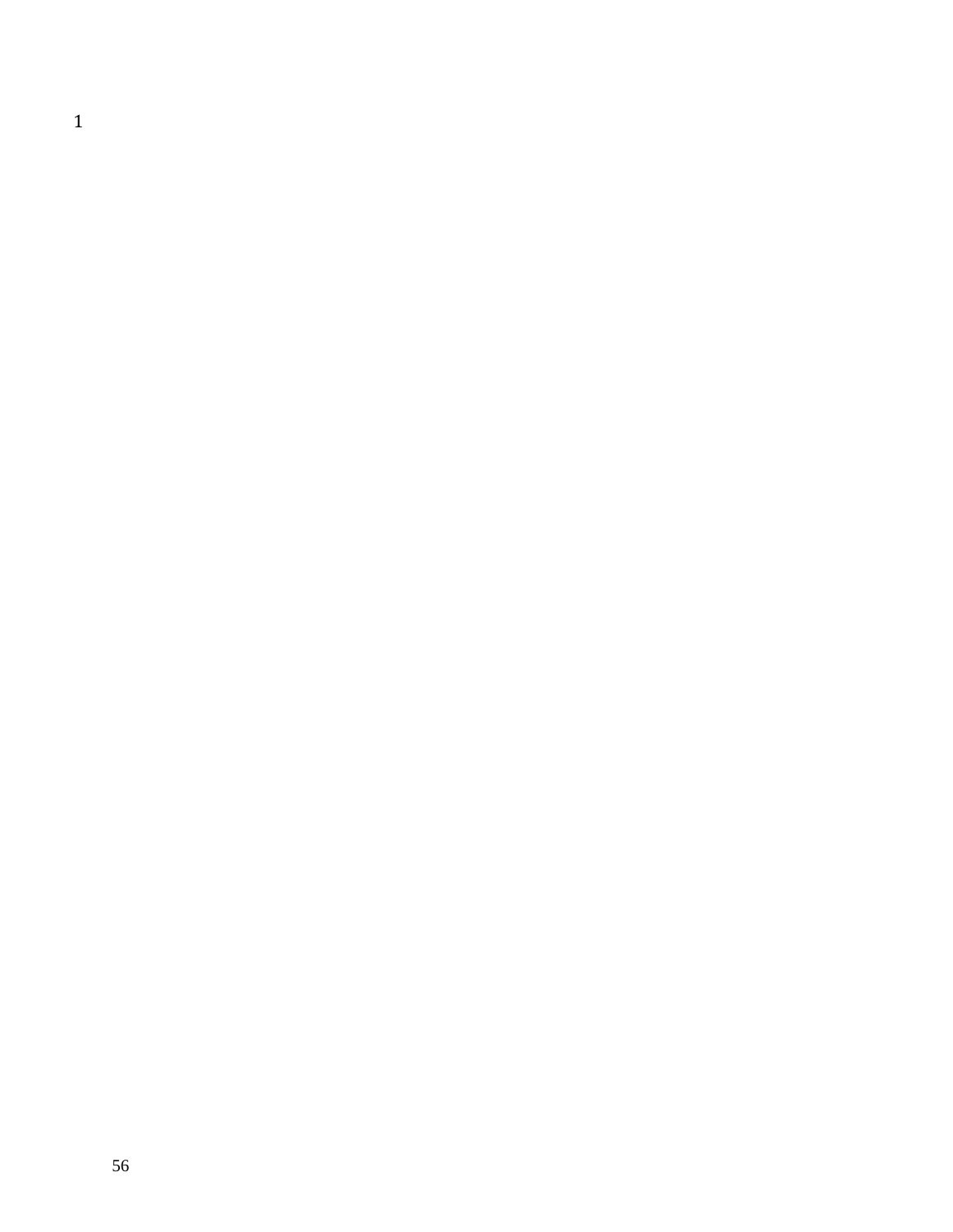#### **ANNEX I: CYBER THREAT PROFILES**

 I-1. Understanding the cyber threat is an important aspect for developing and implementing protective measures. The cyber threat is unlike the traditional physical threat to nuclear and other radioactive material and their associated facilities and operations. The cyber threat is not limited by proximity to the location, by numbers of attackers, nor by the boundary of the targeted facility. An understanding of the characteristics of the cyber threat as well as the possible attack scenarios provides valuable insight into both prevention and response measures. The cyber adversary and their tools, tactics, and targets are dynamic elements and diligence needs to be maintained in assessing the current threat condition.

I-2. Prevailing trends include [I-1, I-2]:

- Increasing number of adversaries with cyber capability
- Cybercrime-as-a-service is likely to increase reducing the barriers for entry for adversaries who previously lacked cyber skills
- Sophistication of the current cyber adversaries will increase, making detection and response more difficult
- Social engineering will continue as a major technique spear phishing will continue to be popular with adversaries and watering-hole techniques will increase
- Increasing focus by adversaries on finding vulnerabilities in industrial control systems
- Securing the supply chain against malicious cyber acts will continue to be difficult

 I-3. The competent authority for cyber threat assessment and competent authority and operator participating in the threat assessment process should consider at least the following attributes and characteristics for each identified internal and external threat. Characterization and knowability of the cyber threat is hard due to challenge of attribution and the often anonymity of attack. Value is added, however, in the development of ongoing threat profiles.

## CYBER THREAT ATTRIBUTES AND CHARACTERISTICS

- I-4. The following are cyber threat attributes and characteristics for use in developing threat profiles;
- 
- Motivation: political, financial, ideological, personal;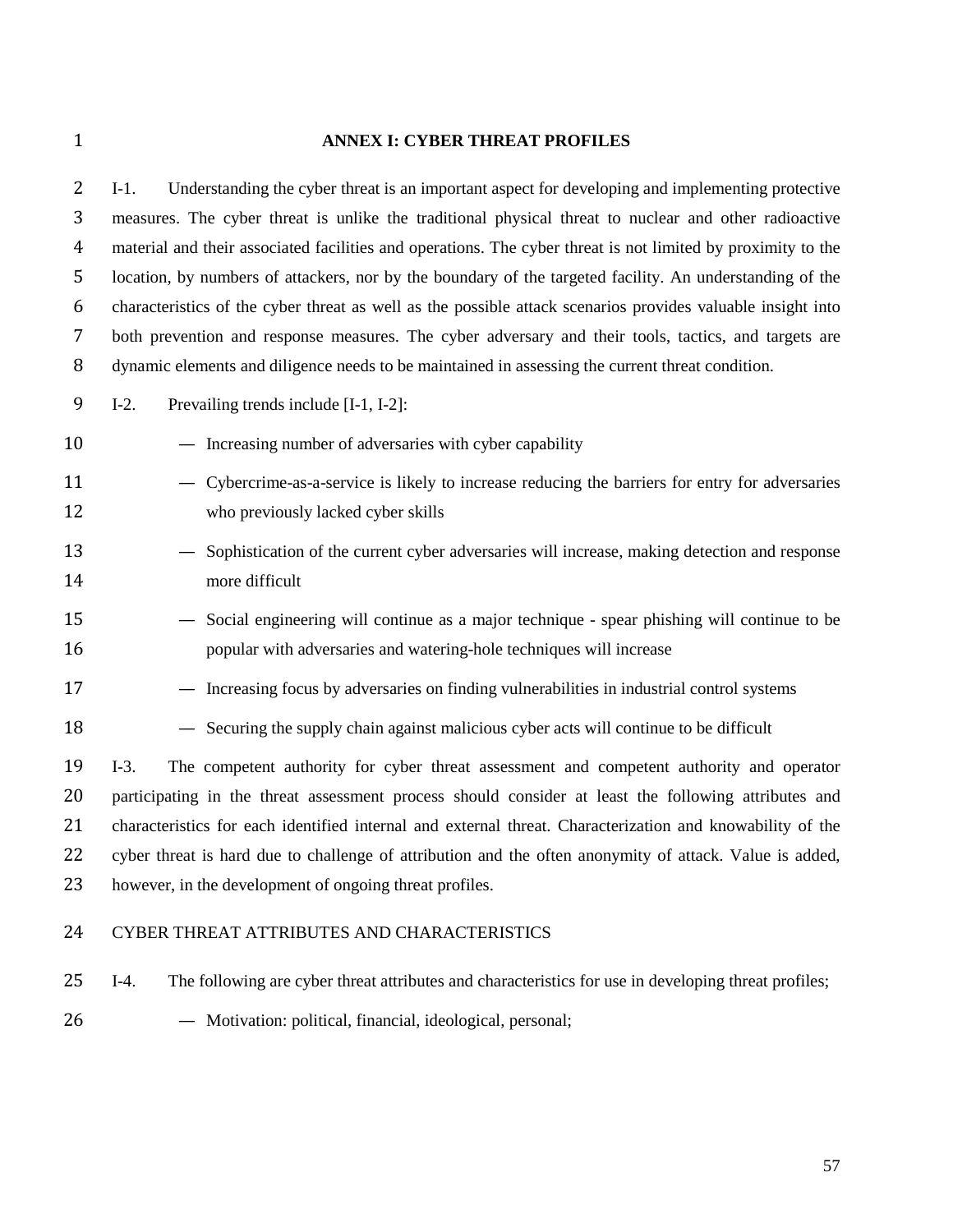- Intentions: radiological sabotage of material or of a facility, theft, causing public panic and social disruption, instigating political instability, causing mass injuries and casualties; sensitive information theft;
- 'Cyber' skills: skills in using computer and automated control systems in direct support of physical attacks, for intelligence gathering, for computer based attacks, for money gathering, etc.
- Knowledge: targets, site plans and procedures, security measures, safety measures and radiation protection procedures, operations, potential use of nuclear or other radioactive material;
- 10 Funding: source, amount and availability;
- 11 Tactics: use of stealth, deception, or force.

## DESCRIPTION OF BASIC CYBER THREAT ACTORS

 I-5. While many categorizations of threat may exist, the following are presented as an example. Some categorizes may additionally overlap.

 I-6. **Insider threat -** One of the most challenging attackers to defend against is the insider threat. This is someone, who has been trusted and trained on internal systems, that for whatever reason uses this access and knowledge in a compromising and potentially malicious manner. The specific rational for insider activities vary greatly ranging from disgruntled employees to covert agents.

 I-7. **Extremist** – Extremism (demonstrators, activists, etc.) in general terms refers to groups that go beyond the norm in expressing nominally political or social agendas, i.e. activism which has exceeded 21 accepted behaviours. When computer-based systems are used as a tool of extremism, it is often referred to as "hacktivism". Extremism may be a solitary act or it may be a loose coordination of similarly minded individuals using a provided cyber tools set against a designated target. Such collectives may not be tightly controlled by a central figure nor may they be operating under specific rules of engagement.

 I-8. **Recreational hacker** – The recreational hacker represents an individual or group whose purpose in conducting an attack may not be the desire to inflict damage or for monetary gain, but whose motivation may be that of fame or notoriety. Compromise from the recreational hacker may be non- targeted (i.e. the nuclear facility was not the specific target), but may result from a hostile cyber environmental. An example of this would be a control system at a nuclear facility infected with a common virus due to insecure management of mobile media.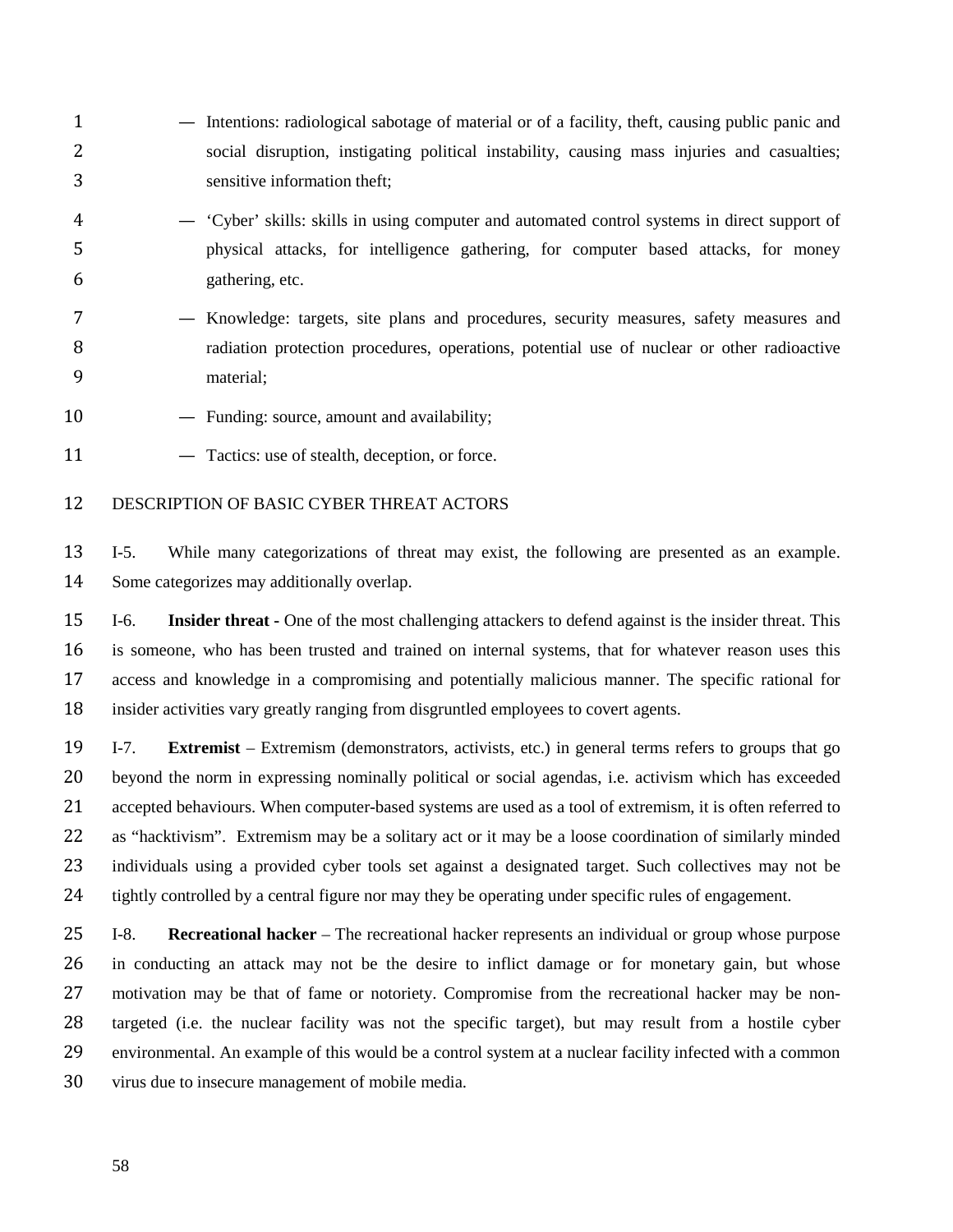I-9. **Organized crime** – Organized crime has developed very sophisticated and targeted cyber campaigns against multiple sectors of industry. The purpose is monetary gain, which may be in the form of direct monetary theft or it may be in the form of information theft or the marketing of a compromise as a commodity for sale to other threat actors.

 I-10. **Nation State** – Nation States often represent a very capable and persistent threat. The motivations and objectives are normally confined to information collections and bound by structured rules of engagement.

 I-11. **Terrorist** – Past cyber-attacks attributed to terrorists have largely consisted of unsophisticated efforts such as e-mail bombing of ideological foes, denial-of service attacks, or defacing of websites, but the fear is an increasing technical competence in order to perform network-based attacks. This technical competence may arise from internal expertise or from employing hackers [I-3] The terrorists may target and attempt to sabotage critical infrastructure such as nuclear power plant, but additionally, their focus may be the acquisition of nuclear and other radioactive materials

## ATTACK CHARACTERISTICS

 I-12. Attack characteristics are also important to understand in build preventative, detection, mitigation, and response measures. Several types of attacks are described below. Note that this categorization is non-exclusive.

## NON-TARGETED ATTACK

 I-13. Many of the above threats represent directed attacks against specific nuclear security targets. The cyber environment, however, is not benign and non-directed malicious mobile codes, as an example, may 21 be inadvertently introduced into computer based systems and networks that could adversely affect nuclear security. An example of this would be a control system at a nuclear facility infected with a common virus due to insecure management of mobile media.

## PERSISTENT ATTACKS

 I-14. The cyber-attack may seek immediate impact or it may be part of a sustained campaign against a facility or organizations. A persistent attack may consist of initial computer-base system compromised followed by a lengthy campaign of information collections. The result may be an impactful event or the attack may just establish a presence for future activity.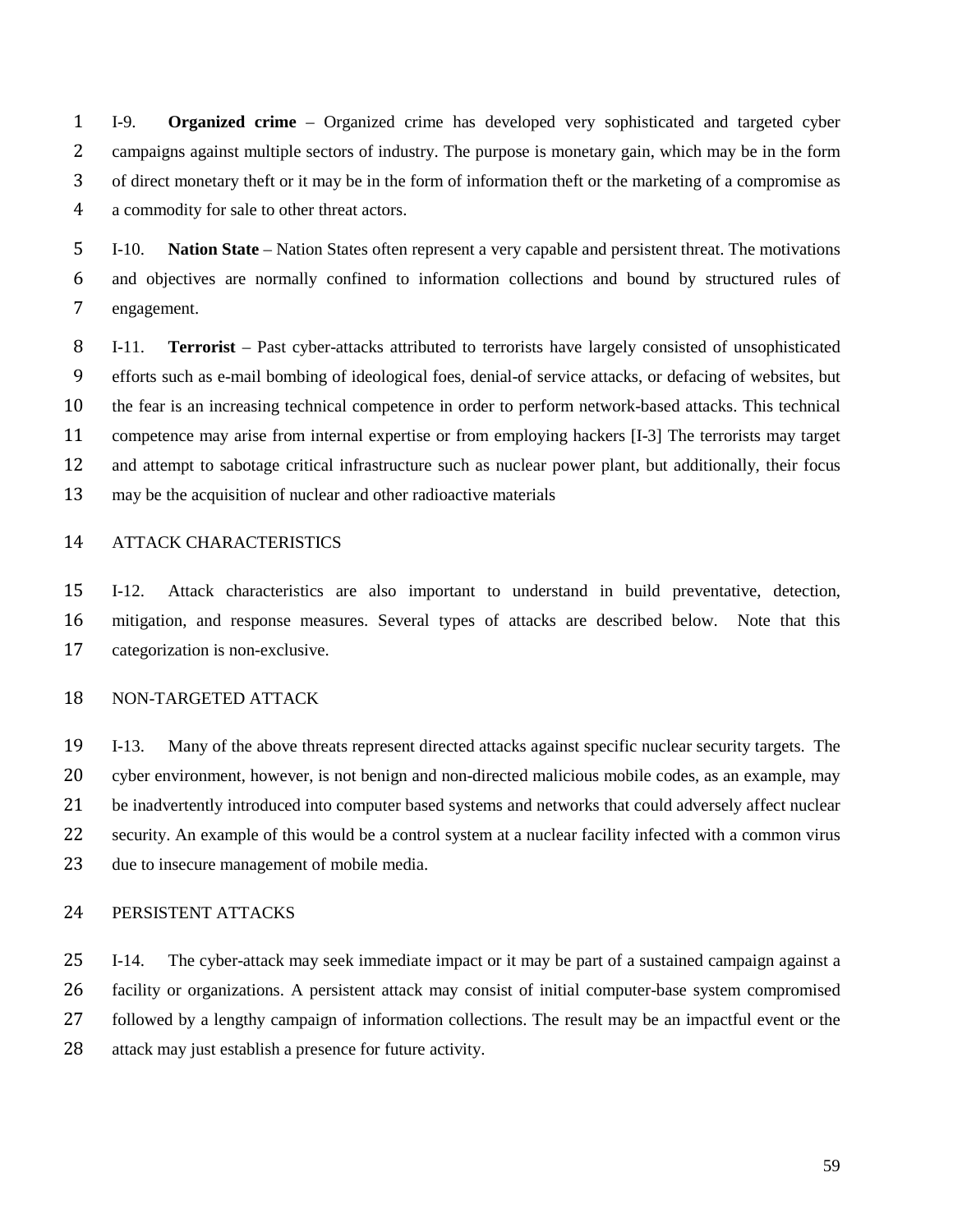## BLENDED ATTACKS

 I-15. Blended attacks are coordinated acts which consist of both a cyber-attack with an associated physical act. An example could be the cyber compromise of a physical access control system to permit the entry of unauthorized individuals. Threat scenarios need to consider the possibility of threat actors operating with such intent.

## THREAT PROFILE TABLES

 I-16. Tables I-1 and I-2 illustrate a possible set of attacker profiles. Table I-1 focuses on insider threats (see also Ref. [4] for a discussion of the insider threat), while Table I-2 identifies possible external threats. The tables associate general types of attackers with their resources, the time span of the attack, the tools that are likely to be used and the attacker's motivations. Profiles should be adapted to the individual situations.

## REFERENCES FOR ANNEX I

- [I-1] AUSTRALIAN CYBER SECURITY CENTRE, 2015 Threat Report
- [I-2] GEORGIA INSTITUTE OF TECHNOLOGY, Emerging Cyber Threat Report 2016 (2015)
- [I-3] THEOHARY, C. A., AND ROLLINS J., 'Terrorist Use of the Internet: Information Operations in
- Cyberspace', Congressional Research Service, 8 March 2011.
- [http://fpc.state.gov/documents/organization/158490.pdf.](http://fpc.state.gov/documents/organization/158490.pdf)
- [I-4] INTERNATIONAL ATOMIC ENERGY AGENCY, Preventive and Protective Measures against 19 Insider Threats, Nuclear Security Series No. 8, IAEA, Vienna (2008).
- 
-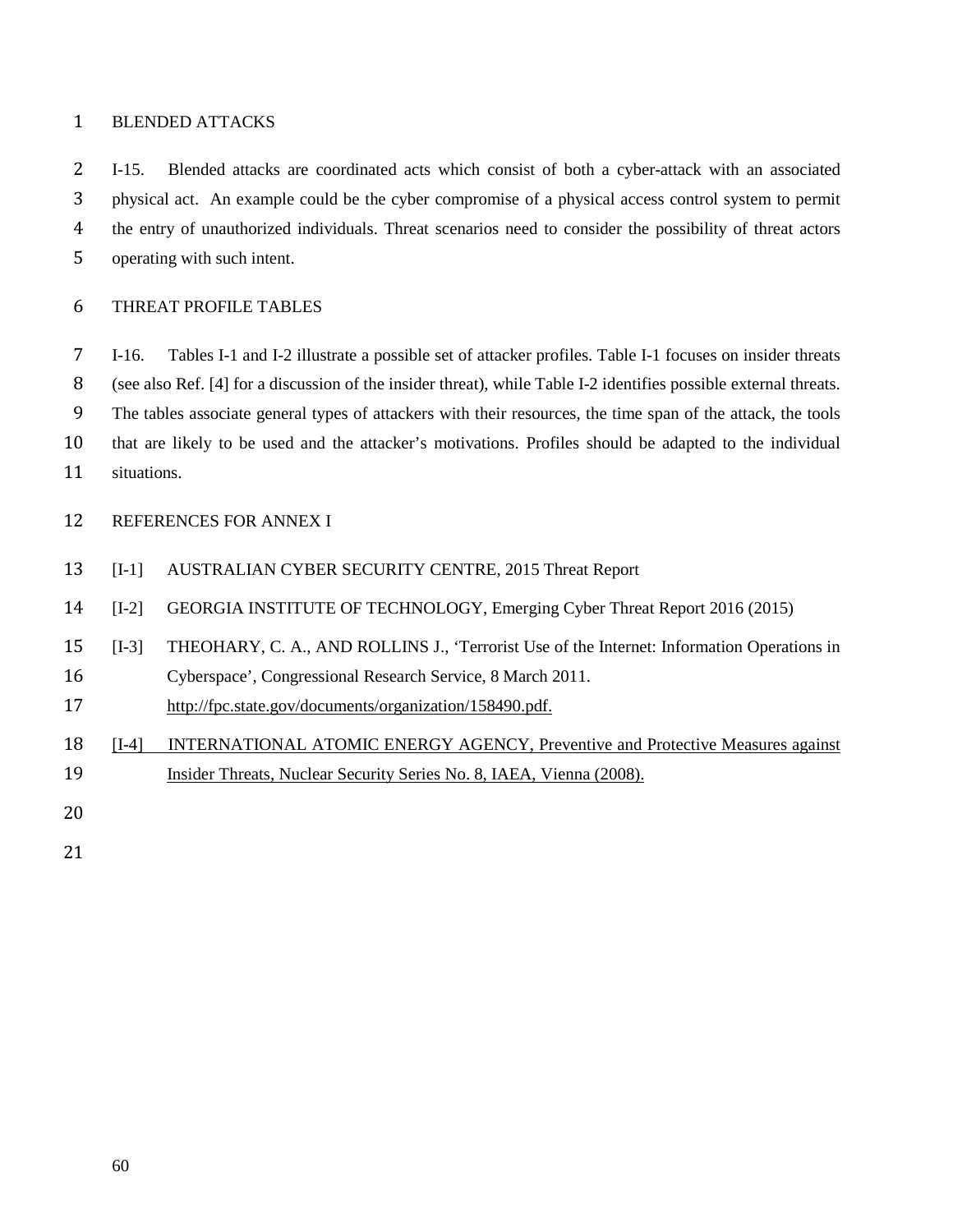# 22 TABLEI-1. INTERNAL THREATS

| <b>Threat</b>        | <b>Resources</b><br>(skills, knowledge, access,<br>funding)                                                            | Time                                                                                               | <b>Tactics</b>                                                                                                                                                                                                                                                                 | <b>Motivation</b>                       | <b>Intentions</b>                                                                               |
|----------------------|------------------------------------------------------------------------------------------------------------------------|----------------------------------------------------------------------------------------------------|--------------------------------------------------------------------------------------------------------------------------------------------------------------------------------------------------------------------------------------------------------------------------------|-----------------------------------------|-------------------------------------------------------------------------------------------------|
| Covert agent         | Facilitated 'social<br>engineering'<br>System access at some level.<br>System documentation and<br>expertise available | Varied, but<br>generally<br>cannot devote<br>long hours<br>outside of<br>normal work<br>functions. | Existing access, knowledge of<br>programming and system architecture:<br>Possible knowledge of existing passwords;<br>Possibility to insert specifically crafted<br>backdoors and/or Trojans;<br>Possible external expertise support<br>May be directed by an external handler | Political,<br>financial,<br>ideological | Theft of business information.<br>technology secrets, personal<br>information<br>Sabotage       |
| Coerced insider      | System access at some level.<br>System documentation and<br>expertise available                                        | Varied, but<br>generally<br>cannot devote<br>long hours<br>outside of<br>normal work<br>functions. | Existing access, knowledge of<br>programming and system architecture:<br>Possible knowledge of existing passwords;<br>Possibility to insert specifically crafted<br>backdoors and/or Trojans;<br>Possible external expertise support<br>May be directed by an external handler | Personal                                | Theft of business information,<br>technology<br>secrets.<br>personal<br>information<br>Sabotage |
| Unwitting<br>insider | System access associated<br>with normal work functions                                                                 |                                                                                                    | Unwittingly provides internal access to an<br>adversary.                                                                                                                                                                                                                       | No motivation<br>necessary              |                                                                                                 |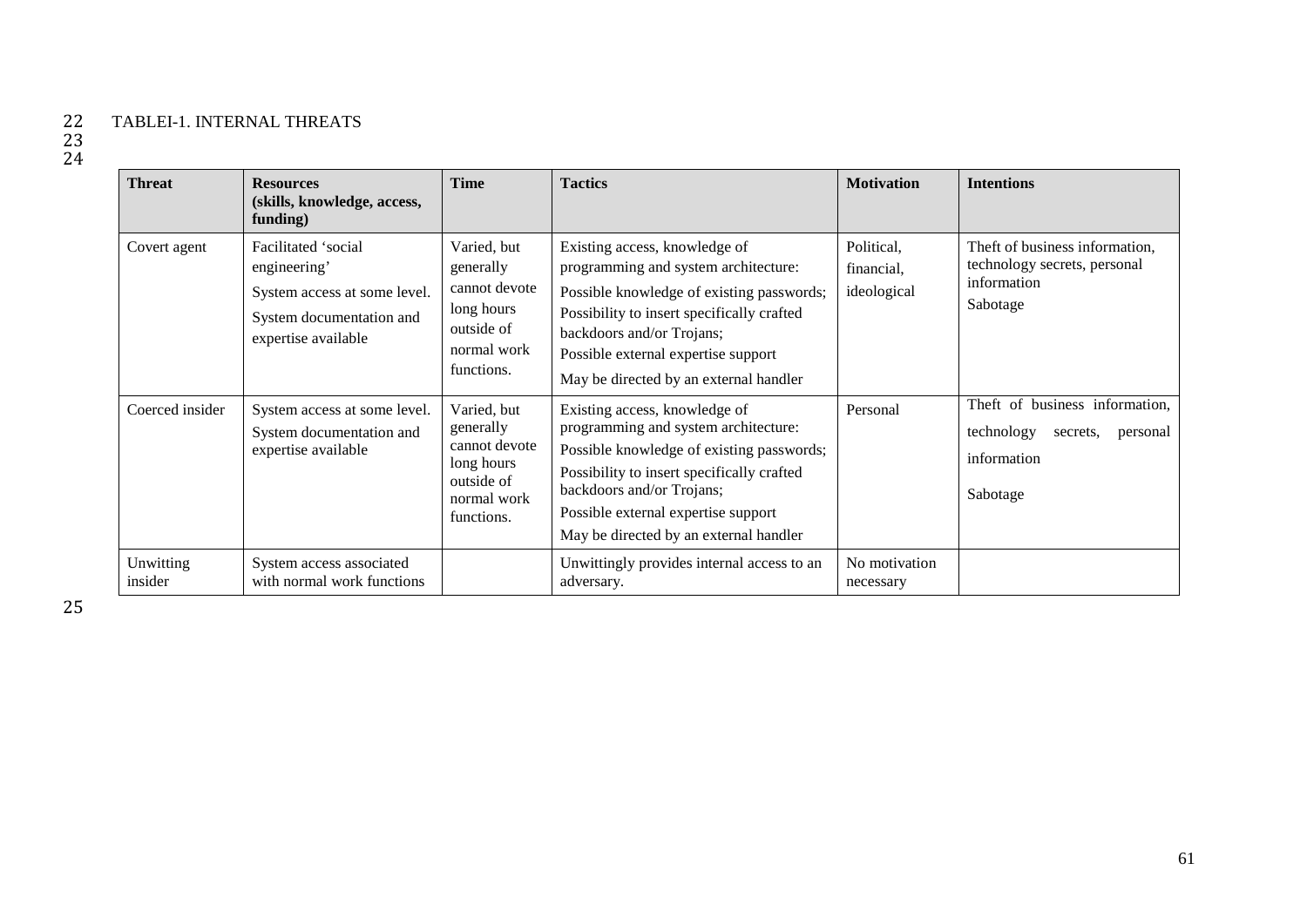| Disgruntled employee / system user (multiple types)                                            |                                                                                                                                                                                                     |                                                                                                   |                                                                                                                                                                                                                                             |                        |                                                                                                                                             |
|------------------------------------------------------------------------------------------------|-----------------------------------------------------------------------------------------------------------------------------------------------------------------------------------------------------|---------------------------------------------------------------------------------------------------|---------------------------------------------------------------------------------------------------------------------------------------------------------------------------------------------------------------------------------------------|------------------------|---------------------------------------------------------------------------------------------------------------------------------------------|
| Currently<br>employed - non<br>technical<br>computer users                                     | Medium/strong resources.<br>System access at some level.<br>System documentation and<br>expertise available on<br>specific business and<br>operations systems.                                      | Varied, but<br>generally<br>cannot devote<br>long<br>hours.(may<br>not be<br>accurate for<br>all) | Existing access, knowledge of<br>programming and system architecture.<br>Possible knowledge of existing passwords.<br>Ability to insert 'kiddie' tools or scripts<br>(potentially more elaborate if they have<br>specific computer skills). | Personal;<br>financial | Revenge, havoc, chaos.<br>Theft of business information.<br>Embarrass employer/other<br>employee.<br>Degrade public image or<br>confidence  |
| Currently<br>employed -<br>technical<br>computer users,<br>administrators,<br>developers, etc. | High level of computer<br>access and authority<br>Possible remote access                                                                                                                            | Lots of time                                                                                      |                                                                                                                                                                                                                                             | Personal;<br>financial |                                                                                                                                             |
| Currently<br>contracted -<br>third parties                                                     | Local or remote access,<br>possibly high associated<br>with current support<br>function                                                                                                             | Varied                                                                                            | Infiltration of supply chain elements with<br>compromised components<br>Infiltration via mobile media or remote<br>connection.                                                                                                              | Personal;<br>financial |                                                                                                                                             |
| Disgruntled<br>employee/ user<br>(no longer<br>employed)                                       | Limited resources if not<br>engaged in a larger group of<br>people.<br>May still possess system<br>documentation.<br>May use unmanaged former<br>access.<br>Possible ties to facility<br>personnel. | Varied and<br>depending on<br>the associated<br>group of<br>people.                               | Possible knowledge of existing passwords.<br>May use unmanaged former access.<br>May have created system backdoors while<br>still an employee.<br>'Social engineering'.                                                                     | Personal               | Revenge, havoc, chaos.<br>Theft of business information.<br>Embarrass employer/other<br>employee.<br>Degrade public image or<br>confidence. |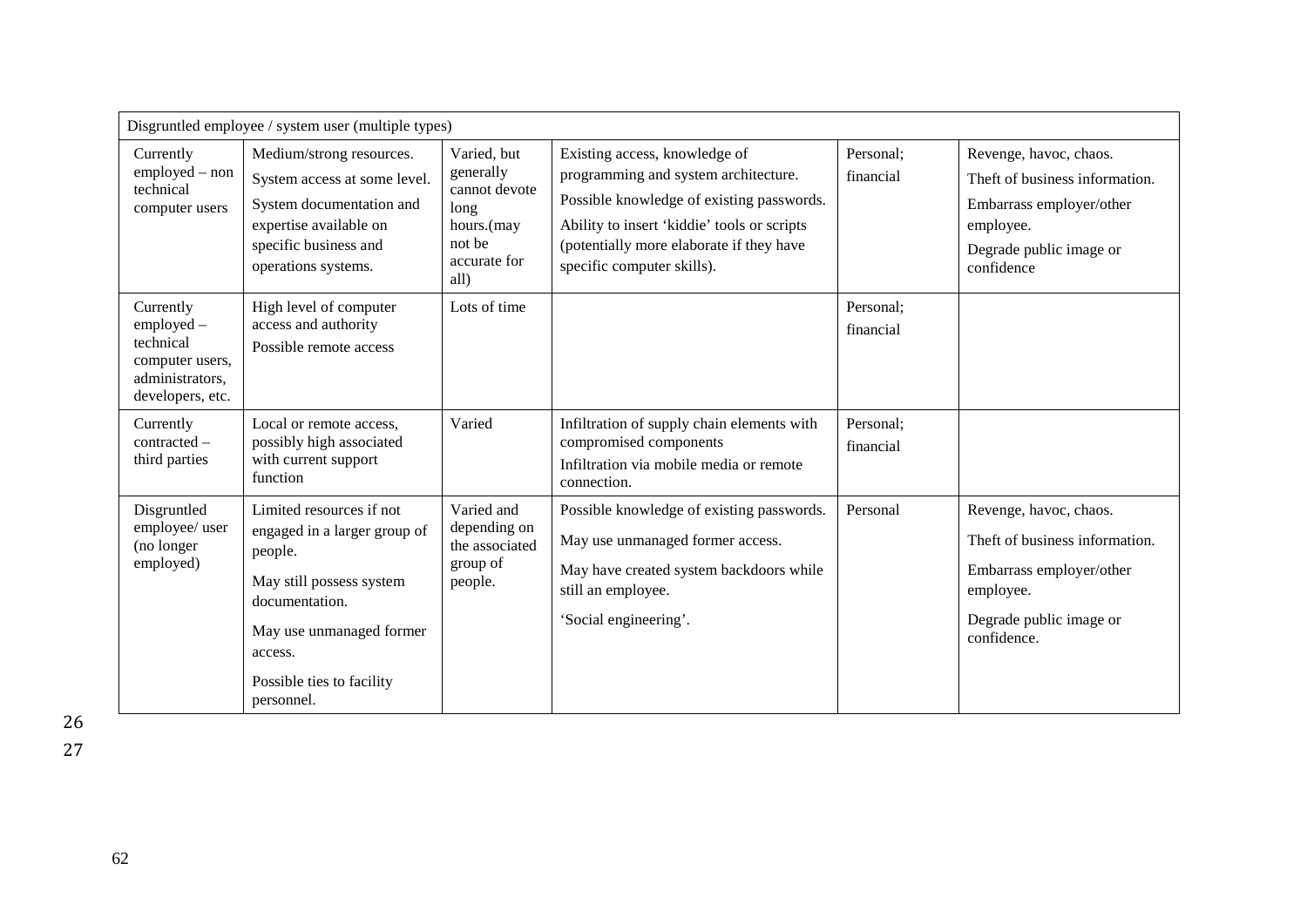## 28 TABLE I-2. EXTERNAL THREATS

| <b>Threat</b>          | <b>Resources</b><br>(Skills, Knowledge, Access,<br>Funding)                                                  | <b>Time</b>                                                                                             | <b>Tactics</b>                                                                                                              | <b>Motivation</b>                                                                                                                                                                 | <b>Intentions</b>                                                                   |
|------------------------|--------------------------------------------------------------------------------------------------------------|---------------------------------------------------------------------------------------------------------|-----------------------------------------------------------------------------------------------------------------------------|-----------------------------------------------------------------------------------------------------------------------------------------------------------------------------------|-------------------------------------------------------------------------------------|
| Non-targeted<br>attack | Varied skills                                                                                                | varied                                                                                                  | No specific targeting, generally rely on<br>normal IT processes and vulnerabilities<br>including social engineering.        | Personal-<br>fun, status                                                                                                                                                          | Fame, attention of media<br>Compromise of target of<br>opportunity.                 |
| Extremist              | Varied skills, but generally<br>limited. Little knowledge of<br>the system outside of public<br>information. | Potentially<br>time sensitive<br>in that<br>activities may<br>center on<br>current or<br>recent events. | Individual or small group hacking<br>activities<br>Distribution of cyber tools to larger<br>collective                      | Intent on<br>political effect                                                                                                                                                     | Attention of media<br>Public embarrassment                                          |
| Recreational<br>hacker | Varied skills, but generally<br>limited. Little knowledge of<br>the system outside of public<br>information. | Lots of time,<br>not very<br>patient.                                                                   | Generally available scripts and tools.<br>Some tool development possible.                                                   | Personal-<br>fun, status                                                                                                                                                          | Compromise fo target of<br>opportunity.<br>Exploitation of 'low hanging<br>fruits'. |
| Organized crime        | Strong resources.<br>Employment of cyber<br>expertise                                                        | Varied, but<br>mostly short<br>term                                                                     | Scripts, home grown tools.<br>May employ 'hacker for hire'.<br>May employ former/current employee.<br>'Social engineering'. | Blackmail<br>Extortion<br>(financial gain).<br>Play upon<br>financial and<br>perception fears<br>of business.<br>Information for<br>sale (technical,<br>business or<br>personal). | Material theft.<br>Sensitive information theft.<br>Sale of information or access.   |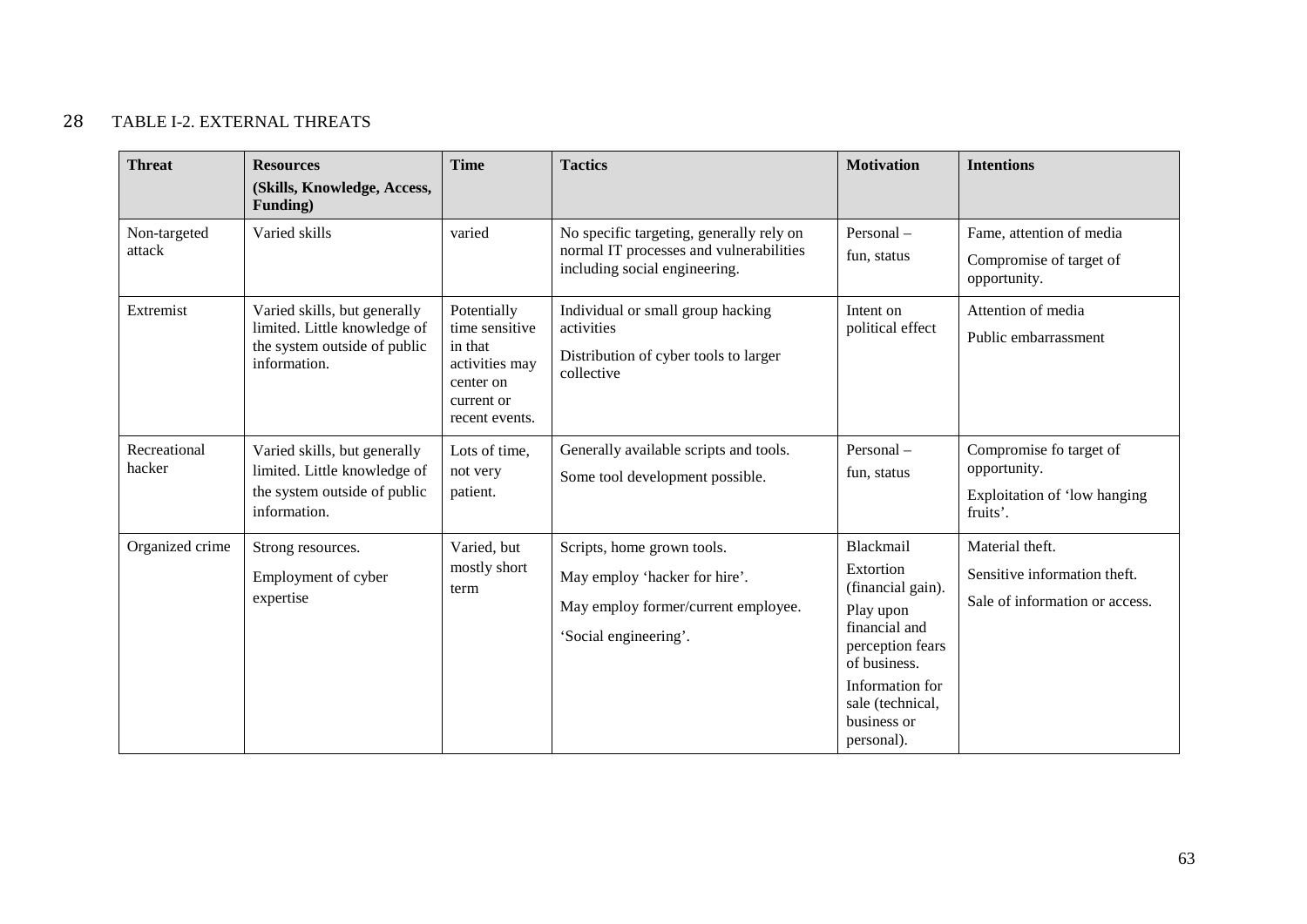| <b>Threat</b>       | <b>Resources</b><br>(Skills, Knowledge, Access,                                                                                                                                          | <b>Time</b>                                             | <b>Tactics</b>                                                                                                               | <b>Motivation</b>                                                                                                                               | <b>Intentions</b>                                                                                   |
|---------------------|------------------------------------------------------------------------------------------------------------------------------------------------------------------------------------------|---------------------------------------------------------|------------------------------------------------------------------------------------------------------------------------------|-------------------------------------------------------------------------------------------------------------------------------------------------|-----------------------------------------------------------------------------------------------------|
| <b>Nation State</b> | Funding)<br>Strong resources and<br>expertise.<br>Intelligence gathering<br>activities.<br>Possible training/operating<br>experience on the system<br>Teams of trained cyber<br>experts. | Varied, but<br>able to support<br>sustained<br>attacks. | Sophisticated tools.<br>May employ former/current employee.<br>'Social engineering'.                                         | Political<br>Intelligence<br>collection.<br><b>Building access</b><br>points for later<br>actions.                                              | Technology theft.                                                                                   |
| Terrorist           | Varied skills.<br>Possible training/operating<br>experience on the system<br>Possible infiltration with<br>covert agent<br>Potential to be well funded.<br>Growing skills.               | Lots of time,<br>very patient.                          | Scripts, home grown tools.<br>May employ hacker for hire.<br>May employ former/current<br>employee.<br>'Social engineering'. | Intelligence<br>collection.<br><b>Building access</b><br>points for later<br>actions.<br>Chaos.<br>Revenge.<br>Affect public<br>opinion (fear). | Support for blended attack.<br>Reconnaissance for future<br>attack.<br>Sabotage.<br>Material theft. |

29 30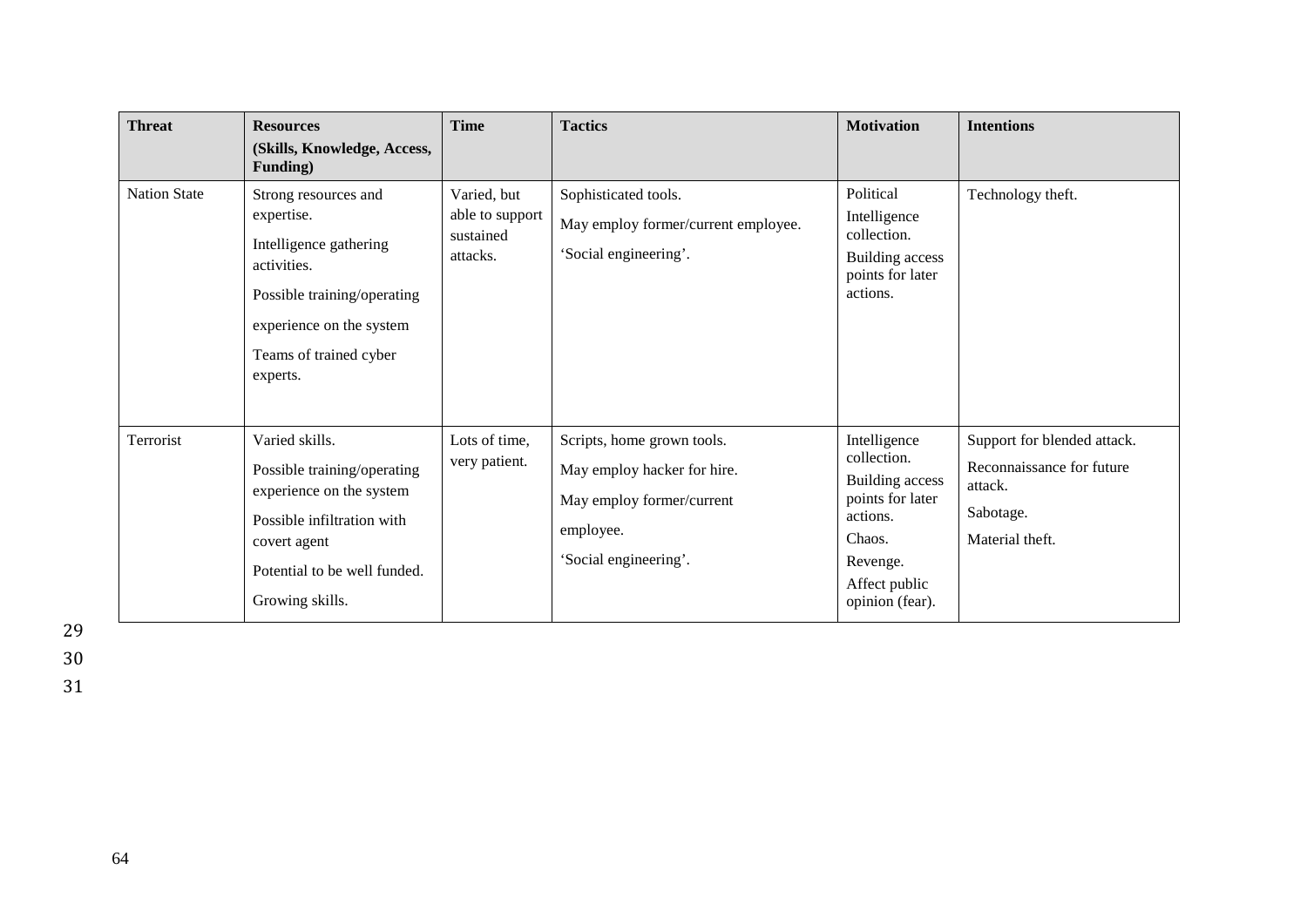## 1 **ANNEX II: ASSIGNMENT OF RESPONSIBILITIES**

- 2 II-1. The following table illustrates typical assignment of responsibilities to competent authorities
- 3 and operators. It may be advantageous to develop a table of typical computer security responsibilities
- 4 that correspond to these typical nuclear security responsibilities.

| Type of entity              | <b>Nuclear security responsibilities</b>                                                |
|-----------------------------|-----------------------------------------------------------------------------------------|
| Regulatory body             | Establish a system of regulatory control over radioactive material, associated          |
|                             | facilities and associated activities that places the primary responsibility for nuclear |
|                             | security on authorized persons (licensees)                                              |
|                             | Establish a system of security-based categorization                                     |
|                             | Develop and maintain national register of radioactive material                          |
|                             | Participate in national threat assessment                                               |
|                             | Develop and apply design basis threat, alternative threat statement, or other defined   |
|                             | threat for purposes of regulation for security                                          |
|                             | Implement authorization (licensing) process, including review and assessment of         |
|                             | security systems and security management measures                                       |
|                             | Establish regulatory requirements and provide guidelines for security, including        |
|                             | requirements for information protection                                                 |
|                             | Manage the safety-security interface                                                    |
|                             | Conduct security inspections                                                            |
|                             | Take enforcement action for non-compliance                                              |
|                             | Participate in regional and international databases and other cooperative activities    |
|                             | Encourage and promote a robust nuclear security culture                                 |
|                             | Participate in planning and preparedness for and response to nuclear security events,   |
|                             | including participation in exercises                                                    |
|                             | Administer procedures for authorizing and controlling the import and export of          |
|                             | radioactive material                                                                    |
|                             | Notify operators concerning specific or increased threat                                |
|                             | Review and assess the design of security system (in the authorization process)          |
| Law enforcement             | Provide response to interrupt malicious acts (unauthorized access, unauthorized         |
|                             | removal, sabotage)                                                                      |
|                             | Participate in planning and preparedness for and response to nuclear security events,   |
|                             | including participation in exercises                                                    |
|                             | Participate in national threat assessment                                               |
|                             | Identify specific or increased threats                                                  |
|                             | Conduct background checks for purposes of trustworthiness verification                  |
|                             | Detect and investigate nuclear security events                                          |
| Customs and border          | Participate in national threat assessment                                               |
| control                     | Identify specific or increased threats                                                  |
|                             | Control and detect non-compliance with respect to imports or exports                    |
|                             | Communicate with regulatory body with respect to national inventory of radioactive      |
|                             | material                                                                                |
| Intelligence and security   | Direct national threat assessment                                                       |
| agencies                    | Identify specific or increased threats                                                  |
| National emergency          | Coordinate planning and preparedness for and response to nuclear security events        |
| response agency             |                                                                                         |
| Civil defence, health and   | Participate in planning and preparedness for and response to nuclear security events    |
| environment agencies        |                                                                                         |
| Ministry of justice and     | Impose sanctions against perpetrators of malicious acts                                 |
| prosecuting authorities     |                                                                                         |
| Ministry of foreign affairs | Engage in regional and international cooperation                                        |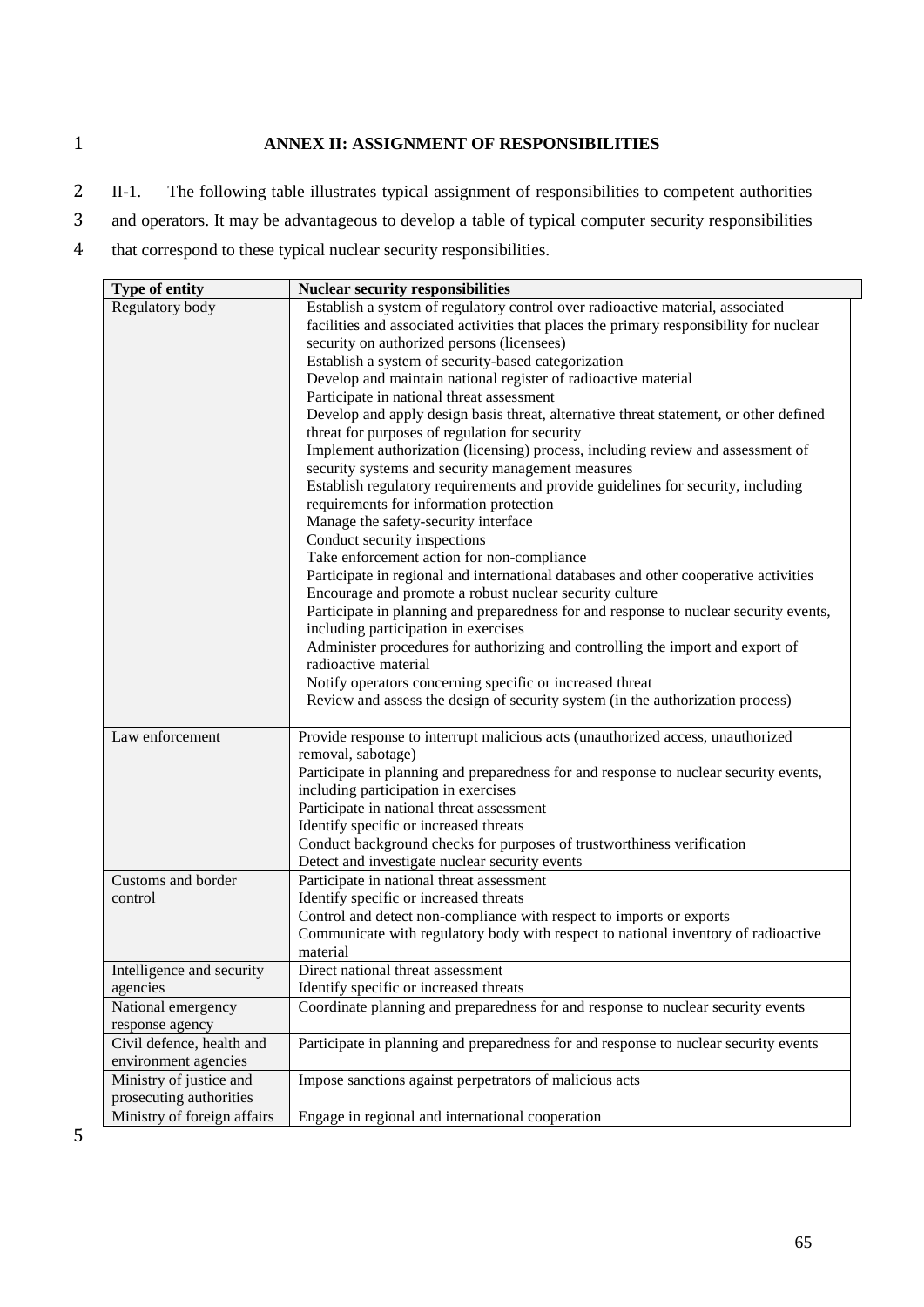# **ANNEX III: ILLUSTRATION OF A FRAMEWORK OF COMPETENCES AND LEVELS OF CAPABILITY**

 III-1. The establishment of a framework of competences and levels of capability plays key role in ensuring that organizations and individuals are competent and remain competent to perform their computer security roles and responsibilities.

 III-2. This Annex provides an illustration of what is meant by a framework of competences and levels of capability. It is not intended to provide sufficient guidance to develop such a framework.

 III-3. The framework should identify for each organization or individual the competence required from the specific domains of computer security. An example listing of such domains is as follows. (Alternatively, the international standard ISO-27002 [III-1] offers a list of control areas that can be

- adapted for use as competence domains.):
- Management (capacity, strategic)
- Incident Response (computer forensics, network defence)
- Legislative and regulatory framework (criminal law, regulations)
- Information security and management (cryptography, encryption, storage)
- Procurement (contracts, supply chain)
- Assurance activities (testing, certification, configuration management)
- 18 Computer security architecture
- International coordination and assistance

 III-4. The framework should identify the specific computer security skills and knowledge required within each competence, informed by the threat assessment of cyber-attack, knowledge of the nature 22 of computer-based systems available to the nuclear regime, and of the vulnerabilities of those computer-based systems.

 III-5. Organizations and individuals exhibit various levels of maturity in computer security competences. The framework should categorize each level of capability for their required competence, using a scale of at least three different levels. This provides for the implementation of a graded approach. An example of such a categorization, from lowest maturity to highest, is:

- Fundamental (novice): Exhibiting automatic, rule-based behaviour that is strongly constrained and inflexible
- Intermediate (practitioner): acting consciously to meet long-term goals and plans within established policy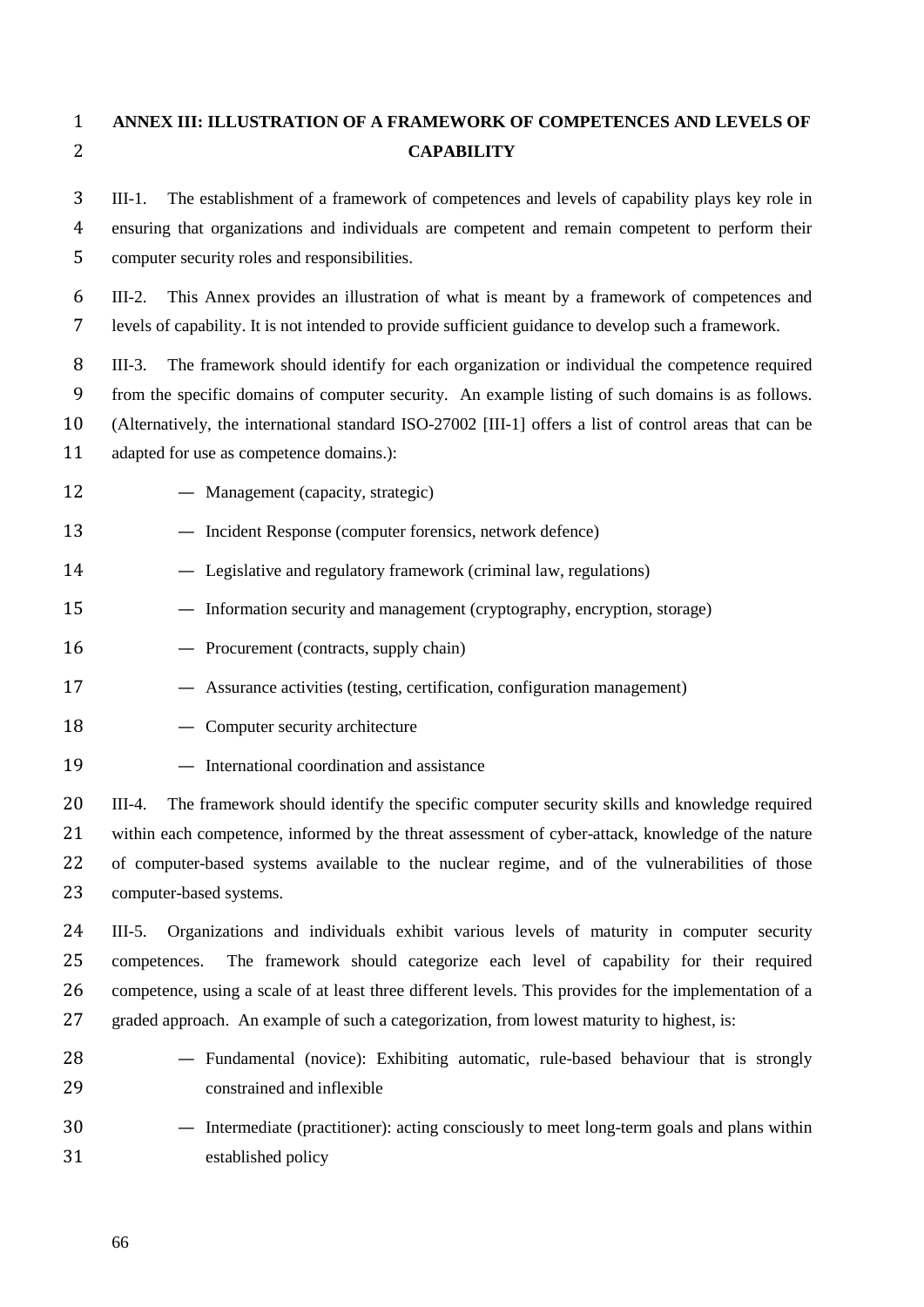1 — Advanced (expert): intuitively understanding the situation, able to focus immediately on 2 the key aspects.

 III-6. Higher levels of capabilities are required to ensure protection against highly capable threats, or to prevent high radiological consequences. For example, competent authorities and operators that store, transport, or use Category I or II nuclear material; or operate facilities or perform activities that have the potential for high radiological consequences, are considered to be managing very high or high consequences.

8 III-7. The framework should ensure that organizations and individuals responsible for design of 9 computer security measures demonstrate higher levels of the relevant competences than those that 10 operate those measures.

11 III-8. Some organizations require those capabilities to be continuously available, on-site while 12 others can rely on the assistance from other organizations

 III-9. The framework should specify in detail the typical profile of activities that it might permit a competent authority or operator or third party to perform. For example, a competent authority or operator with the necessary competences at an advanced level might perform a leading role in the national threat assessment activities relating to computer security. A competent authority or operator with competences at a fundamental level might perform nothing more than a supporting role in the national threat assessment. Table III-1 illustrates this.

## 19 TABLE III-1 ILLUSTRATIVE TABLE OF THE CAPABILITIES OF INDIVIDUALS AND

## 20 ORGANIZATIONS ACCORDING TO THEIR ACTIVITIES

| <b>Activity type</b>    | <b>Fundamental</b>        | <b>Intermediate</b>       | <b>Advanced</b>           |
|-------------------------|---------------------------|---------------------------|---------------------------|
|                         | stakeholders              | (adds to fundamental)     | (adds to intermediate)    |
| Activities regarding    | Maintaining basic         | Understand the            | Consistently and          |
| knowledge of the threat | awareness of threat       | consequences of           | proactively monitoring    |
| environment.            | behaviours, e.g. phishing | computer security threats | rapidly evolving          |
|                         | attacks.                  | to own environment        | computer security threats |
| Activities regarding    | Contributing role when    | Participating role in     | Leading role in the       |
| threat assessments and  | requested, e.g. providing | national threat           | national threat           |
| creating scenarios.     | practical scenario detail | assessment                | assessment activities     |
|                         | about what really         |                           |                           |
|                         | happens in the workplace  | Creating site-specific    | Creating site-specific    |
|                         |                           | scenarios to elaborate on | scenarios where potential |
|                         |                           | the threat assessment     | impact is very high or    |
|                         |                           | where potential impact is | high.                     |
|                         |                           | medium, low or very low   |                           |
|                         |                           |                           | Assessing scenarios from  |
|                         |                           |                           | intermediates.            |

21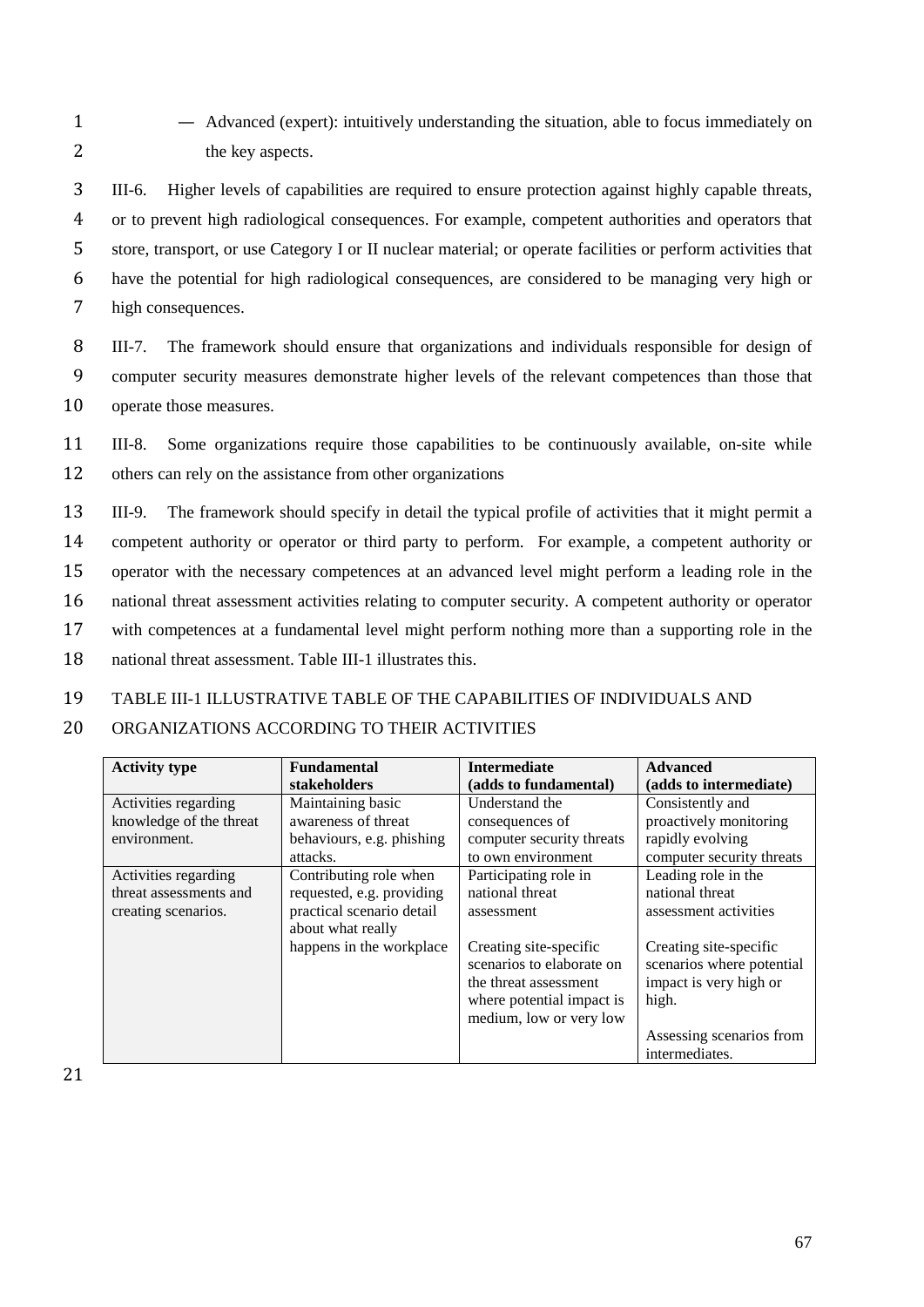## REFERENCE FOR ANNEX IV

| [III-1] INTERNATIONAL ORGANIZATION FOR STANDARDIZATION, Information Security |
|------------------------------------------------------------------------------|
| Risk Management, ISO/IEC 27005:2011.                                         |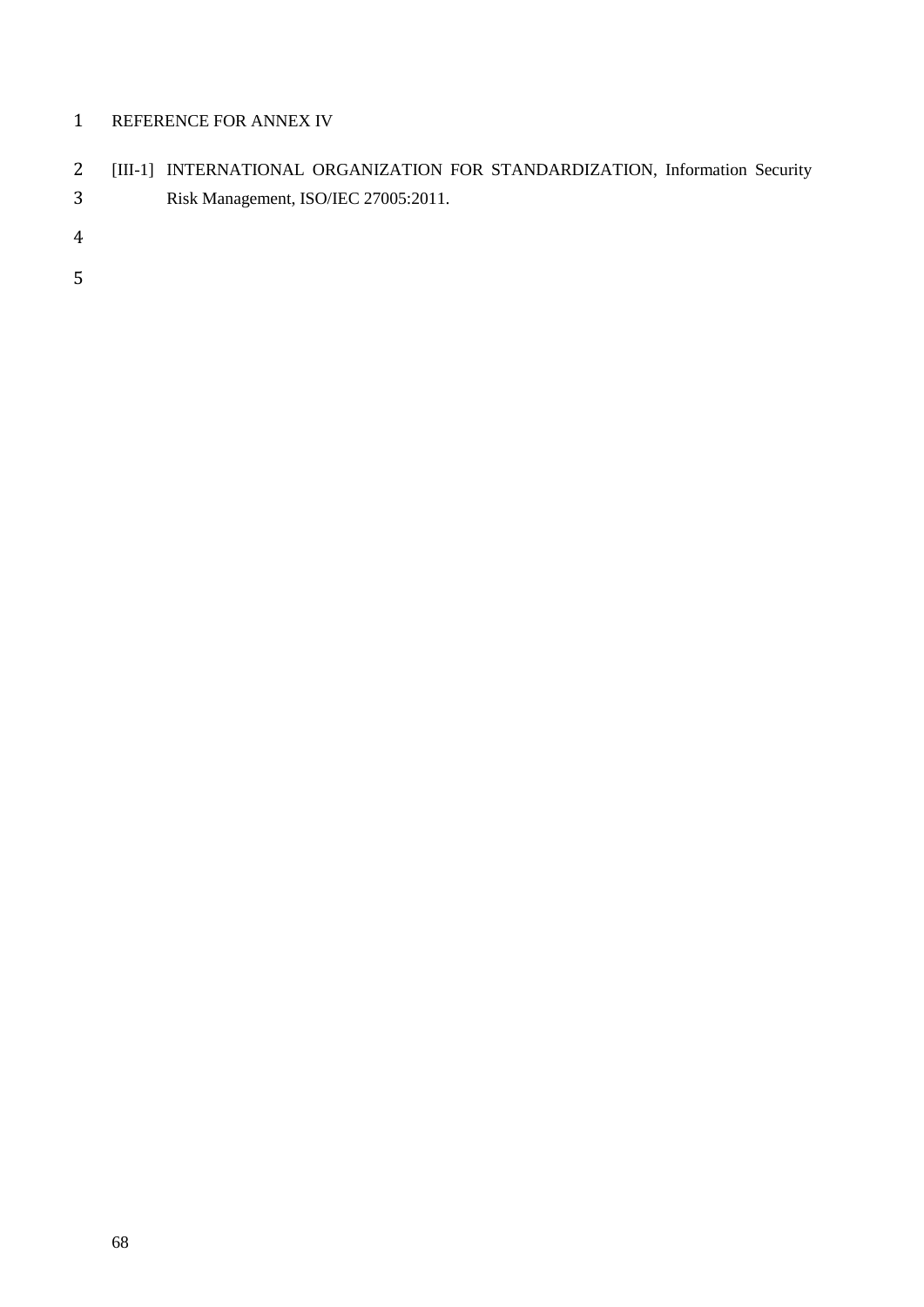## **GLOSSARY**

 **blended attack.** A coordinated attack that utilizes both cyber and physical measures in an unauthorized act.

 **computer security.** A particular aspect of information security that is concerned with computer based systems, networks and digital systems.

 **computer-based systems.** The computation, communication, instrumentation and control devices that make up functional elements of a facility or activity. This includes desktop computers, mainframe systems, servers and network devices, but also lower level components such as embedded systems and programmable logic controllers.)

 **computer security plan (CSP).** A plan for the implementation of the computer security policy specifying organizational roles, responsibilities and procedures.

 **computer security incident.** An occurrence that actually or potentially jeopardizes the confidentiality, integrity or availability of a computer based, networked or digital information system or the information that the system processes, stores, or transmits or that constitutes a violation or 20 imminent risk of violation of security policies, security procedures, or acceptable use policies.

 **computer security measures.** Measures intended to prevent, detect or delay, respond to, and mitigate 22 the consequences of malicious acts or other acts that could compromise computer security.

 **contingency plan.** Predefined sets of actions for response to unauthorized acts indicative of attempted unauthorized removal or sabotage, including threats thereof, designed to effectively counter such acts.

**cyber-attack.** A malicious act that targets sensitive information or sensitive information assets with

 the intent of stealing, altering or destroying a specified target through unauthorized access (or actions) 27 to a susceptible system.

 **information security.** The preservation of the confidentiality, integrity and availability of information.

**sabotage.** Any deliberate act directed against an associated facility or an associated activity that could

 directly or indirectly endanger the health and safety of personnel, the public, or the environment by exposure to radiation or release of radioactive substances.

 **sensitive digital assets (SDAs).** Sensitive information assets that are computer-based systems and need computer security measures for their protection.

 **sensitive information.** Information, in whatever form, including software, the unauthorized disclosure, modification, alteration, destruction, or denial of use of which could compromise nuclear security.